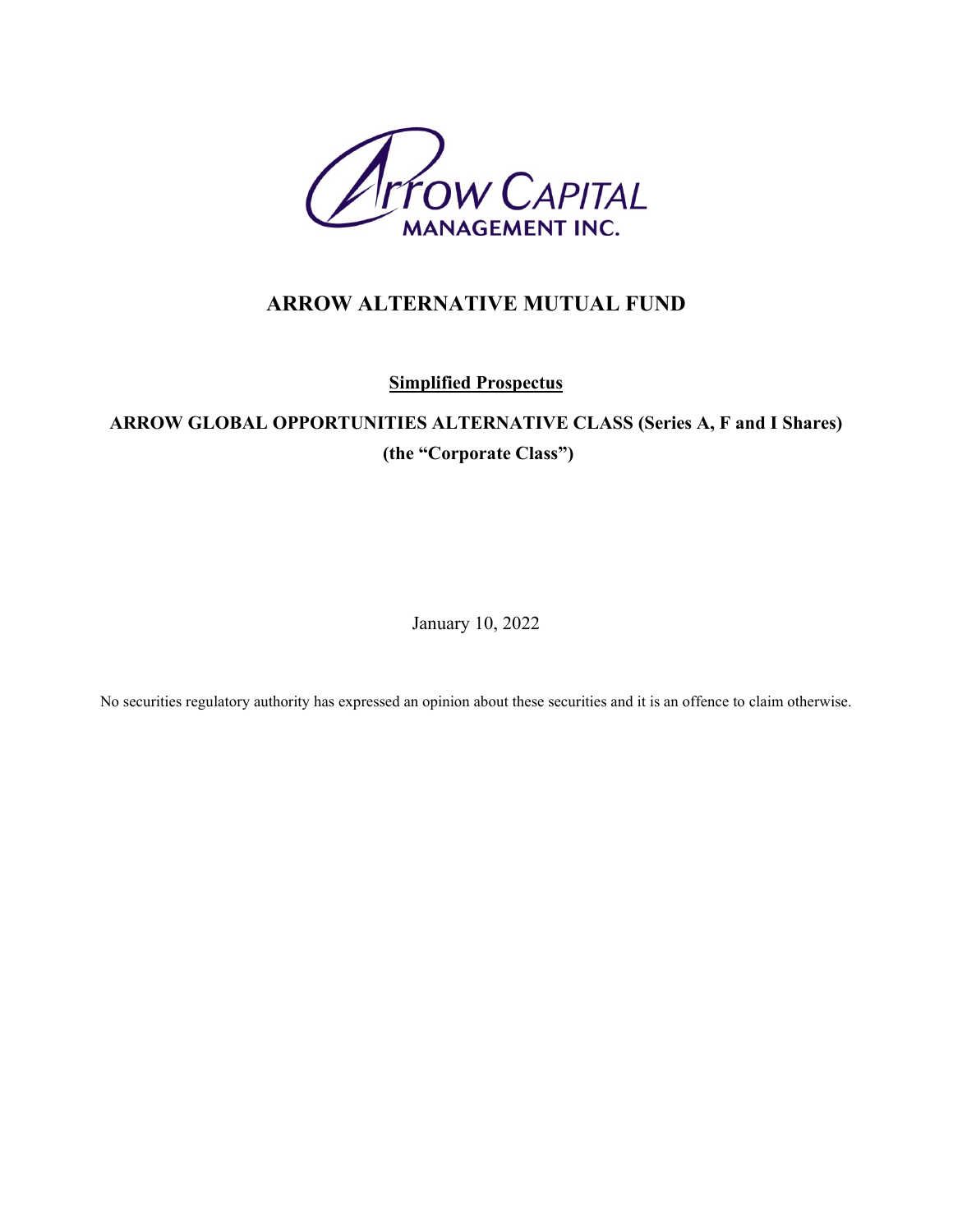## **TABLE OF CONTENTS**

| WHAT IS A MUTUAL FUND AND WHAT ARE THE RISKS OF INVESTING IN A MUTUAL FUND?3 |  |
|------------------------------------------------------------------------------|--|
| ORGANIZATION AND MANAGEMENT OF THE ARROW ALTERNATIVE MUTUAL FUND 10          |  |
|                                                                              |  |
|                                                                              |  |
|                                                                              |  |
|                                                                              |  |
|                                                                              |  |
|                                                                              |  |
|                                                                              |  |
|                                                                              |  |
|                                                                              |  |
|                                                                              |  |
| SPECIFIC INFORMATION ABOUT THE ALTERNATIVE MUTUAL FUND DESCRIBED IN THIS     |  |
|                                                                              |  |
|                                                                              |  |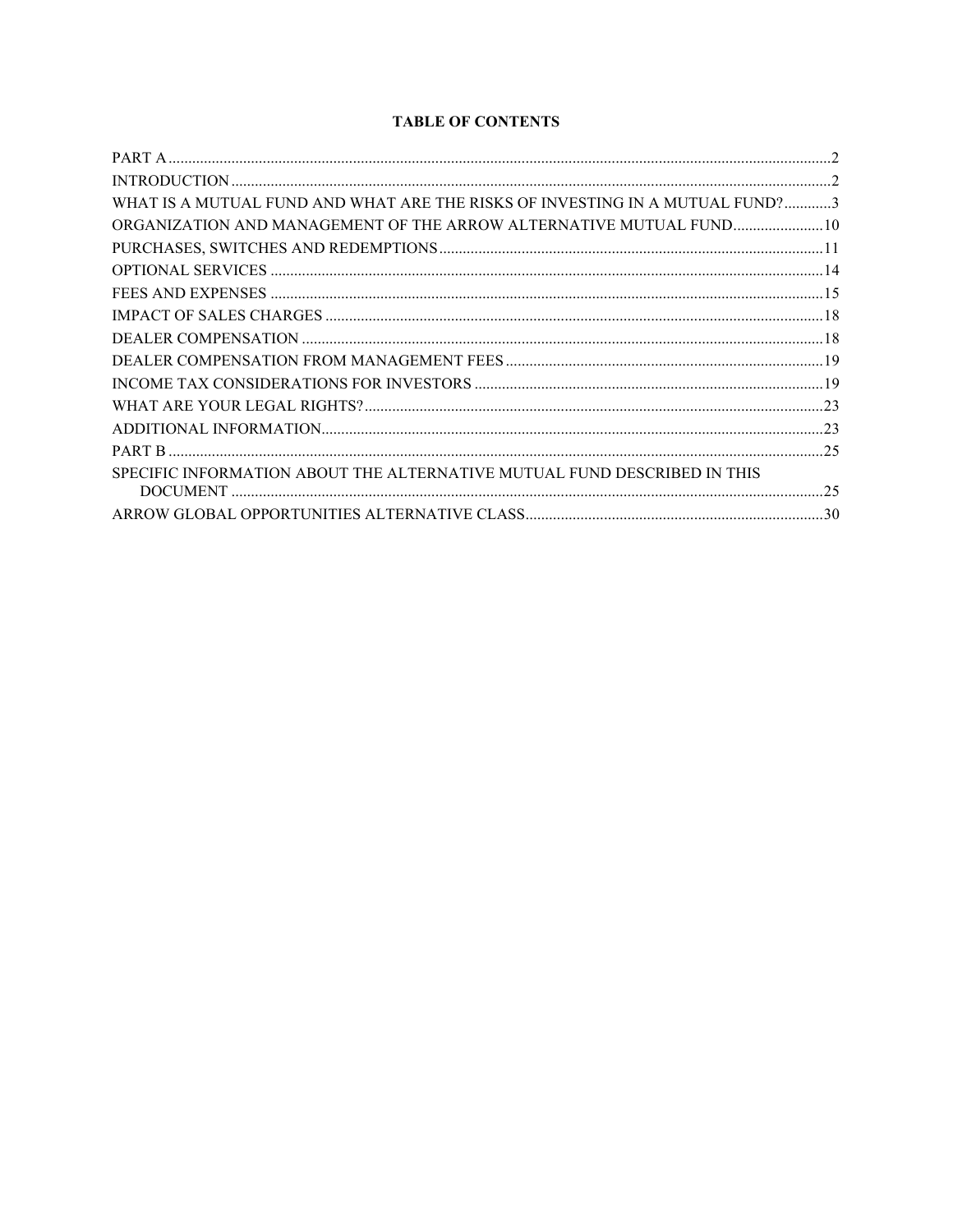#### **PART A**

#### **INTRODUCTION**

<span id="page-2-1"></span><span id="page-2-0"></span>The manager of the Fund is Arrow Capital Management Inc., and is referred to in this document as "**Arrow**", "**us**", "**our**" or "**we**". The "**Fund**" is the mutual fund described in this simplified prospectus.

A "**Corporate Class**" refers to the assets and liabilities attributable to the classes of shares of Exemplar Portfolios Ltd. (the "**Company**"), a mutual fund corporation established under the laws of the Province of Ontario, that have the same investment objectives and strategies. The authorized capital of the Company consists of 1,000 separate classes of non-voting redeemable mutual fund shares (the "**Shares**"), issuable in series, in addition to a class of voting common shares held in trust by certain employees of Arrow for the non-voting shareholders. Each Corporate Class maintains its own separate group of assets within the Company.

A "**Security**" means a Share of a Corporate Class.

This document contains selected important information to help you make an informed decision and to help you understand your rights as an investor.

This Simplified Prospectus contains information about the Fund and the risks of investing in mutual funds generally, as well as the names of the firms responsible for the management of the Fund. The other classes are issued in separate documents.

Additional information about the Fund is available in the following documents:

- the annual information form;
- the most recently filed fund facts;
- the most recently filed annual financial statements;
- any interim financial statements filed after those annual financial statements;
- the most recently filed annual management report of fund performance; and
- any interim management report of fund performance filed after that annual management report of fund performance.

These documents are incorporated by reference into this document, which means that they legally form part of this document just as if they were printed as a part of this document. You may obtain a copy of these documents, at your request, and at no cost, by calling us toll free at 1 (877) 327-6048 or (416) 323-0477, or from your dealer or by email at info@arrow-capital.com. You will also find these documents on the Fund's website [www.arrow-capital.com.](http://www.arrow-capital.com/)

These documents and other information about the Fund are also available on the Internet site of SEDAR (the System for Electronic Document Analysis and Retrieval, established by the Canadian Securities Administrators) at [www.sedar.com.](http://www.sedar.com/)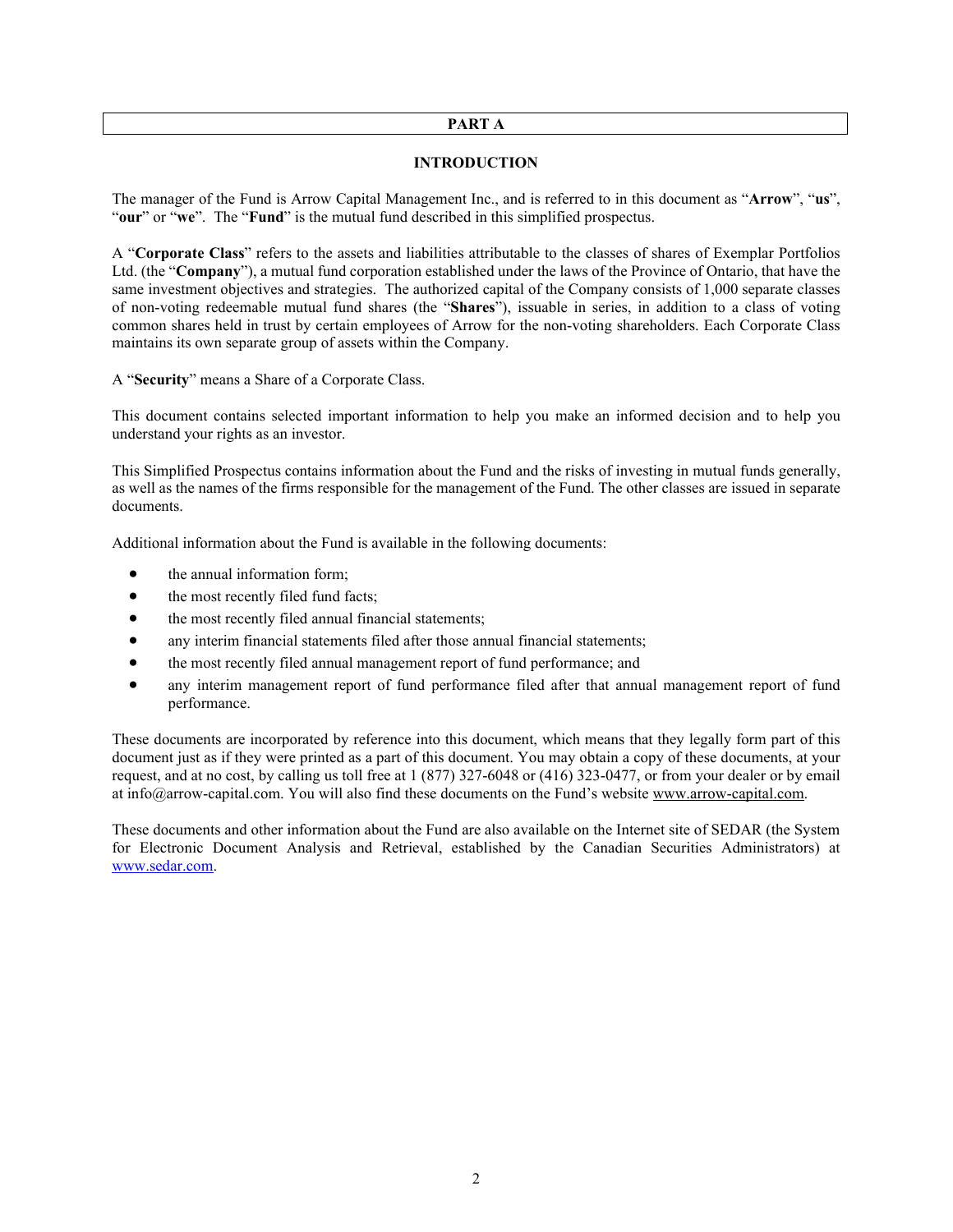## <span id="page-3-0"></span>**WHAT IS A MUTUAL FUND AND WHAT ARE THE RISKS OF INVESTING IN A MUTUAL FUND?**

## **What is a Mutual Fund?**

A mutual fund is an investment vehicle created to permit money contributed by people with similar investment objectives to be pooled. People who contribute money become securityholders of the mutual fund. Mutual fund securityholders share (in proportion to the securities they own) the mutual fund's income, expenses, and the gains and losses the mutual fund makes on its investments. The value of an investment in a mutual fund is realized by redeeming the securities held.

A mutual fund may own different types of investments - stocks, bonds, cash, and derivatives - all depending upon its investment objectives. The Fund also may invest in other mutual funds, which may be managed by us, called "underlying funds". The value of these investments will change from day to day, reflecting changes in interest rates, economic conditions and market and company news, with these and other factors affecting funds with varying degrees of impact. For example, mutual funds which invest in equity securities will be greatly impacted by changes in the equity markets generally while a mutual fund investing solely in bonds would not. As a result, the value of a mutual fund may go up and down, and the value of your investment may be more or less when you redeem or sell it than when you purchased it.

We calculate a Fund's security price (often referred to as the "net asset value per security", or "share value") by adding up the specific Fund's assets (being the value of the cash and securities in its portfolio), subtracting its liabilities and then dividing the resulting sum by the total number of securities of the Fund then outstanding. The security price is calculated at the end of each business day and is the price at which securities will be issued to purchasing investors and the price to be paid by the Fund on securities redeemed as of such day.

The specific investment objectives and strategies of the Fund are described in Part B of this document under "*What Does the Fund Invest In?*"

#### **Mutual Funds are not Guaranteed**

Arrow does not guarantee that the full amount of your original investment in a Fund will be returned to you. Unlike bank accounts or GICs, mutual fund securities are not covered by the Canada Deposit Insurance Corporation or any other government deposit insurer.

Under exceptional circumstances, a mutual fund may suspend redemptions of Securities. See "*Purchases, Switches and Redemptions*" on page [11.](#page-11-0)

#### <span id="page-3-1"></span>**What are the Risks of Investing in a Mutual Fund?**

As with most other investments, mutual funds come with a certain amount of risk. Mutual funds own different types of investments, depending on their investment objectives. The value of the investments in a mutual fund changes from day to day because of changes in interest rates, economic conditions and market or company news. As a result, the value of mutual fund securities will vary. When you sell your securities of a Fund, you could get less money than you put in.

When you are making your investment decision, it is very important that you are completely aware of the different investment types, their relative return over time and their volatility. Money market funds generally have low risk. They hold relatively safe short-term investments such as government treasury bills and other high quality money market instruments. Income funds, which typically invest in bonds, have a higher amount of risk because their prices can change when interest rates change. Equity funds generally have the highest risk because they invest mostly in stocks whose prices can rise and fall daily.

The Fund is considered an "alternative mutual fund", as defined in National Instrument 81-102 - *Investment Funds* ("**NI 81-102**"). This permits it to use strategies generally prohibited to conventional mutual funds, such as the ability to invest more than 10% of its net asset value in securities of a single issuer, the ability to invest in physical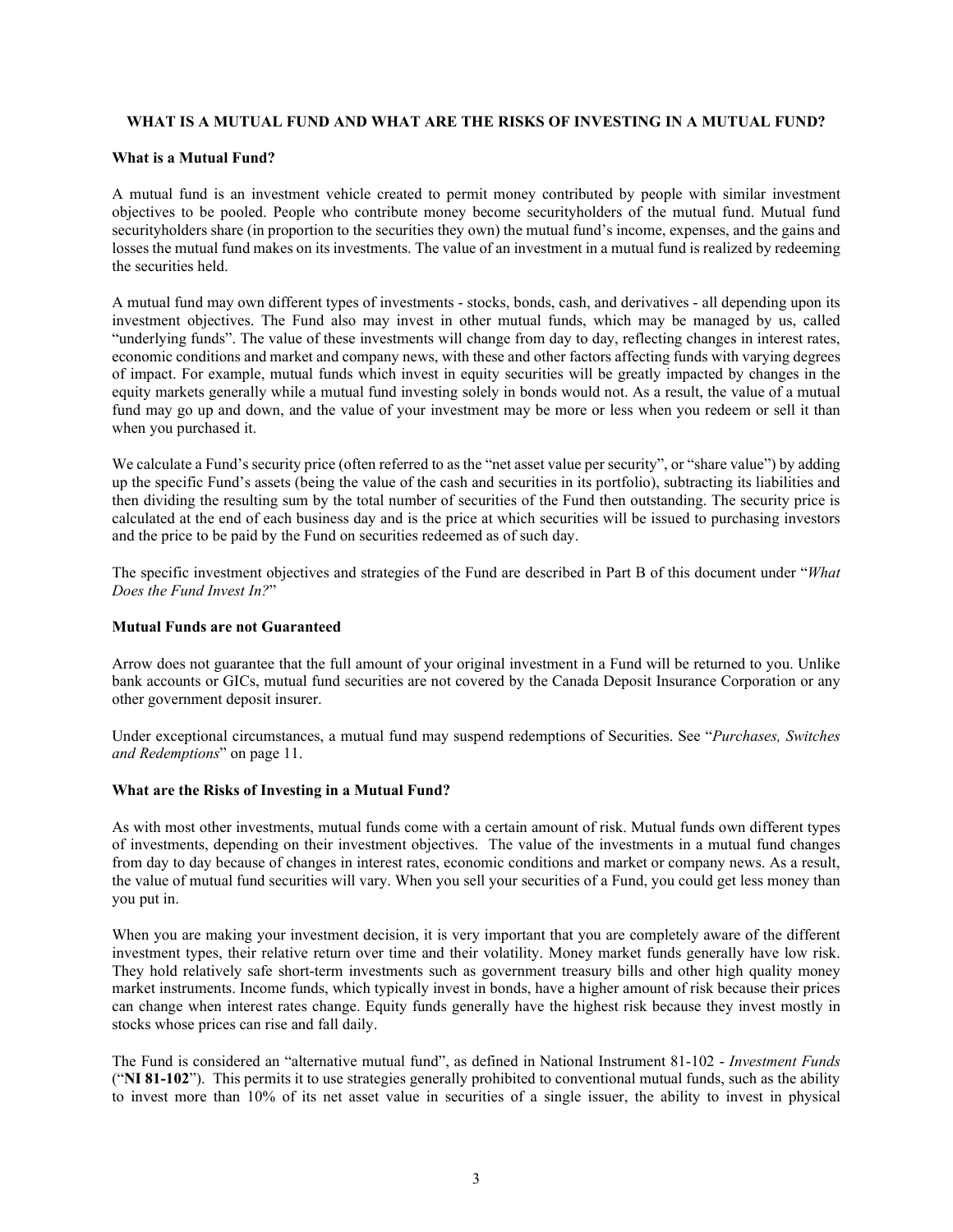commodities or specified derivatives, to borrow cash, to short sell beyond the limits prescribed for conventional mutual funds and to generally employ leverage. As a result of exemptive relief obtained by the Fund to utilize marketneutral strategies described under the heading "*Additional Information – Exemptions and Approvals*" in this simplified prospectus, the Fund may also use strategies generally prohibited for alternative mutual funds under NI 81-102 such as the ability to engage in short selling transactions with an aggregate market value of up to 100% of their net asset value (subject to a combined limit on short selling and cash borrowing of 100% of its net asset value).

Everyone has a different tolerance for risk. Some individuals are significantly more conservative than others when making their investment decisions. It is important to take into account your own comfort with risk as well as the amount of risk suitable for your financial goals. Below are some of the most common risks that affect value. To find out which of these specific risks apply to the Fund you are considering, see the individual Fund description in Part B of this simplified prospectus. They may include:

**Borrowing Risk –** Borrowing of cash or securities within a fund could magnify the impact of any movements in the prices of the underlying investments of the fund and therefore the value of your investment. Consequently, these investments may produce more volatile gains or losses compared to investing in the same investments without making use of borrowings.

**Change in Legislation Risk** –There can be no assurance that tax, securities and other laws or the interpretation and application of such laws by courts or government authorities will not be changed in a manner which adversely affects the Fund or securityholders.

**Collateral Risk –** The Fund may enter into derivatives arrangements that require it to deliver collateral to the derivative counterparty or clearing corporation. As such, the Fund may be exposed to certain risks in respect of that collateral including, the Funds:

- will be required to post initial margin/collateral to the derivative counterparty or clearing corporation in the form of cash. The Fund will be required to have sufficient liquid assets to satisfy this obligation;
- from time to time, if the value of the derivative arrangements moves against it, will be required to post variation margin/collateral with the derivatives counterparty or clearing corporation on an ongoing basis. The Fund will be required to have sufficient liquid assets to satisfy such calls, and, in the event it fails to do so, the counterparty may have a right to terminate such derivatives arrangements; and,
- may be subject to the credit risk of the derivatives counterparty. In the event the counterparty becomes insolvent at a time it holds margin/collateral posted with it by the Fund, the Fund will be an unsecured creditor and will rank behind preferred creditors.

**Commodity Risk –** The Fund's exposure to the commodities markets may subject the Fund to greater volatility than investments in traditional securities. The value of commodity linked derivative instruments may be affected by changes in overall market movements, commodity index volatility, changes in interest rates, or factors affecting a particular industry or commodity, such as drought, floods, weather, livestock disease, embargoes, tariffs and international economic, political and regulatory developments.

**Concentration Risk –** The Fund may hold significant investments in a few companies or issuers, rather than investing the Fund's assets across a large number of companies or issuers. In some cases, more than 10% of the net assets of the Fund may be invested in securities of a single issuer as a result of appreciation in value of such investment and/or the liquidation or decline in value of other investments. The investment portfolio of the Fund may be less diversified, and therefore may be potentially subject to larger changes in value than mutual funds which hold more broadly diversified investment portfolios.

**Counterparty Default Risk -** This is the risk that entities upon which the Fund's investments depend may default on their obligations, for instance by failing to make a payment when due. Such parties can include brokers (including clearing brokers), foreign exchange counterparties, derivative counterparties and deposit taking banks. Default on the part of an issuer or counterparty could result in a financial loss to the Fund. The manager will manage these risks as far as is practicable by dealing with counterparties as permitted by Canadian securities authorities, by ensuring enforceable legal agreements are in place and by monitoring these counterparties.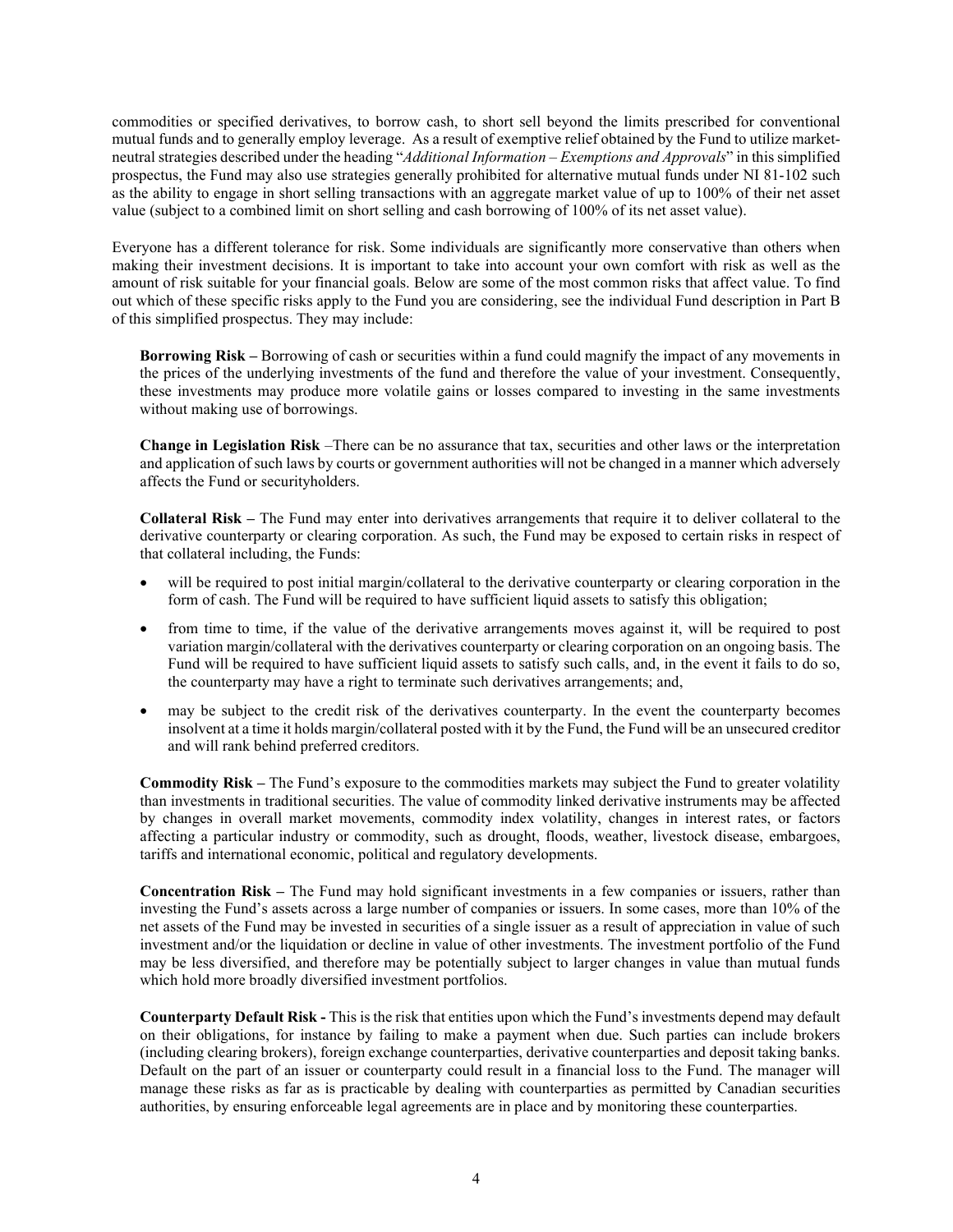**Credit Risk** – The value of fixed income securities and derivatives on fixed income securities depends, in part, on the perceived ability of the government or company which issued the securities to pay the interest and to repay the original investments. Securities issued by issuers who have a low credit rating are considered to have a higher credit risk than securities issued by issuers with a high credit rating.

**Currency Risk** – The value of securities denominated in a currency other than Canadian dollars will be affected by changes in the value of the Canadian dollar relative to the value of the currency in which the security is denominated. This risk applies to the Fund since it may invest in foreign denominated securities. Exposure to currencies may also be indirect through the use of other derivatives, such as options, forwards, futures or swaps.

**Cyber Security Risk –** Due to the widespread use of technology in the course of business, the Fund has become potentially more susceptible to operational risks through breaches in cyber security. Cyber security risk is the risk of harm, loss, and liability resulting from a failure, disruption or breach of an organization's information technology systems. It refers to both intentional and unintentional events that may cause the Fund to lose proprietary information, suffer data corruption, or lose operational capacity, which could cause us and/or the Fund to experience disruptions to business operations; reputational damage; difficulties with the Fund's ability to calculate its NAV; or incur regulatory penalties, additional compliance costs associated with corrective measures, and/or financial loss. Cyber attacks may involve unauthorized access to the Fund's digital information systems (e.g., through "hacking" or malicious software coding) for purposes of misappropriating assets or sensitive information, or corrupting data, equipment or systems. Other cyber attacks do not require unauthorized access, such as denial-of-service attacks (i.e., efforts to make network services unavailable to intended users). In addition, cyber attacks on the Fund's third-party services provider (e.g., administrators, transfer agents, custodians and subadvisors) or issuers that the Fund invests in can also subject the Fund to many of the same risks associated with direct cyber attacks. Similar to operational risks in general, we have established risk management systems designed to reduce the risks associated with cyber security. However, there is no guarantee that such efforts will be successful.

**Derivatives Risk –** A derivative is a contract between two parties, the value of which is based on the performance of other investments, such as equities, bonds, currencies or a market index. Derivatives may be traded in the overthe-counter market or on a stock exchange or they may be cleared through a clearing corporation. A derivative is commonly a future, a forward contract, an option or a swap, but there are other types of derivative instruments as well. Futures or forward contracts are agreements to buy or sell a security, commodity or currency for a certain price on a certain future date. Options give the buyer the right to buy or sell a security, commodity or currency for a certain price on a certain future date. Swaps are a derivative in which two counterparties exchange cash flows of one party's financial instrument for those of the other party's financial instrument. Derivatives may be used to limit, or hedge against, losses that may occur because of the Fund's investment in a security or exposure to a currency or market. This is called hedging. Derivatives may also be used to obtain exposure to financial markets, reduce transaction costs, create liquidity or increase the speed of portfolio transactions. These investments are made for non-hedging purposes.

- There is no assurance that liquid markets will exist for the Fund to close out its derivative positions. Derivative instruments in foreign markets may be less liquid and more risky than comparable instruments traded in North American markets.
- Exchange-imposed trading limits could affect the ability of the Fund to close out its positions in derivatives. These events could prevent the Fund from making a profit or limiting its losses.
- Prices of options and futures on a stock index may be distorted if trading of certain stocks in the index is interrupted or trading of a large number of stocks in the index is halted. Such price distortions could make it difficult to close out a position.
- The Fund may use derivatives so it may be subject to credit risk associated with the ability of counterparties to meet its obligations. In addition, the Fund could lose its margin deposits if a dealer or clearing corporation with whom the Fund has an open derivatives position goes bankrupt.
- There is no assurance that the Fund's hedging strategies will be effective. There may be an imperfect historical correlation between the behaviour of the derivative instrument and the investment being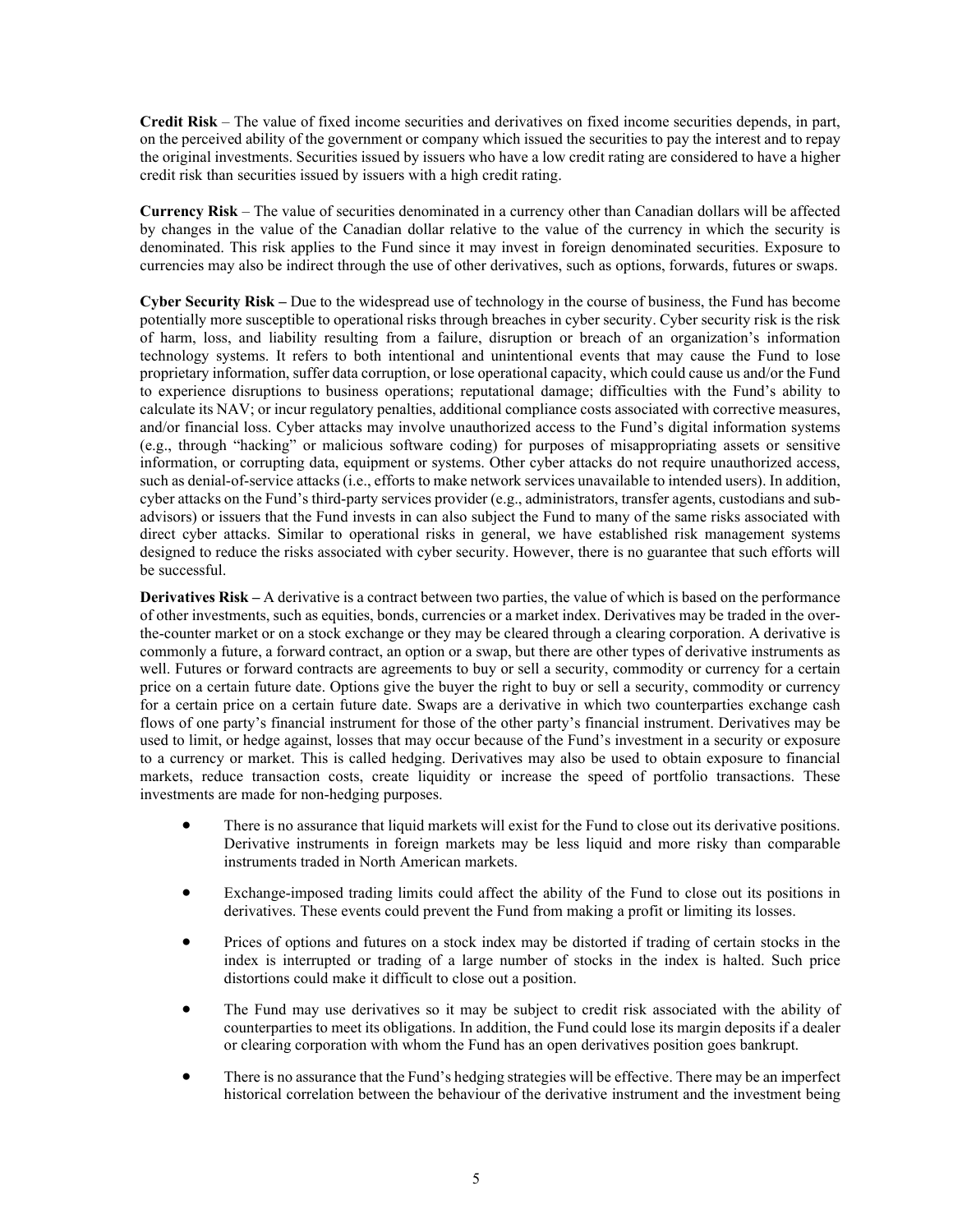hedged. Any historical correlation may not continue for the period during which the hedge is in place.

- Using futures and forward contracts to hedge against changes in currencies, stock markets or interest rates cannot eliminate fluctuations in the prices of securities in the portfolio or prevent losses if the prices of these securities decline.
- Hedging may also limit the opportunity for gains if the value of the hedged currency or stock market rises or if the hedged interest rate falls. The inability to close out options, futures, forwards and other derivative positions could prevent the Fund from using derivatives to effectively hedge its portfolio or implement their strategy.

**Equity Risk** –Investments in equities - also called stocks or shares - and derivatives on equities are affected by stock market movements. When the economy is strong, the outlook for many companies will be good, and share prices will generally rise, as will the value of the Fund if it owns these shares. On the other hand, share prices usually decline in times of general economic or industry downturn. Equity securities of certain companies or companies within a particular industry sector may fluctuate differently than the overall stock market because of changes in the outlook for those individual companies or the particular industry.

**Exchange-traded Fund Risk** *–* When the Fund invests in an exchange-traded fund ("**ETF**"), the ETF may, for a variety of reasons, not achieve the same return as the benchmark, index or commodity price it seeks to track. The market value of an ETF also may fluctuate for reasons other than changes in the value of its underlying benchmark, index or commodity price, and the net asset value of the Fund will change with these fluctuations. The Fund has obtained permission to invest in ETFs that employ leverage in an attempt to magnify returns by either a multiple or an inverse multiple of its underlying benchmark, index or commodity price (a "**Leveraged ETF**"). Leveraged ETFs typically involve a higher degree of risk and are subject to increased volatility.

**Failure of Futures Commission Merchant Risk** – Under United States Commodity Futures Trading Commission Regulations, futures commission merchants ("**FCMs**") are required to maintain customer assets in a segregated account. If the Fund's FCM fails to do so, the Fund may be subject to a risk of loss of funds on deposit with the FCM in the event of its bankruptcy. In addition, even if assets are properly segregated, under certain circumstances there is a risk that assets deposited by the Manager on behalf of the Fund as margin with an FCM may be used to satisfy losses of other clients of the FCM which cannot be satisfied by such other clients or by the FCM. In the case of any such bankruptcy or client loss, the Fund might recover, even in respect of property specifically traceable to the Fund, only on a *pro rata* share of all property available for distribution to all of the FCM's customers.

**Foreign Investment Risk** – The value of foreign securities will be affected by factors affecting other similar securities and could be affected by additional factors such as the absence of timely information, less stringent auditing standards and less liquid markets. As well, different financial, political and social factors may involve risks not typically associated with investing in Canada.

**Forward and Over-the-Counter ("OTC") Option Contract Risk** – The Fund may engage in trading forward and OTC option contracts in currencies. Such forward and OTC options contracts are not traded on exchanges; rather, banks and dealers typically act as principals in these markets, called generally the interbank or forex market. Trading in the interbank market presents certain risks not present in futures trading because no governmental agency regulates trading in forward and OTC option contracts. Consequently, in the case of forward contracts, there is no limitation on daily price movements and no margin need be posted, although a Fund's FCM may require good faith deposits to be made in lieu of margin. Because performance of forward and OTC options contracts on currencies is not guaranteed by any exchange or clearinghouse, the customer is subject to counterparty risk: the risk that the principals or agents with or through which the FCM trades will be unable or will refuse to perform with respect to such contracts. Furthermore, principals in the forward markets have no obligation to continue to make markets in the forward contracts traded.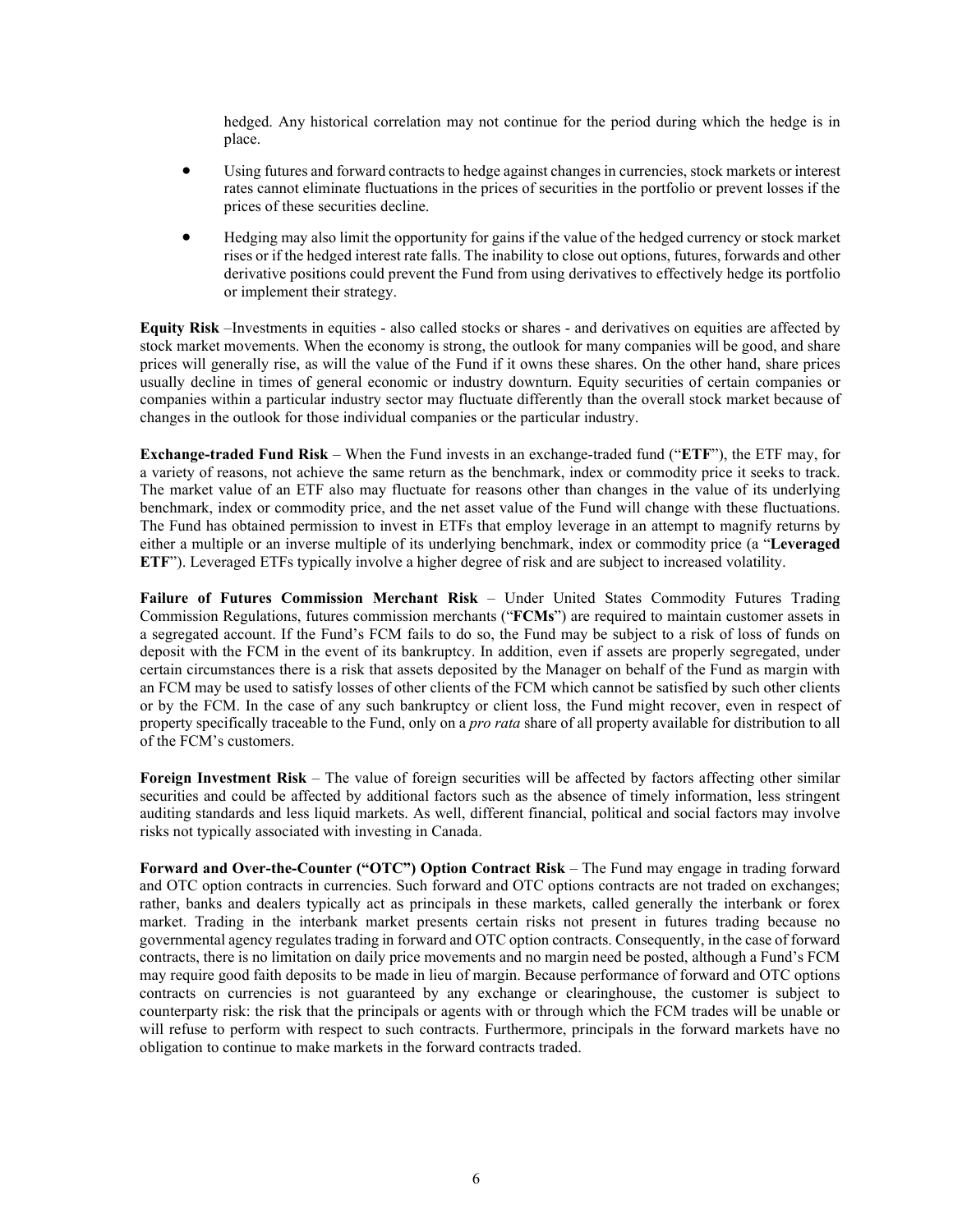**Interest Rate Risk** – The value of fixed income securities and derivatives on fixed income securities will generally rise if interest rates fall and, conversely, will generally fall if interest rates rise. Changes in interest rates may also affect the value of equity securities; however, this risk applies primarily to fixed income securities.

**Large Redemption Risk** – The Fund may have particular investors who own a large proportion of the net asset value of the Fund. For example, other institutions such as banks and insurance companies or other fund companies may purchase securities of the Fund for their own mutual funds, segregated funds, structured notes or discretionary managed accounts. Retail investors may also own a significant amount of the Fund. If one of those investors redeems a large amount of their investment in the Fund, the Fund may have to sell its portfolio investments at unfavourable prices to meet the redemption request. This can result in significant price fluctuations to the net asset value of the Fund, and may potentially reduce the returns of the Fund.

**Leverage Risk -** When the Fund makes investments in derivatives, borrows cash for investment purposes, or uses physical short sales on equities or other portfolio assets, leverage may be introduced into the Fund. Leverage occurs when the Fund's notional exposure to underlying assets is greater than the amount invested. It is an investment technique that magnifies gains and losses. Consequently, any adverse change in the value or level of the underlying asset, rate or index may amplify losses compared to those that would have been incurred if the underlying asset had been directly held by the Fund and may result in losses greater than the amount invested in the derivative itself. Leverage may increase volatility, may impair the Fund's liquidity and may cause the Fund to liquidate positions at unfavorable times.

**Liquidity Risk** – Liquidity risk is the possibility that the Fund won't be able to convert its investments to cash when it needs to. The value of securities which are not regularly traded (less liquid) will generally be subject to greater fluctuation.

Specifically, with respect to futures, most futures exchanges limit fluctuations in certain contract prices during a single day by regulations referred to as "daily price fluctuation limits" or "daily limits". Pursuant to such regulations, during a single trading day no trades may be executed at prices beyond the daily limits. Once the price of a contract has increased or decreased by an amount equal to the daily limit, positions in the contract can be neither taken nor liquidated unless traders are willing to effect trades at or within the limit. Prices of various contracts have occasionally moved the daily limit for several consecutive days with little or no trading. Similar occurrences could prevent the Fund from promptly liquidating its unfavorable positions and subject it to substantial losses. While daily limits may reduce or effectively eliminate the liquidity of a particular market, they do not limit ultimate losses, and may in fact substantially increase losses because it may prevent the liquidation of unfavorable positions. There is no limitation on daily price moves in trading forward contracts. In addition, the Fund may not be able to execute trades at favorable prices if little trading in the contracts involved is taking place. Under certain circumstances, the Fund may be required to accept or make delivery of the underlying commodity if the position cannot be liquidated prior to its expiration date. It also is possible that an exchange might suspend trading in a particular contract, order immediate liquidation and settlement of a particular contract or order that trading in a particular contract be conducted for liquidation only. Similarly, trading in options on a particular futures contract may become restricted if trading in the underlying futures contract has become restricted.

**Margin Risk** – Each long or short derivatives position initiated by the Fund requires a margin deposit. The cash in the Fund will be applied to the margin requirements established by the futures commission merchant (which must be at least equal to the margin levels established by the applicable exchange) carrying the Fund's account. A margin deposit is similar to a cash performance bond that helps assure a trader's performance of the futures contract. If the market value of a futures position moves to such a degree that the initial margin deposit is not sufficient to satisfy minimum maintenance requirements, the futures commission merchant will make a "margin call" for additional margin money. The margin call must be satisfied within a reasonable period of time. If the Fund does not make payment of the margin call within a reasonable time, the futures commission merchant may liquidate the open position(s). In periods of high volatility, the exchanges may increase minimum margin levels. Also, the futures commission merchant may elect to increase the amount of margin they require to carry futures positions for their customers even though the applicable exchange did not increase the minimum margin levels.

**Market Risk** – The risks associated with investing in the Fund depends on the securities held in the Fund. These securities will rise and fall based on company-specific developments and general stock market conditions. Market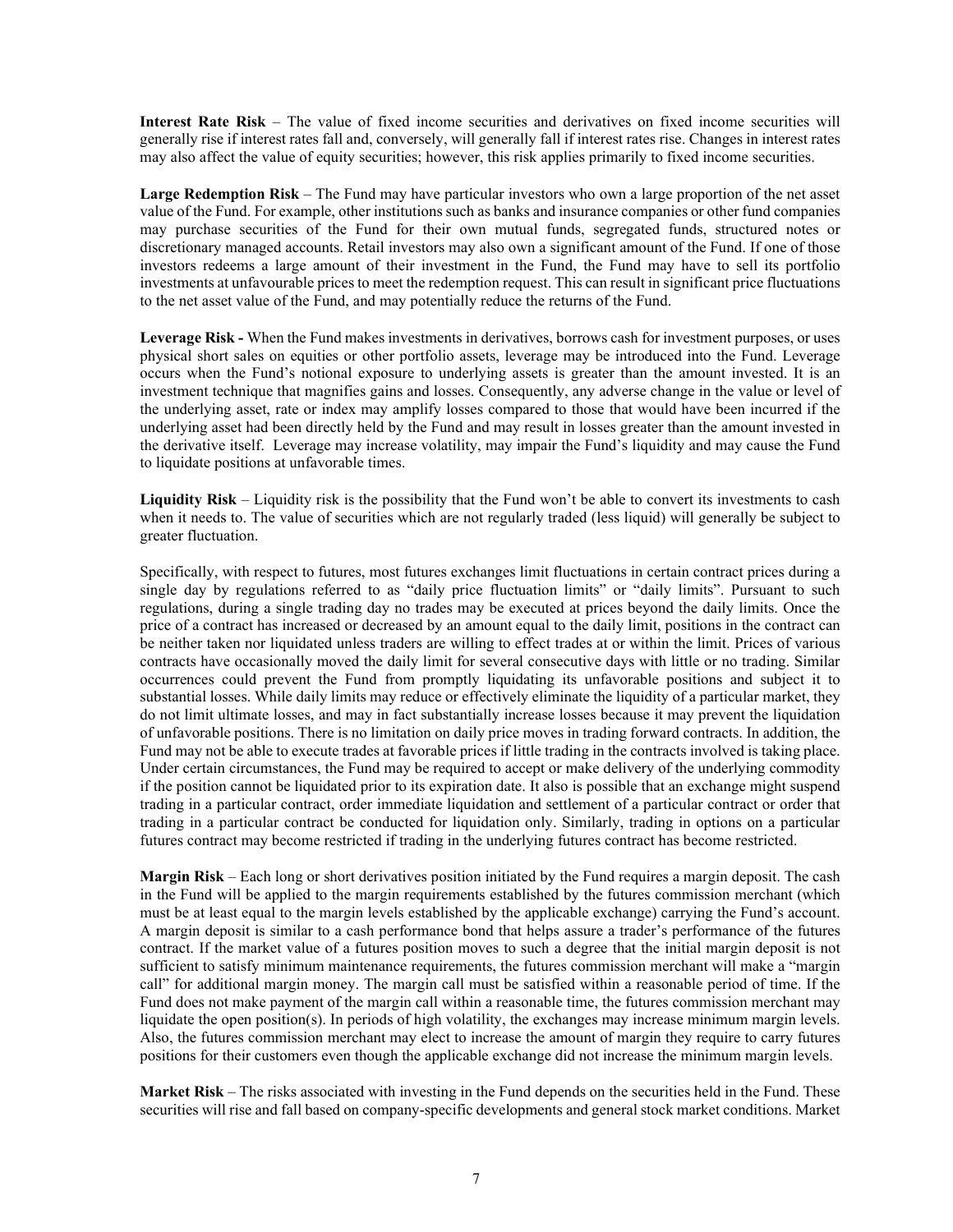value will also vary with changes in the general economic and financial conditions in the countries where the investments are based.

**Operational Risk** - The Fund's day to day operations may be adversely affected by circumstances beyond the reasonable control of Arrow, such as failure of technology or infrastructure, or natural disasters.

**Securities Lending Risk** –The Fund may engage in securities lending transactions. In a securities lending transaction, the Fund lends portfolio securities that it owns to a third party borrower. The borrower promises to return to the Fund at a later date an equal number of the same securities and to pay a fee to the Fund for borrowing the securities.

Over time, the value of the securities loaned in a securities lending transaction might exceed the value of the collateral held by the Fund. If the third party defaults on its obligation to return the securities to the Fund, the collateral may be insufficient to enable the Fund to purchase replacement securities and the Fund may suffer a loss for the difference.

Those risks are reduced by requiring the other party to provide collateral to the Fund. The value of the collateral must be at least 102% of the market value of the securities loaned. Securities lending transactions, together with repurchase transactions are limited to 50% of the Fund's assets, excluding collateral or sales proceeds received in a securities lending transaction and cash held by the Funds for securities sold in a repurchase transaction.

In engaging in securities lending, the Fund will bear the risk of loss of any collateral it holds, as well as the risk of loss should a borrower default on its obligations to return the borrowed securities and the collateral is insufficient to reconstitute the portfolio of loaned securities.

If securities are on loan on the record date established for a particular voting matter the lender is generally not entitled to exercise the voting right of such loaned securities.

**Series Risk** –Mutual funds sometimes issue different series of securities of the same fund. Each series has its own fees and expenses, which the Fund tracks separately. However, if one series is unable to meet its financial obligations, the other series are legally responsible for making up the difference.

**Share Class Risk** – Each Corporate Class has its own assets and liabilities, which are used to calculate its value. Legally, the assets of each Corporate Class are considered the property of Exemplar Portfolios Ltd. and the liabilities of each Corporate Class are considered obligations of Exemplar Portfolios Ltd. That means if any Corporate Class of Exemplar Portfolios Ltd. cannot meet its obligations, the assets of the other Corporate Classes may be used to pay for those obligations. A mutual fund corporation, like a mutual fund trust, is permitted to flow through certain income to investors but in the form of dividends rather than distributions. These are capital gains and dividends from taxable Canadian corporations. However, unlike a mutual fund trust, a mutual fund corporation cannot flow through other income including interest, trust income, foreign source dividends and certain income from derivatives. If this type of income, calculated for Exemplar Portfolios Ltd. as a whole, is greater than the expenses of Exemplar Portfolios Ltd. and other tax deductible amounts, then Exemplar Portfolios Ltd. will be liable to pay income tax. While income tax is calculated for Exemplar Portfolios Ltd. as a whole, any amount payable will be allocated among the Corporate Classes making up Exemplar Portfolios Ltd.

**Short Selling Risk** – Short selling is the act of borrowing a security to sell high today with the expectation of buying it back at a lower price in the future and then returning the security to the lender. An investor pays a security lender a small fee to borrow the security (usually arranged by a brokerage firm). Risks associated with short selling include the potential that the securities will rise in value or not decline enough to cover the Fund's costs, or that market conditions will cause difficulties in the sale or repurchase of the securities. The lender from whom the Fund has borrowed securities may go bankrupt and the Fund may lose the collateral it has deposited with the lender. When engaging in short selling, the Fund adhere to controls and limits that are intended to offset these risks by selling short only securities of larger issuers for which a liquid market is expected to be maintained and by limiting the amount of exposure for short sales. The Fund also deposits collateral only with lenders that meet certain criteria for creditworthiness and only up to certain limits. The Fund may also be exposed to short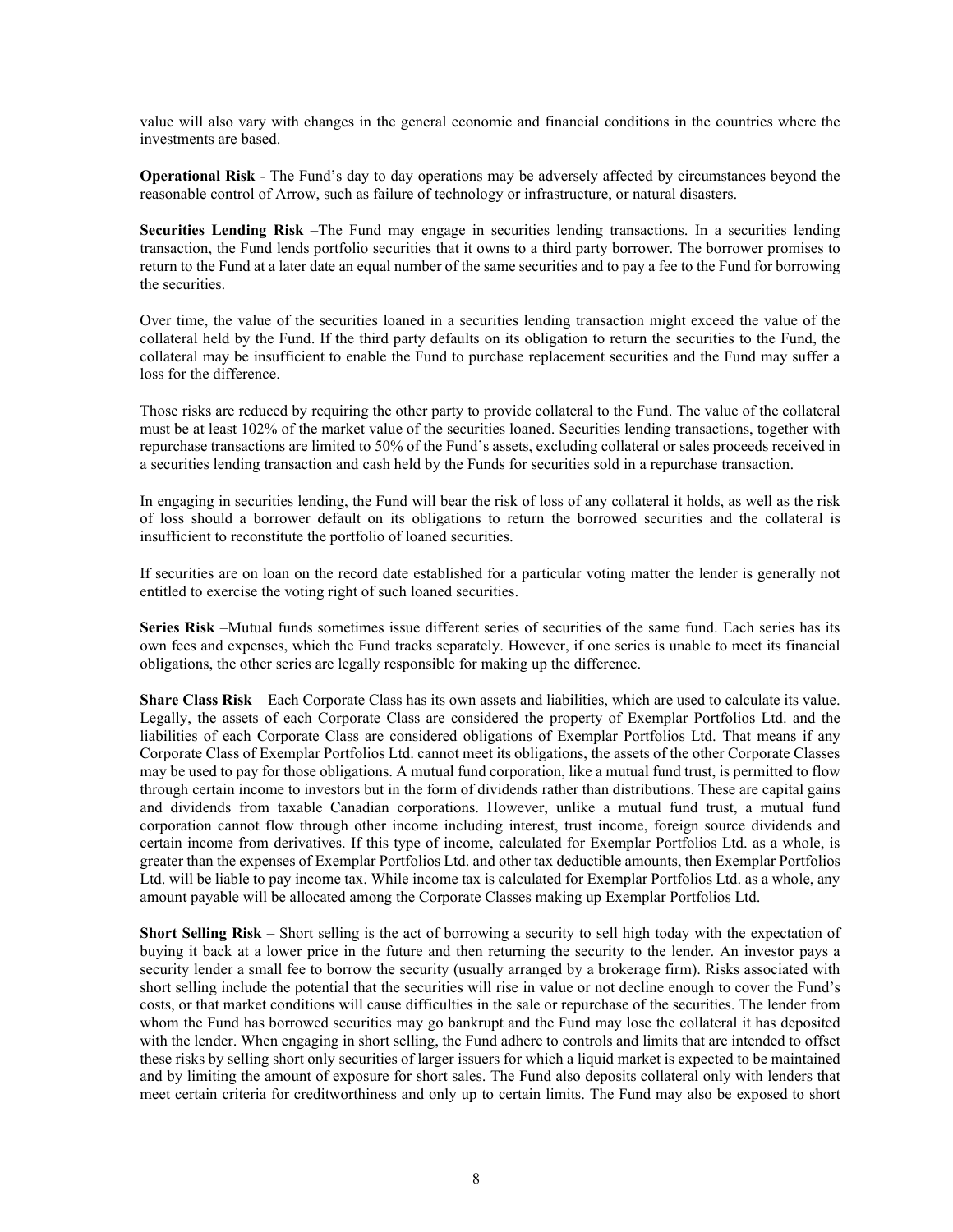selling risk because the underlying funds in which it invests or to which assets of the Fund obtains exposure may be engaged in short selling.

**Small Company Risk** – Investing in securities of smaller companies may be riskier than investing in larger, more established companies. Smaller companies may have limited financial resources, a less established market for their shares and fewer shares issued. This can cause the share prices of smaller companies to fluctuate more than those of larger companies. The market for the shares of small companies may be less liquid.

**Tax Risk** – Please see the section "*Income Tax Considerations for Investors"* for information on tax risk.

**Underlying Fund Risk –**The Fund may pursue its investment objectives indirectly by investing in securities of other funds, including index participation units (e.g., ETFs), in order to gain access to the strategies pursued by those underlying funds. There can be no assurance that any use of such multi-layered fund of fund structures will result in any gains for the Fund. If an underlying fund that is not traded on an exchange suspends redemptions, the Fund will be unable to value part of its portfolio and may be unable to redeem securities. In addition, the portfolio advisor or sub-advisor could allocate the Fund's assets in a manner that results in the Fund underperforming its peers.

## **About the Corporate Classes**

The Corporate Classes are set up differently than traditional mutual funds. When you invest in most traditional mutual funds, such as our trust funds, you buy units of a mutual fund trust. The Corporate Classes instead are classes of shares of Exemplar Portfolios Ltd., which means you buy shares of the corporation.

Both mutual fund trusts and mutual fund corporations allow you to pool your money with other investors, but there are differences between the two types of mutual funds:

- A mutual fund trust has its own investment objectives.
- A mutual fund corporation may have more than one class of shares. Each class has its own investment objectives.
- Mutual fund trusts are separate taxpayers.
- Mutual fund corporations are taxed as a single entity. A multi-class mutual fund corporation, such as Exemplar Portfolios Ltd., must consolidate the income, capital gains, expenses and capital losses from all its classes to determine the amount of tax payable by it.
- A mutual fund trust makes taxable distributions of net income, including net taxable capital gains, to its unitholders.
- A mutual fund corporation pays ordinary dividends or capital gains dividends to its shareholders.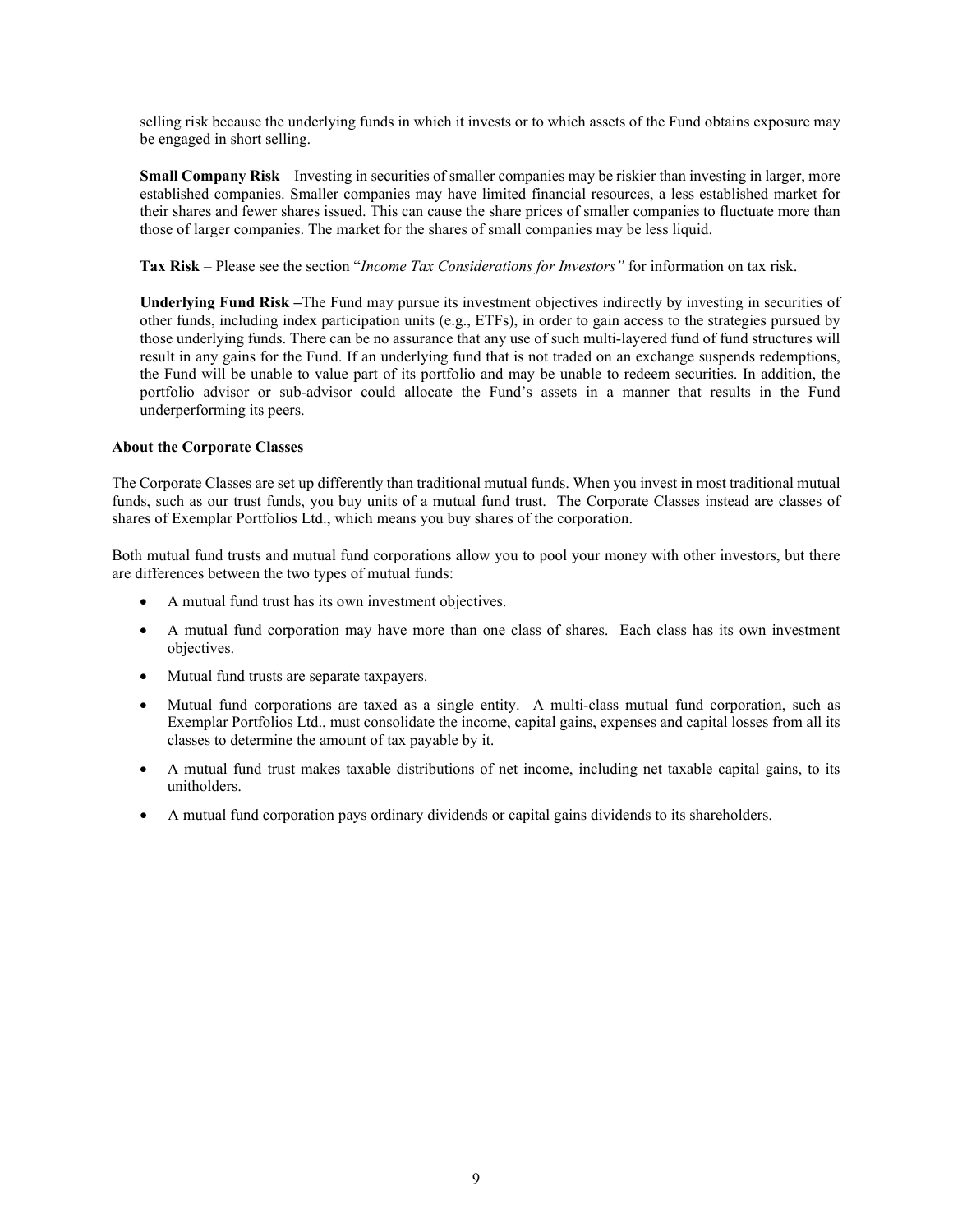## **ORGANIZATION AND MANAGEMENT OF THE ARROW ALTERNATIVE MUTUAL FUND**

<span id="page-10-0"></span>

| Manager:<br>Arrow Capital Management Inc.<br>36 Toronto Street<br>Suite 750<br>Toronto, Ontario M5C 2C5                                | As manager for the Fund, Arrow manages the overall<br>undertakings of the Fund, including providing administration<br>services, promoting sales of the Fund's securities and making<br>provisions for fund accounting.                                                                                                                                                                                                                                                                                                                          |
|----------------------------------------------------------------------------------------------------------------------------------------|-------------------------------------------------------------------------------------------------------------------------------------------------------------------------------------------------------------------------------------------------------------------------------------------------------------------------------------------------------------------------------------------------------------------------------------------------------------------------------------------------------------------------------------------------|
| <b>Portfolio Advisor:</b><br>Arrow Capital Management Inc.<br>Toronto, Ontario                                                         | As portfolio advisor of the Fund, Arrow provides, or arranges<br>for, investment advice to the Fund.                                                                                                                                                                                                                                                                                                                                                                                                                                            |
| Custodian:<br>CIBC World Markets Inc.                                                                                                  | The custodian holds securities and other portfolio assets,<br>including cash on deposit with financial institutions, on behalf<br>of the Fund.                                                                                                                                                                                                                                                                                                                                                                                                  |
| <b>Prime Brokers:</b><br>CIBC World Markets Inc.<br>Toronto, Ontario                                                                   | The prime broker provides brokerage services to the Fund,<br>including trade execution and settlement, custody and margin<br>lending in connection with short selling strategies of the<br>Fund.                                                                                                                                                                                                                                                                                                                                                |
|                                                                                                                                        | Arrow, on behalf of the Fund, has entered into a prime<br>brokerage agreement with the prime broker listed in this<br>section or its affiliates. The portfolio manager may change the<br>prime broker or appoint additional prime brokers for the Fund<br>from time to time.                                                                                                                                                                                                                                                                    |
| <b>Registrar and Service Provider for Record</b><br><b>Keeping Services:</b><br><b>RBC</b> Investor Services Trust<br>Toronto, Ontario | The registrar and service provider for record keeping services<br>keep track of the owners of securities of the Fund and<br>processes purchase, switch and redemption orders and issues<br>investor account statements and annual tax reporting<br>information, if applicable.                                                                                                                                                                                                                                                                  |
| <b>Securities Lending Agent:</b><br>CIBC World Markets Inc.                                                                            | The securities lending agent acts as agent for securities<br>lending transactions for the Fund. The securities lending<br>agent is independent of the Manager.                                                                                                                                                                                                                                                                                                                                                                                  |
| <b>Auditor:</b><br>PricewaterhouseCoopers LLP<br><b>Chartered Professional Accountants</b><br>Toronto, Ontario                         | The auditor audits the annual financial statements of the Fund<br>to ensure that they fairly present in all material respects the<br>Fund's financial position, results of operations, changes in net<br>assets and cash flows in accordance with International<br>Financial Reporting Standards.                                                                                                                                                                                                                                               |
| <b>Independent Review Committee (IRC):</b>                                                                                             | Pursuant to National Instrument 81-107 - Independent<br>Review Committee for Investment Funds ("NI 81-107"),<br>Arrow established the IRC to review and provide either an<br>approval or a recommendation on the conflict of interest<br>matters that are referred to it by Arrow in connection with the<br>operation and management of the Fund. In addition, the IRC<br>will perform regular assessments and provide reports as<br>required under NI 81-107. The IRC currently has, and must<br>maintain at least, three independent members. |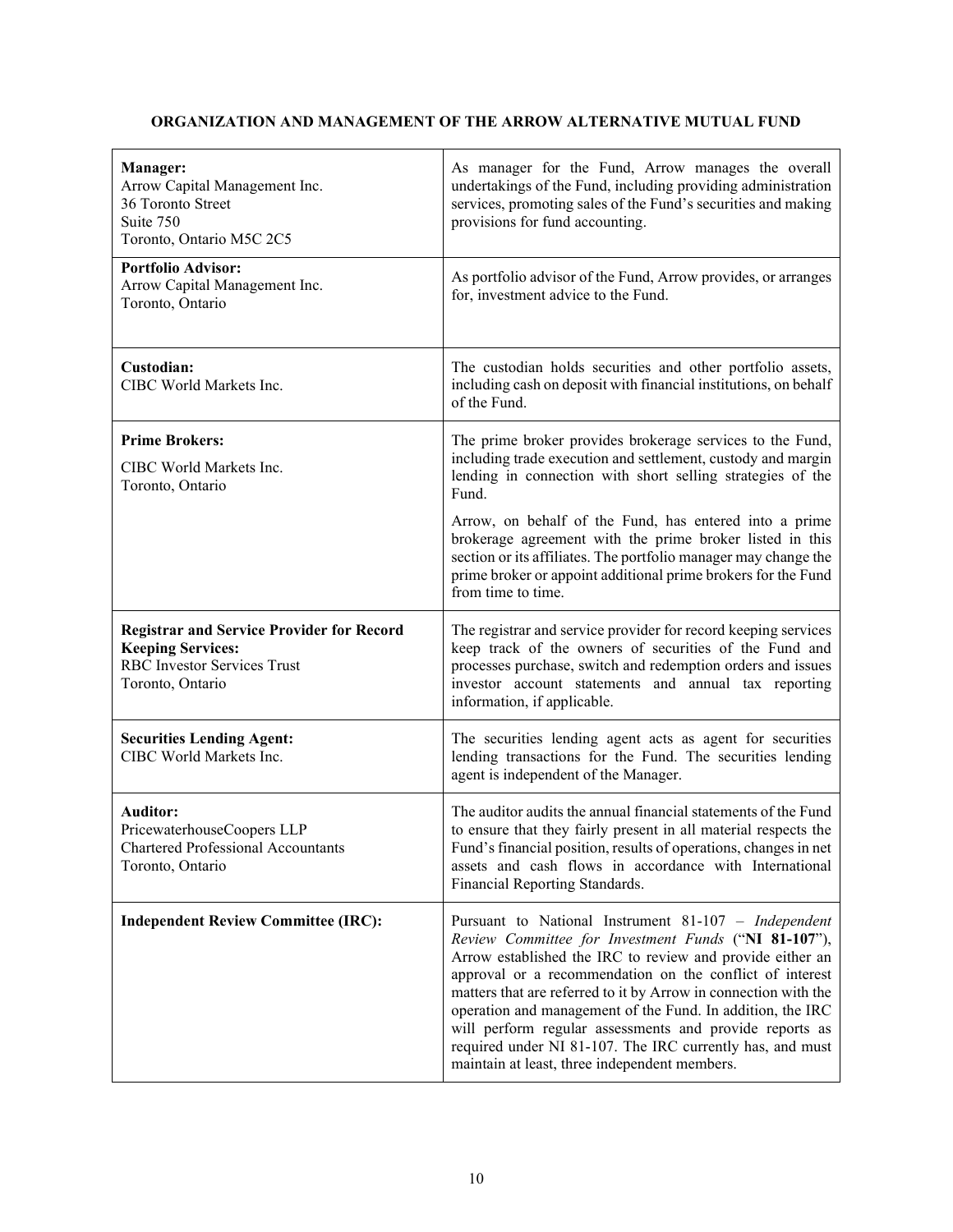| The IRC will prepare at least annually a report of its activities<br>for you which will be available at your request at no cost, by<br>contacting us at info@arrow-capital.com.                                                                                                                                                                                                                                                                                                                                                                                         |
|-------------------------------------------------------------------------------------------------------------------------------------------------------------------------------------------------------------------------------------------------------------------------------------------------------------------------------------------------------------------------------------------------------------------------------------------------------------------------------------------------------------------------------------------------------------------------|
| If approved by the IRC, the Fund may change its auditor by<br>sending you a written notice of any such change at least 60<br>days before it takes effect. Likewise, if approved by the IRC,<br>we may merge the Fund into another mutual fund provided<br>the merger fulfills the requirements of the Canadian securities<br>regulators relating to mutual fund mergers and we send you a<br>written notice of the merger at least 60 days before it takes<br>effect. In either case, no meeting of securityholders of the<br>Fund may be called to approve the change. |
| Additional information about the IRC, including the names of<br>its members, is available in the Fund's annual information<br>form.                                                                                                                                                                                                                                                                                                                                                                                                                                     |

When the Fund invests in or obtains exposure to an underlying fund managed by us or any of our affiliates or associates we will not vote any of the securities it holds or is exposed to in the underlying fund. However, we may arrange for you to vote your share of those securities.

## **PURCHASES, SWITCHES AND REDEMPTIONS**

<span id="page-11-0"></span>You may purchase or switch Mutual Fund Series securities from the Fund to other funds managed by Arrow or redeem your Mutual Fund Series securities in the Fund through registered dealers in each of the provinces and territories of Canada. You can contact Arrow for the names of registered dealers in your province or territory of residence.

Whether you are buying, selling or switching Mutual Fund Series securities of the Fund, we base the transaction on the value of the Fund security. The price of a security is called the "*net asset value*" or "*NAV*" per security, or the "*security value*". We calculate a separate NAV per security for each series of the Fund by taking the value of the assets of the series of the Fund, subtracting any liabilities of the series of the Fund and dividing the balance by the number of securities held by investors in that series of the Fund.

If we receive your purchase, switch or redemption order for Mutual Fund Series securities prior to 4:00 p.m. (Toronto time) on any business day, we will process your order based on the NAV per security for that date. Otherwise, we will process your order at the NAV per security on the next business day.

## **Purchases**

The Fund has multiple series available for investors. Different purchase options require investors to pay different fees and expenses and, if applicable, the choice of purchase options affects the amount of compensation paid by Arrow to your dealer. See "*Fees and Expenses*" and "*Dealer Compensation*" on pages [15](#page-15-0) through [18.](#page-18-2)

You can invest in the Fund by completing a purchase application, which you can get from your representative. Your initial investment in a Fund must be at least \$1,000. Any subsequent purchase must be at least \$100.

| <b>Series</b>       | Feature                                                      |
|---------------------|--------------------------------------------------------------|
|                     |                                                              |
| Series A Securities | This series of Securities is available to all investors. You |
|                     | may purchase these series of Securities by way of the        |
|                     | front-end sales charge (the "Front-End Securities").         |
|                     | You may be required to pay your dealer a sales charge        |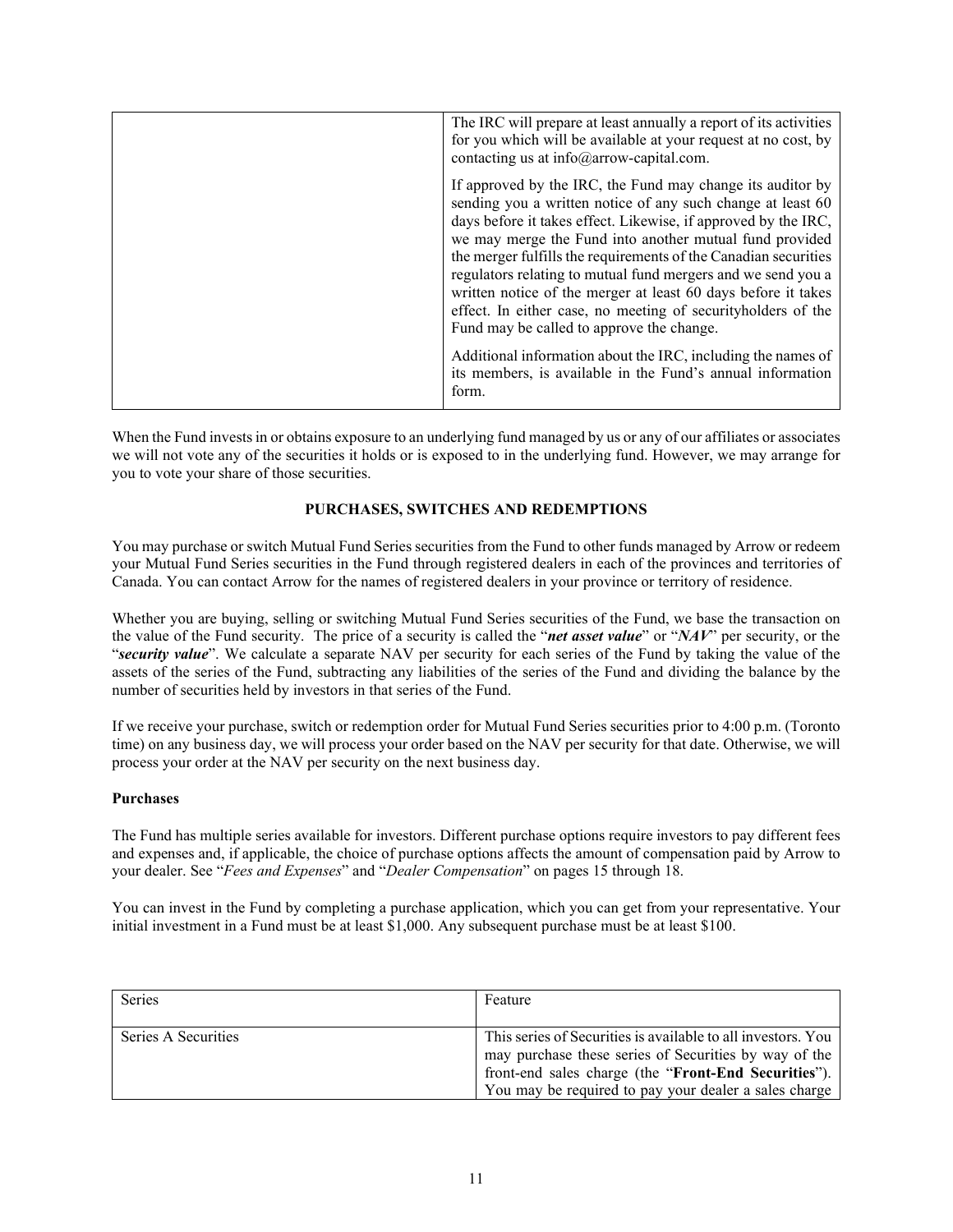|                            | when you buy these securities. This sales charge is<br>negotiable between you and your dealer.<br>Series A Securities are a Non-Fixed Rate Distribution<br>Series as defined below.                                                                                                                                                                                                                                                                                                                                                                                                                                                                                                                                                                                                                                                                |
|----------------------------|----------------------------------------------------------------------------------------------------------------------------------------------------------------------------------------------------------------------------------------------------------------------------------------------------------------------------------------------------------------------------------------------------------------------------------------------------------------------------------------------------------------------------------------------------------------------------------------------------------------------------------------------------------------------------------------------------------------------------------------------------------------------------------------------------------------------------------------------------|
| <b>Series F Securities</b> | This series of Securities is generally only available to<br>investors who are enrolled in a dealer sponsored fee-for-<br>service or "wrap" program and who are subject to an<br>annual advisory or asset-based fee rather than<br>commissions for each transaction ("Fee-Based<br>Securities"). This series of Securities is not subject to<br>sales charges. In certain circumstances, investors who<br>purchase Fee-Based Securities must enter into an<br>agreement with their dealer which identifies an annual<br>account fee (a "Fee-Based Account Fee") negotiated<br>with their financial advisor and payable to their dealer.<br>This Fee-Based Account Fee is in addition to the<br>management fee payable by the Fund for Fee-Based<br>Securities.<br>Series F Securities are a Non-Fixed Rate Distribution<br>Series as defined below. |
| <b>Series I Securities</b> | Series I Securities are typically for institutional<br>investors such as pension plans, endowment funds and<br>corporations, high net worth individuals and group<br>RRSPs that maintain a minimum investment in the Fund<br>as negotiated with Arrow. You may be required to pay<br>your dealer a sales charge when you buy these securities.<br>This sales charge is negotiable between you and your<br>dealer.<br>Series I Securities are a Non-Fixed Rate Distribution<br>Series as defined below.                                                                                                                                                                                                                                                                                                                                             |

"**Non-Fixed Rate Distribution Series**" are designed for investors who do not wish to receive regular paymentsfrom the Fund. Each December, the Fund will pay an annual dividend of its taxable income, if any, to holders of the Non-Fixed Rate Distribution Series.

## **You should not confuse the dividend rate with the Fund's rate of return or the yield of its portfolio.**

#### **All dividends will be reinvested, without charge, in additional securities of that series, unless you elect in advance to receive them in cash.**

Payment for securities of the Fund must be received within two business days of your order or we will redeem your securities on the next business day. If the proceeds are greater than the payment you owe, the Fund is required by securities regulation to keep the difference. If the proceeds are less than the payment you owe, your dealer must pay the difference (and your dealer may seek to collect this amount plus expenses from you).

We may reject your purchase order within one business day of receiving it. Any monies sent with your order will be returned immediately.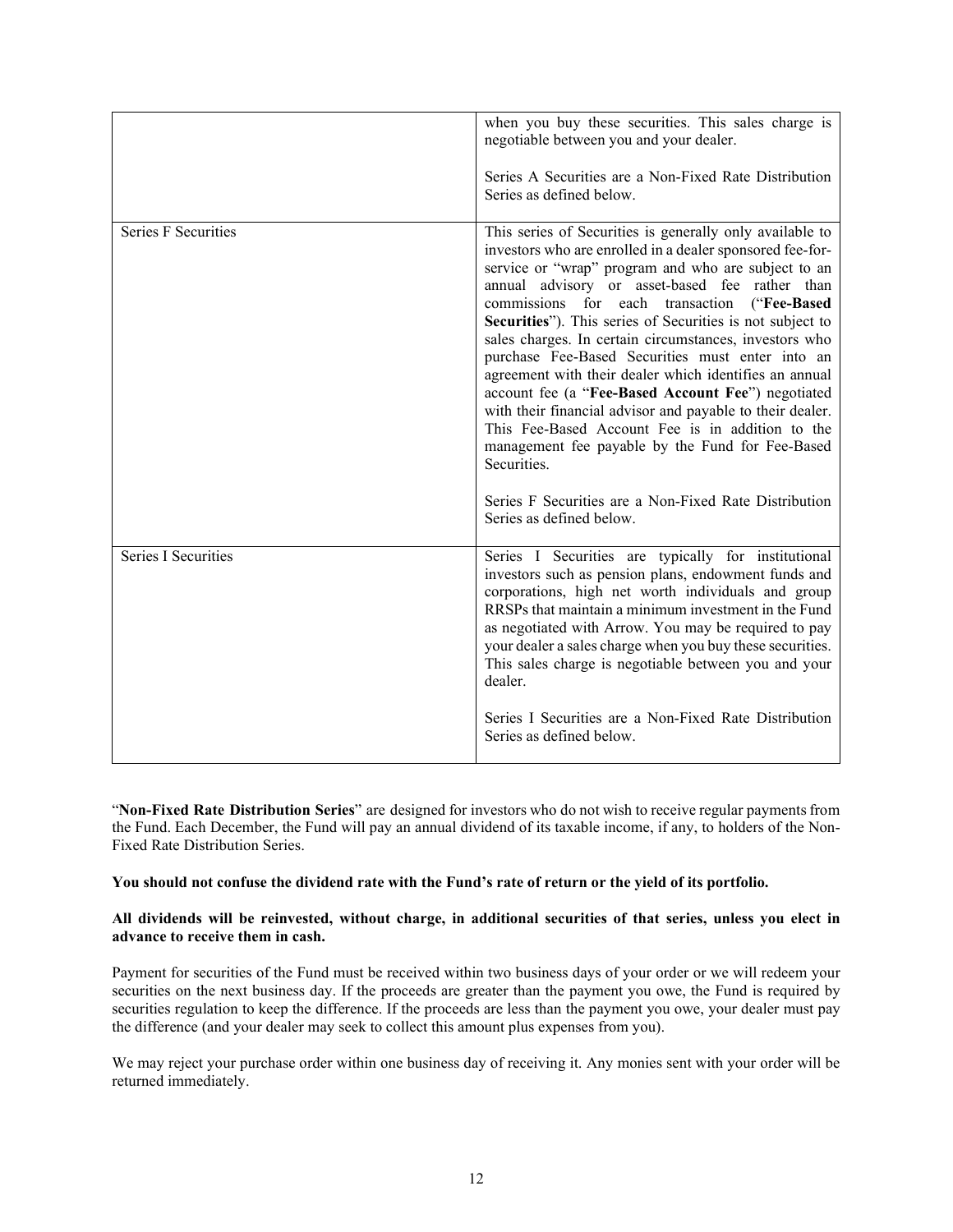#### **Switches**

You can switch your Securities from the Fund to another fund in our group of funds, including any new mutual fund which is created and offered by Arrow after the date of this document (provided that securities of the new mutual fund have been qualified for sale in your province or territory of residence). A switch involves the redemption of the Securities of the Fund and a purchase of securities in another permitted fund.

Front-End Securities of the Fund can only be exchanged for other Front-End Securities of the Fund or another permitted fund also offered under the initial sales charge option.

The switch of securities by a securityholder from the Fund to another fund will constitute a disposition of such securities for purposes of the *Income Tax Act (Canada)* (the "**Tax Act**"). As a result, a taxable securityholder will generally realize a capital gain or capital loss on such securities. The capital gain or loss for tax purposes in respect of the securities will generally be the difference between the security price of such securities at that time (less any fees) and the adjusted cost base of those securities.

You can change or convert your securities of one series to securities of another series of the same Fund by contacting your representative. No fees apply. You can only change securities into a different series if you are eligible to buy such securities. Changing or converting securities from one series to another series of the same Fund is generally not a disposition for tax purposes, but you should consult your own tax advisors in this regard.

#### **Redemptions**

You may redeem your Mutual Fund Series securities in the Fund at the net asset value of such securities on demand by providing written notice. Your dealer is required to forward your redemption order to our offices on the same day the dealer receives it from you. Your written redemption order must have your signature guaranteed by a bank, trust company or dealer for your protection.

If we do not receive all of the documentation we need from you to complete your redemption order within ten business days, we must repurchase your securities. If the sale proceeds are greater than the repurchase amount, the Fund is required by securities regulation to keep the difference. If the sale proceeds are less than the repurchase amount, your dealer will be required to pay the Fund the difference (and your dealer may seek to collect this amount plus expenses from you).

No redemption charges apply to Front-End Securities, unless the securities are subject to the short-term trading redemption charge described below.

#### **Minimum Balance**

If the value of your Securities in the Fund is less than \$1,000, we may sell your Securities and send you the proceeds. We will give your representative 30 days' notice first.

If we become aware that you no longer qualify to hold Fee-Based Securities, we may change your Securities to Front-End Securities after we give your representative 30 days' notice.

The minimum balance amounts described above are determined from time to time by us in our sole discretion. They may also be waived by us and are subject to change without notice.

#### **Short-Term Trading**

Arrow has adopted policies and procedures to detect and deter short-term trading. Short-term trades are defined as a combination of a purchase and redemption within a short period of time that Arrow believes is detrimental to other investors in the Fund.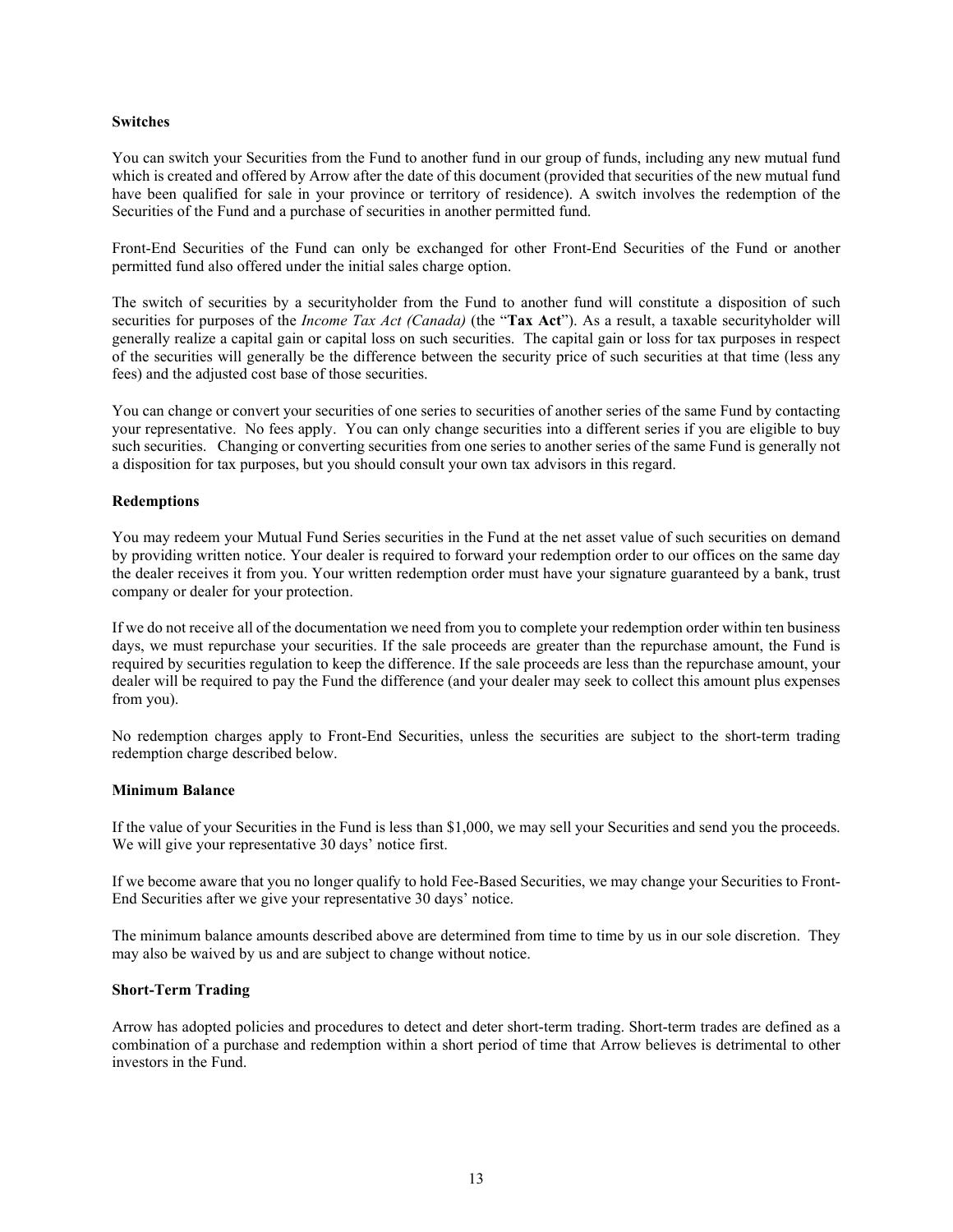The interests of securityholders and the Fund's ability to manage its investments may be adversely affected by shortterm trading because, among other things, these types of trading activities can dilute the value of securities, can interfere with the efficient management of the Fund and can result in increased administrative costs to the Fund. While Arrow will actively take steps to monitor, detect and deter short-term trading, it cannot ensure that such trading activity will be completely eliminated.

If a securityholder switches or redeems securities of the Fund within 90 days of purchase (including securities received on the automatic reinvestment of dividends within such 90-day period), the Fund may charge a short-term trading fee of up to 2% of the net asset value of the securities switched or redeemed. See "*Fees and Expenses - Fees and Expenses Payable Directly by You*" on page [17.](#page-16-0)

Arrow may take such additional action as it considers appropriate to prevent further similar activity by an investor who utilizes short-term trades. These actions may include the delivery of a warning to the investor, placing the investor on a watch list to monitor his/her trading activity and the subsequent refusal of further purchases by the investor if the investor continues to attempt such trading activity and closure of the investor's account.

## *Suspending your right to buy, switch and redeem securities*

Securities regulations allow the Manager to temporarily suspend your right to redeem your Fund securities and postpone payment of your sale proceeds:

- during any period when normal trading is suspended on any exchange on which securities or derivatives that make up more than 50% of the Fund's value or its underlying market exposure are traded and there's no other exchange where these securities or derivatives are traded, or
- with the approval of securities regulators.

The Manager will not accept orders to buy Fund securities during any period when the Manager has suspended investors' rights to redeem their securities.

You may withdraw your redemption or exchange request before the end of the suspension period. Otherwise, the Manager will redeem your securities at the net asset value per security next calculated when the suspension period ends.

## **OPTIONAL SERVICES**

<span id="page-14-0"></span>This section tells you about services that are available to investors in Mutual Fund Series securities of the Fund.

## **Registered Tax Plans**

Registered tax plans may be available through Arrow or a securityholder's broker, dealer or advisor. Securityholders should contact Arrow or their broker, dealer or advisor directly about these services.

#### **Pre Authorized Payment Plan**

Under a pre-authorized payment plan, you can indicate a regular amount of investment (not less than \$100) to be made on a periodic basis, the Fund in which the investment is to be made, and the bank chequing account from which the investment amount is to be debited. You may suspend or terminate such a plan on ten days' prior written notice to us. The minimum initial subscription amount is \$1,000.

## **Automatic Withdrawal Plan**

You can establish an automatic withdrawal plan, provided you are not investing through a retirement savings plan and your account has a minimum value of \$10,000. Under an automatic withdrawal plan, you can indicate a regular amount of cash withdrawal (not less than \$100) to be made on a periodic basis, the Fund from which the investment is to be withdrawn, and the bank chequing account to which the withdrawn amounts are to be credited. Withdrawals will be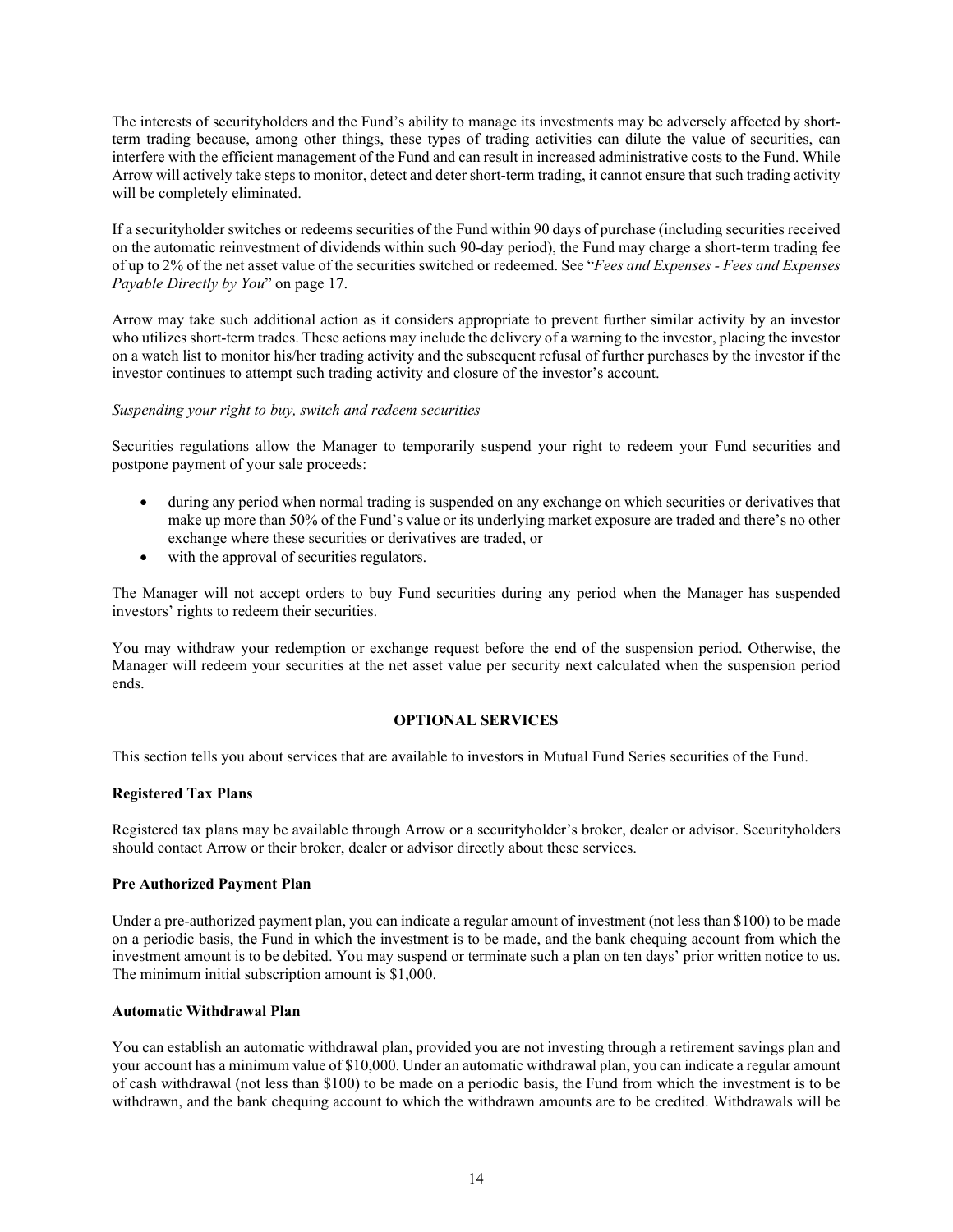made by way of redemption of securities, and it should be noted that if withdrawals are in excess of dividends and net capital appreciation, they will result in encroachment on, or possible exhaustion of, your original capital. If you choose the automatic withdrawal plan, all dividends declared on securities held under such a plan in respect of the Fund must be reinvested into additional securities of the Fund. You may modify, suspend or terminate an automatic withdrawal plan on ten days' prior written notice to us.

## **FEES AND EXPENSES**

<span id="page-15-0"></span>The tables below list:

- all fees and expenses which are paid directly by the Fund before its security prices are calculated, and which therefore indirectly reduce the value of your investment; and
- all fees and expenses payable directly by you.

## **Fees and Expenses Payable by the Fund**

| <b>Management Fees</b>                                                  | Management fees represent the fees payable to Arrow for the services it provides.<br>Arrow is responsible for all expenses related to the management of the Fund's<br>investment portfolio, including investment consulting fees and research<br>expenditures incurred by it and fees charged by investment or other advisers<br>employed by it. We are also responsible for payment of all trailing commission,<br>advertising and promotional expenses incurred in respect of the Fund.<br>The annual management fees payable by the Fund are as follows (plus applicable<br>GST, HST and any applicable provincial sales taxes). Arrow reserves the right to<br>offer selected purchasers who meet certain criteria a management fee rebate. A<br>holder of Series I Securities pays a negotiated management fee directly to the<br>Manager. The management fee in respect of Series I Securities will be different for<br>each investor, and will not exceed 1.95%.                                                                                                                                                                                                                                                                                                                                                                                                                                                       |                 |
|-------------------------------------------------------------------------|-------------------------------------------------------------------------------------------------------------------------------------------------------------------------------------------------------------------------------------------------------------------------------------------------------------------------------------------------------------------------------------------------------------------------------------------------------------------------------------------------------------------------------------------------------------------------------------------------------------------------------------------------------------------------------------------------------------------------------------------------------------------------------------------------------------------------------------------------------------------------------------------------------------------------------------------------------------------------------------------------------------------------------------------------------------------------------------------------------------------------------------------------------------------------------------------------------------------------------------------------------------------------------------------------------------------------------------------------------------------------------------------------------------------------------|-----------------|
|                                                                         | <b>Annual Management Fee</b>                                                                                                                                                                                                                                                                                                                                                                                                                                                                                                                                                                                                                                                                                                                                                                                                                                                                                                                                                                                                                                                                                                                                                                                                                                                                                                                                                                                                  |                 |
| Fund                                                                    | <b>Series A</b>                                                                                                                                                                                                                                                                                                                                                                                                                                                                                                                                                                                                                                                                                                                                                                                                                                                                                                                                                                                                                                                                                                                                                                                                                                                                                                                                                                                                               | <b>Series F</b> |
| <b>Arrow Global</b><br><b>Opportunities Alternative</b><br><b>Class</b> | 1.95%                                                                                                                                                                                                                                                                                                                                                                                                                                                                                                                                                                                                                                                                                                                                                                                                                                                                                                                                                                                                                                                                                                                                                                                                                                                                                                                                                                                                                         | 0.95%           |
| <b>Performance Fees</b>                                                 | Each series of the Fund will pay to the Manager in respect of each calendar year of<br>the Fund a performance bonus per Security (the "Performance Bonus") equal to<br>the percentage stated below of the amount by which the Adjusted Net Asset Value<br>per Security at the end of the fiscal year exceeds the highest year end Adjusted Net<br>Asset Value per Security previously achieved. For these purposes, "Adjusted Net<br>Asset Value per Security" of any series of securities of the Fund means the Net Asset<br>Value per Security of that series at the end of a fiscal year without giving effect to<br>the accrual of any Performance Bonus, plus the aggregate amount of all dividends<br>previously declared on a per Security basis in respect of such series of Security. The<br>Performance Bonus for the Fund will be calculated and accrued each day the Net<br>Asset Value of the Funds is calculated, but will only be payable following the end<br>of the fiscal year of the Fund based on the actual annual performance of the Fund.<br>Notwithstanding the foregoing, no Performance Bonus will be payable with respect<br>to any fiscal year of the Fund unless the Adjusted Net Asset Value per Security of<br>the Fund at the end of such fiscal year exceeds the Net Asset Value per Security at<br>the end of the preceding year (or on the date the Securities are first issued), plus the |                 |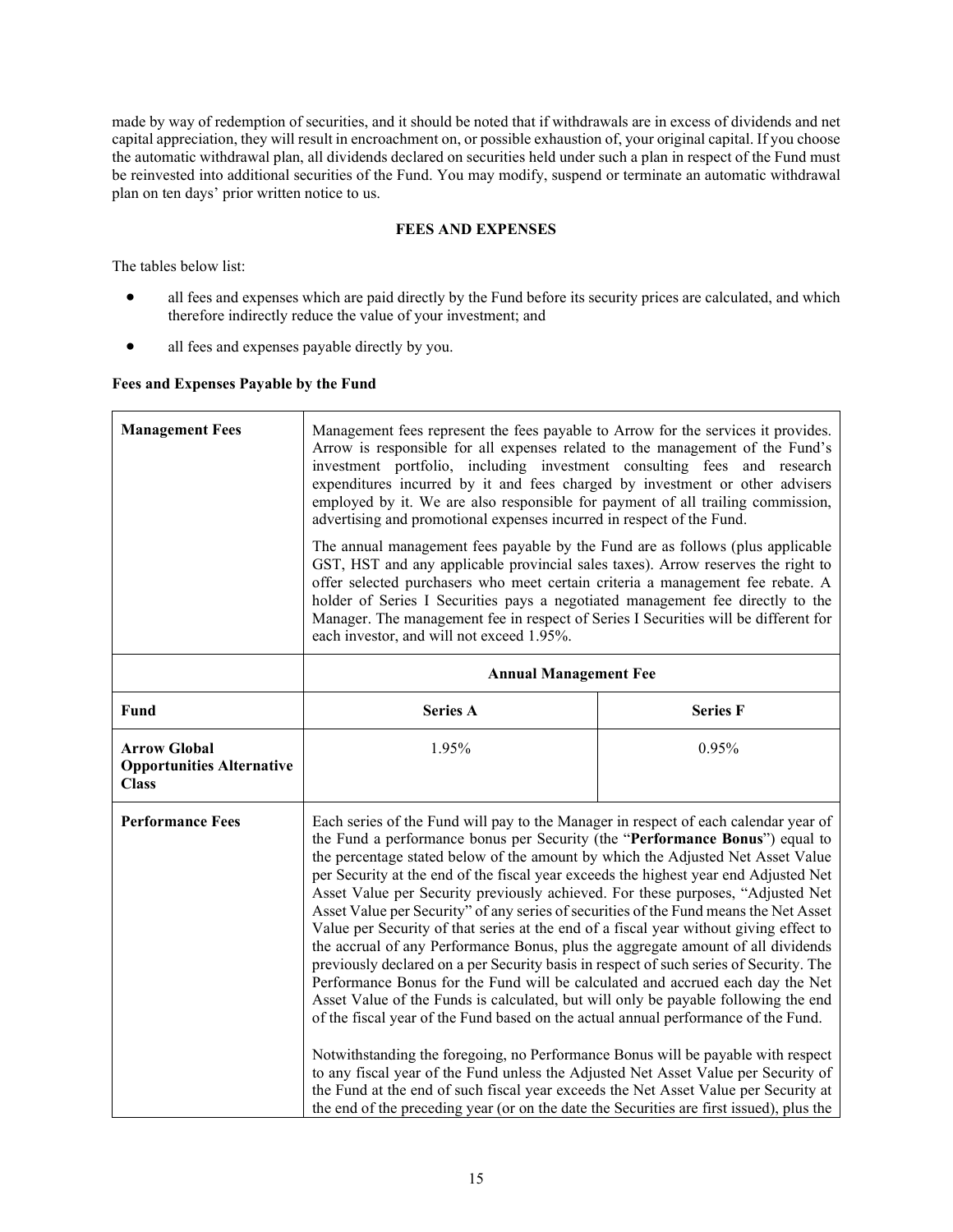<span id="page-16-0"></span>

|                                                     | aggregate amount of all dividends previously declared on a per security basis, by a<br>minimum percentage as stated below (the "Hurdle Rate").                                                                                                                                                                                                                                                                                                                                                                                                                                                                                                                                                                                                                                                                                                                                                                                                                                                                                                                                                                                                                                                                                                                                                                                                                                                                                                                                                                                                                                                                                                                                                                                                                                                                                                                                                                                                                                                                                                                                                                                                                                                                                                                                                                                                                                                                                                                                                                                                                                                                                                                                                                                                                                                                                                                                                                                    |                          |                                                                                  |
|-----------------------------------------------------|-----------------------------------------------------------------------------------------------------------------------------------------------------------------------------------------------------------------------------------------------------------------------------------------------------------------------------------------------------------------------------------------------------------------------------------------------------------------------------------------------------------------------------------------------------------------------------------------------------------------------------------------------------------------------------------------------------------------------------------------------------------------------------------------------------------------------------------------------------------------------------------------------------------------------------------------------------------------------------------------------------------------------------------------------------------------------------------------------------------------------------------------------------------------------------------------------------------------------------------------------------------------------------------------------------------------------------------------------------------------------------------------------------------------------------------------------------------------------------------------------------------------------------------------------------------------------------------------------------------------------------------------------------------------------------------------------------------------------------------------------------------------------------------------------------------------------------------------------------------------------------------------------------------------------------------------------------------------------------------------------------------------------------------------------------------------------------------------------------------------------------------------------------------------------------------------------------------------------------------------------------------------------------------------------------------------------------------------------------------------------------------------------------------------------------------------------------------------------------------------------------------------------------------------------------------------------------------------------------------------------------------------------------------------------------------------------------------------------------------------------------------------------------------------------------------------------------------------------------------------------------------------------------------------------------------|--------------------------|----------------------------------------------------------------------------------|
|                                                     | If any securities of the Fund are purchased during the calendar year, the Hurdle Rate<br>will be prorated in the calculation of the Performance Bonus with respect to those<br>securities, in the same manner as described above.                                                                                                                                                                                                                                                                                                                                                                                                                                                                                                                                                                                                                                                                                                                                                                                                                                                                                                                                                                                                                                                                                                                                                                                                                                                                                                                                                                                                                                                                                                                                                                                                                                                                                                                                                                                                                                                                                                                                                                                                                                                                                                                                                                                                                                                                                                                                                                                                                                                                                                                                                                                                                                                                                                 |                          |                                                                                  |
|                                                     | If any securities of the Fund are redeemed prior to the end of a calendar year, a<br>Performance Bonus will be payable on the redemption date in respect of each such<br>security in the same manner as described above. For greater certainty, the Hurdle<br>Rate will be prorated in the calculation of the Performance Bonus on a security<br>redeemed during the calendar year.                                                                                                                                                                                                                                                                                                                                                                                                                                                                                                                                                                                                                                                                                                                                                                                                                                                                                                                                                                                                                                                                                                                                                                                                                                                                                                                                                                                                                                                                                                                                                                                                                                                                                                                                                                                                                                                                                                                                                                                                                                                                                                                                                                                                                                                                                                                                                                                                                                                                                                                                               |                          |                                                                                  |
|                                                     |                                                                                                                                                                                                                                                                                                                                                                                                                                                                                                                                                                                                                                                                                                                                                                                                                                                                                                                                                                                                                                                                                                                                                                                                                                                                                                                                                                                                                                                                                                                                                                                                                                                                                                                                                                                                                                                                                                                                                                                                                                                                                                                                                                                                                                                                                                                                                                                                                                                                                                                                                                                                                                                                                                                                                                                                                                                                                                                                   | <b>Performance Bonus</b> | <b>Hurdle Rate</b>                                                               |
| <b>Arrow Global Opportunities Alternative Class</b> |                                                                                                                                                                                                                                                                                                                                                                                                                                                                                                                                                                                                                                                                                                                                                                                                                                                                                                                                                                                                                                                                                                                                                                                                                                                                                                                                                                                                                                                                                                                                                                                                                                                                                                                                                                                                                                                                                                                                                                                                                                                                                                                                                                                                                                                                                                                                                                                                                                                                                                                                                                                                                                                                                                                                                                                                                                                                                                                                   | 15%                      | 5%                                                                               |
| <b>Operating Expenses</b>                           | The Fund pays for all expenses incurred in connection with its operation and<br>administration, including applicable GST, HST and any applicable provincial sales<br>taxes. Such costs and expenses may include, without limitation, the fees and<br>expenses of the members of the IRC appointed under NI 81-107 and expenses related<br>to compliance with NI 81-107; regulatory fees including participation or other fees<br>payable by the Manager under applicable securities legislation; accounting; audit;<br>valuation; legal; registrar and transfer agency, custodial and safekeeping fees; taxes;<br>brokerage commissions; fees and expenses relating to the implementation of<br>portfolio transactions; interest; securityholder servicing costs; securityholder<br>meeting costs; printing and mailing costs; litigation expenses; amounts paid for<br>damages awarded or as settlements in connection with litigation; lease payments<br>(including prepaid portions thereof); costs of office space, facilities and equipment;<br>costs of financial and other reports and prospectuses that are used in complying with<br>applicable securities legislation; and any new fee that may be introduced by a<br>securities authority or other governmental authority that is calculated based on assets<br>or other criteria of the Fund. The Manager may provide any of these services and is<br>reimbursed all of its costs in providing these services to the Fund which may include<br>but are not limited to personnel costs, office space, insurance, and depreciation. The<br>common expenses of the Fund and other investment funds managed by Arrow will<br>be allocated among the Fund and other funds, as applicable. The Fund will bear<br>separately any expense item that can be attributed specifically to the Fund. Common<br>expenses of the Fund and other funds will be allocated based on a reasonable<br>allocation methodology which will include allocations based on the assets of the<br>Fund or the number of securityholders of the Fund or other methodology we<br>determine is fair.<br>The fees and other reasonable expenses of the IRC are paid pro rata out of the assets<br>of the Fund, as well as out of the assets of the other investment funds managed by<br>Arrow for which the IRC acts as the independent review committee. The fees for<br>members of the IRC consist of an annual retainer in the amount of \$14,000 per<br>member. The chair of the IRC is entitled to an additional fee of \$4,000. Expenses of<br>the IRC include premiums for insurance coverage, legal fees, travel expenses and<br>other reasonable out-of-pocket expenses. These fees and expense reimbursements<br>are allocated across all investment funds that are managed by Arrow in a manner<br>that is fair and reasonable. The total amount of fees paid to the IRC by all investment |                          | funds managed by Arrow for the fiscal year ended December 31, 2020 was \$46,000. |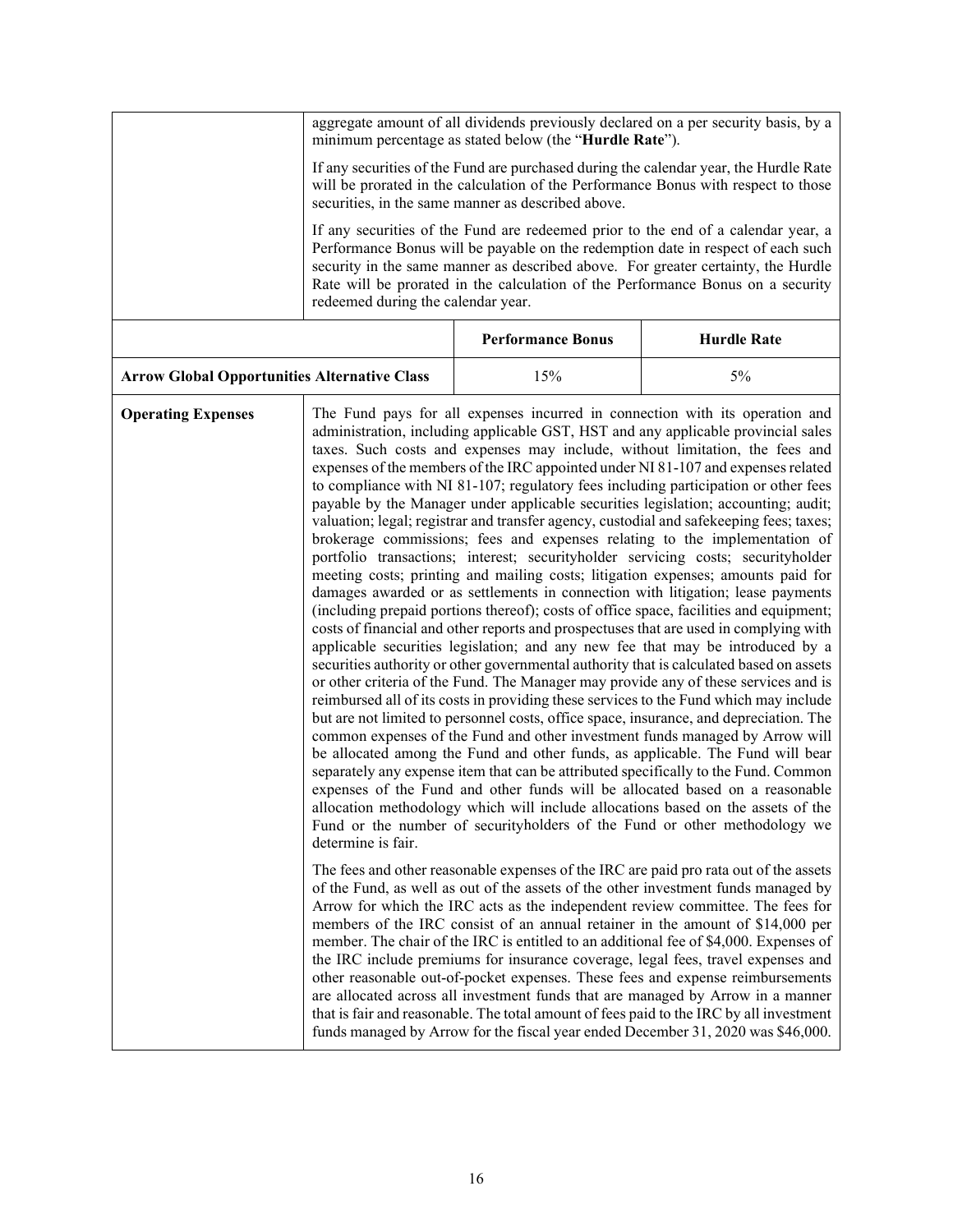| Underlying fund fees and | From time to time the Fund may invest in and hold securities of other investment        |
|--------------------------|-----------------------------------------------------------------------------------------|
| expenses                 | funds. There are fees and expenses payable by the other investment funds in addition    |
|                          | to the fees and expenses payable by the Fund. No management fees or performance         |
|                          | fees are payable by the Fund that, to a reasonable person, would duplicate a fee        |
|                          | payable by the other investment fund for the same service and no sales fees or          |
|                          | redemption fees are payable by the Fund in relation to its purchases or redemptions     |
|                          | of the securities of the other investment fund if the other investment fund is managed  |
|                          | by the Arrow or an affiliate or associate of the manager of the Fund, and no sales fees |
|                          | or redemption fees are payable by the Fund in relation to its purchases or redemptions  |
|                          | of securities of the other investment fund that, to a reasonable person, would          |
|                          | duplicate a fee payable by an investor in the Fund.                                     |
|                          |                                                                                         |

## **Fees and Expenses Payable Directly by You**

| <b>Sales Charges on Front-End</b><br><b>Securities</b> | A maximum of 5% of the amount you invest in the Fund. The amount of the fee<br>is a matter negotiable between you and your dealer. Sales charges are only<br>applicable to Front-End Securities.                                                                                                                                                                                                                                       |
|--------------------------------------------------------|----------------------------------------------------------------------------------------------------------------------------------------------------------------------------------------------------------------------------------------------------------------------------------------------------------------------------------------------------------------------------------------------------------------------------------------|
| <b>Redemption Fees</b>                                 | No redemption charges apply to the redemption or sale of Front-End and Series<br>I Securities, unless the Securities are subject to the short-term trading<br>redemption charge described below.                                                                                                                                                                                                                                       |
| <b>Switch Fees</b>                                     | Up to 5% of the amount you wish to switch between the Fund and other funds<br>managed by Arrow. The amount of the fee is a matter negotiable between you<br>and your dealer. If a securityholder switches Securities of the Fund within 90<br>days of purchase, the Fund may charge a short-term trading fee. This short-term<br>trading fee would be over and above any switch fee which the broker, dealer or<br>advisor may charge. |
| <b>Short-term Trading Fees</b>                         | The Fund may charge you a short-term trading fee of up to 2% of the net asset<br>value of the Securities if you redeem or switch Securities of the Fund within 90<br>days of the date of purchase (including Securities received on the automatic<br>reinvestment of dividends within such 90-day period). This short-term trading<br>fee would be over and above any switch fee which the broker, dealer or advisor<br>may charge.    |
| <b>Registered Tax Plan Fees</b>                        | Fees payable will be determined by the trustees of a licensed trust company for<br>such plans.                                                                                                                                                                                                                                                                                                                                         |
| <b>Fee-Based Account Fee</b>                           | In certain circumstances, if you purchase Fee-Based Securities, you may pay a<br>Fee-Based Account Fee. Fee-Based Account Fees are negotiable with your<br>financial advisor and paid to your dealer.                                                                                                                                                                                                                                  |

Any change in any contract or the entering into of any new contract as a result of which the basis for the calculation of the fees or other expenses that are charged to the Fund which could result in an increase in charges to the Fund, must be approved by a majority of the votes cast at a meeting of the securityholders of the Fund called for such purpose. Such approval is not required in respect of a change in a contract or a new contract made by the Fund at arm's length and with parties other than Arrow or an associate or affiliate of Arrow for all or part of the services it requires to carry on its operations, provided that securityholders are given at least 60 days' notice before any contract is entered into or the effective date of any change, as applicable.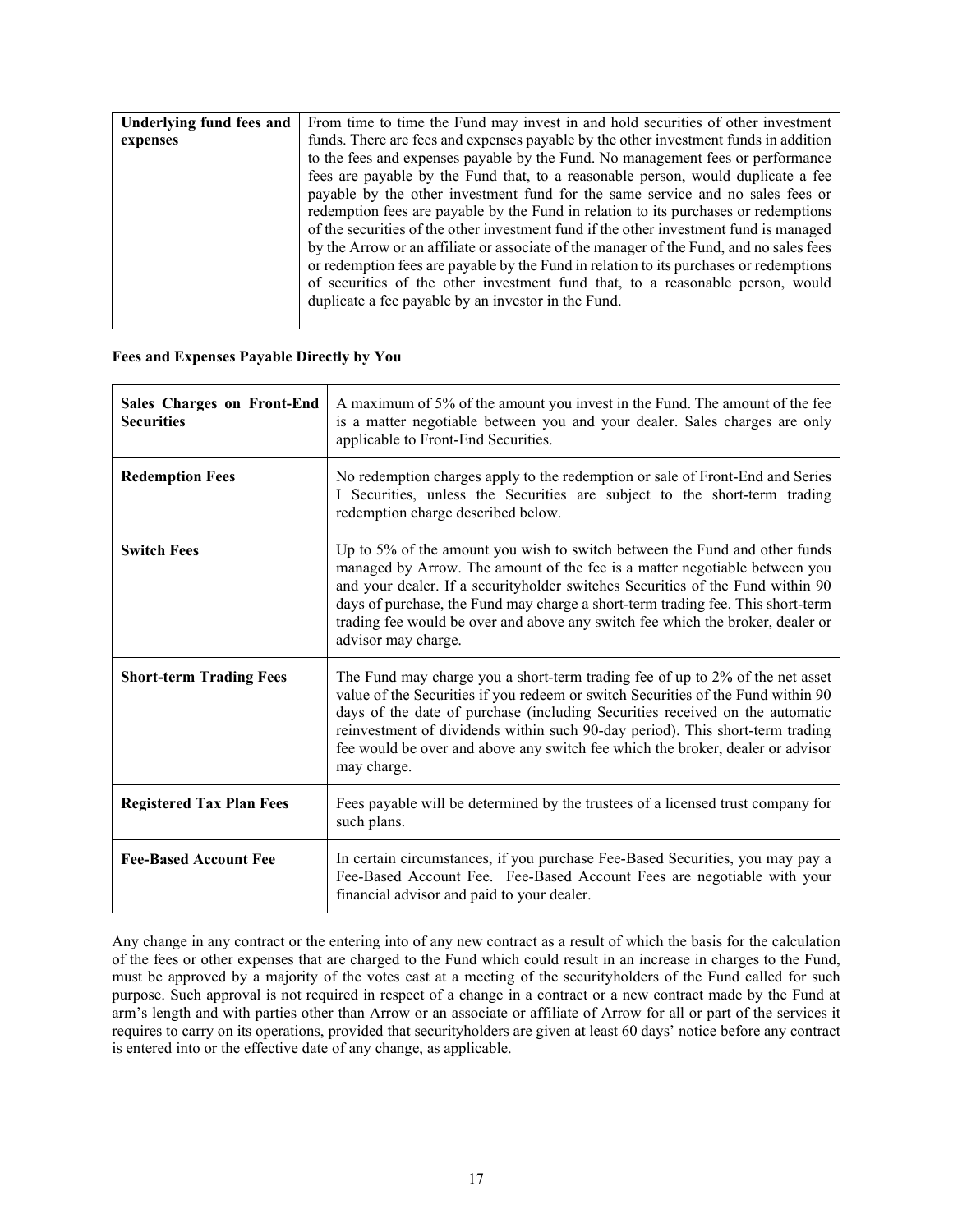#### **IMPACT OF SALES CHARGES**

<span id="page-18-0"></span>The following table shows the amount of fees that you would have to pay if you made an investment of \$1,000 in the Funds and redeemed immediately before the end of that period.

|                                                        | At Time of<br>Purchase | 1 Year         | 3 Years       | 5 Years | 10 Years |
|--------------------------------------------------------|------------------------|----------------|---------------|---------|----------|
| Front-End Securities - Front-End<br>Sales Charge $(1)$ | \$50.00                | $\mathbb{S}$ - | $\mathbb S$ - | Տ -     | \$ -     |
| Series I                                               | \$50.00                | $\mathsf{S}$   | $S-$          | $S-$    | \$-      |

<span id="page-18-1"></span>(1) This assumes the maximum sales charge of 5% of the amount invested.

#### **DEALER COMPENSATION**

#### **Sales Commissions and Switching Fees**

You will pay your dealer a sales commission at the time of your purchase of Front-End and Series I Securities, such commission being up to 5% of the amount you invest. The actual percentage is a matter negotiable between you and your dealer. Sales charges are not paid when you switch between series of the Fund, or between the Fund and another fund managed by Arrow, but a switch fee of up to 5% may be charged to you and retained by your dealer. The amount of any switch fee is a matter negotiable between you and your dealer. No sales commissions are paid when you receive securities from reinvested dividends. Sales commissions and switching fees are only applicable to Front-End and Series I Securities.

If you purchase Fee-Based Securities, you may have to pay a Fee-Based Account Fee to your dealer. Fee-Based Account Fees are negotiated with your financial advisor.

#### **Trailing Commission**

We pay your dealer a trailing commission monthly on Front-End Securities for the ongoing advice and service you receive from your dealer relating to the Fund. Dealers receive this service fee based on the aggregate security value of their clients' investment in the Fund. We also pay trailing commissions to the discount broker for securities you purchase through your discount brokerage account. We may pay your dealer a trailing commission monthly on Series I securities of the Fund, if applicable, which is a matter negotiable between Arrow and your dealer, and will not exceed 1.00% per year. We may change or cancel the terms of trailing commissions that we pay at any time. The following table outlines the annual trailer fee rates associated with the Fund:

|                                              | <b>Front-End Securities</b> | <b>Fee-Based Securities</b> |
|----------------------------------------------|-----------------------------|-----------------------------|
| Arrow Global Opportunities Alternative Class | $1.00\%$                    | None                        |

#### <span id="page-18-2"></span>**Other Kinds of Dealer Compensation**

We may share with dealers up to 50% of their eligible costs in marketing securities of the Fund (upon approval of Arrow's compliance department). For example, we may pay a portion of the costs of a dealer in advertising the availability of the Fund through the financial advisors of that dealer. We may also pay part of the costs of a dealer in running a seminar to inform investors about the Fund or about the general benefits of investing in the Fund.

We may also pay up to 10% of the costs of some dealers to hold educational seminars or conferences for their financial advisors to teach them about, among other things, new developments in the mutual fund industry, financial planning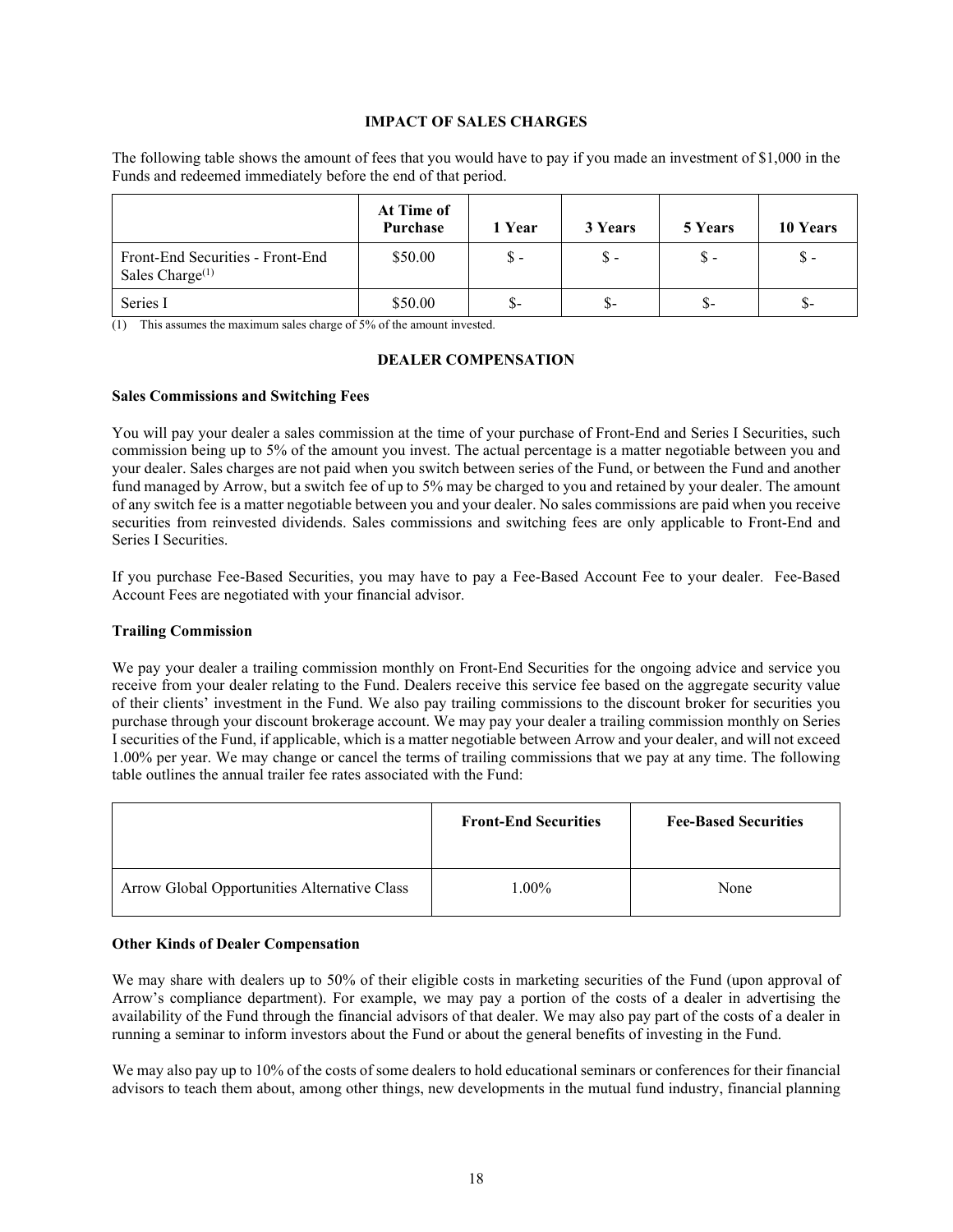or new financial products (upon approval by Arrow's compliance department). The dealer makes all decisions about where and when the conference is held and who can attend.

We may also arrange for seminars for financial advisors where we inform them about new developments in the Fund, our products and services and mutual fund industry matters. We will invite dealers to send their financial advisors to any such seminars and such dealers (and not us) will decide who attends. The financial advisors will be required to pay their own travel, accommodation and personal expenses of attending any such seminars.

## **DEALER COMPENSATION FROM MANAGEMENT FEES**

<span id="page-19-0"></span>During the financial year ended December 31, 2021, we paid to dealers, who distributed Securities of the Fund, sales and servicing commissions equal to approximately 0% of the total management fees we received.

## **INCOME TAX CONSIDERATIONS FOR INVESTORS**

<span id="page-19-1"></span>The following is a general summary of the principal Canadian federal income tax considerations applicable to an individual (other than a trust) who, for the purposes of the Tax Act, is resident in Canada, deals at arm's length with and is not affiliated with the Fund or Arrow, and holds Securities as capital property. Generally, your investment in the Fund will be capital property unless you are considered to be trading or dealing in securities or have acquired your investment in a transaction considered to be an adventure or concern in the nature of trade. Certain securityholders can file an election to treat all future dispositions of certain property, including Securities of the Fund, to be capital property.

This summary is based on the current provisions of the Tax Act, but does not take into account or anticipate any changes in law whether by legislative, regulatory, administrative or judicial action. Furthermore, this summary does not take into account provincial, territorial or foreign income tax legislation or considerations.

This summary is of a general nature only and is not exhaustive of all possible Canadian federal income tax considerations and is not intended to be, nor should it be construed to be, legal or tax advice to any particular investor. Accordingly, you are advised to consult your own tax advisor about your particular tax situation.

#### **Taxation of the Corporate Classes**

As a mutual fund corporation, Exemplar Portfolios Ltd. can have three types of income: Canadian dividends, taxable capital gains and other net taxable income. Canadian dividends are subject to a 38 1/3% tax, which is fully refundable on a formula basis when ordinary taxable dividends are paid by the corporation to its shareholders. Taxable capital gains are subject to tax at full corporate income tax rates. This tax is refundable either by paying capital gains dividends to shareholders or through the capital gains redemption formula. Other income is subject to tax at full corporate income tax rates and is not refundable. Mutual fund corporations do not qualify for reduced corporate tax rates that are available to other corporations for certain types of income.

Exemplar Portfolios Ltd. must include the revenues, deductible expenses, and capital gains and losses of all of its investment portfolios when it calculates its taxable income. We will, on a discretionary basis, allocate the income or loss of Exemplar Portfolios Ltd., and the applicable taxes payable and recoverable to each of its respective share classes. Exemplar Portfolios Ltd. may pay ordinary taxable dividends or capital gains dividends to shareholders of any class in order to receive a refund of taxes on Canadian dividends and capital gains taxes under the refund mechanisms described above. The Corporate Classes are only allowed to distribute Canadian dividend and capital gains dividends to its shareholders. The Corporate Classes cannot distribute interest or foreign income to shareholders. This income needs to be retained with the Corporate Classes which will be subject to taxation unless expenses are used to offset.

The Tax Act contains rules which may require a taxpayer to include in income in each taxation year an amount in respect of the holding of an "offshore investment fund property" ("**OIF Property**"). If applicable, these rules would generally require Exemplar Portfolios Ltd. to include in income for each taxation year in which it owns OIF Property (i) an imputed return for the taxation year computed on a monthly basis and determined by multiplying the Fund's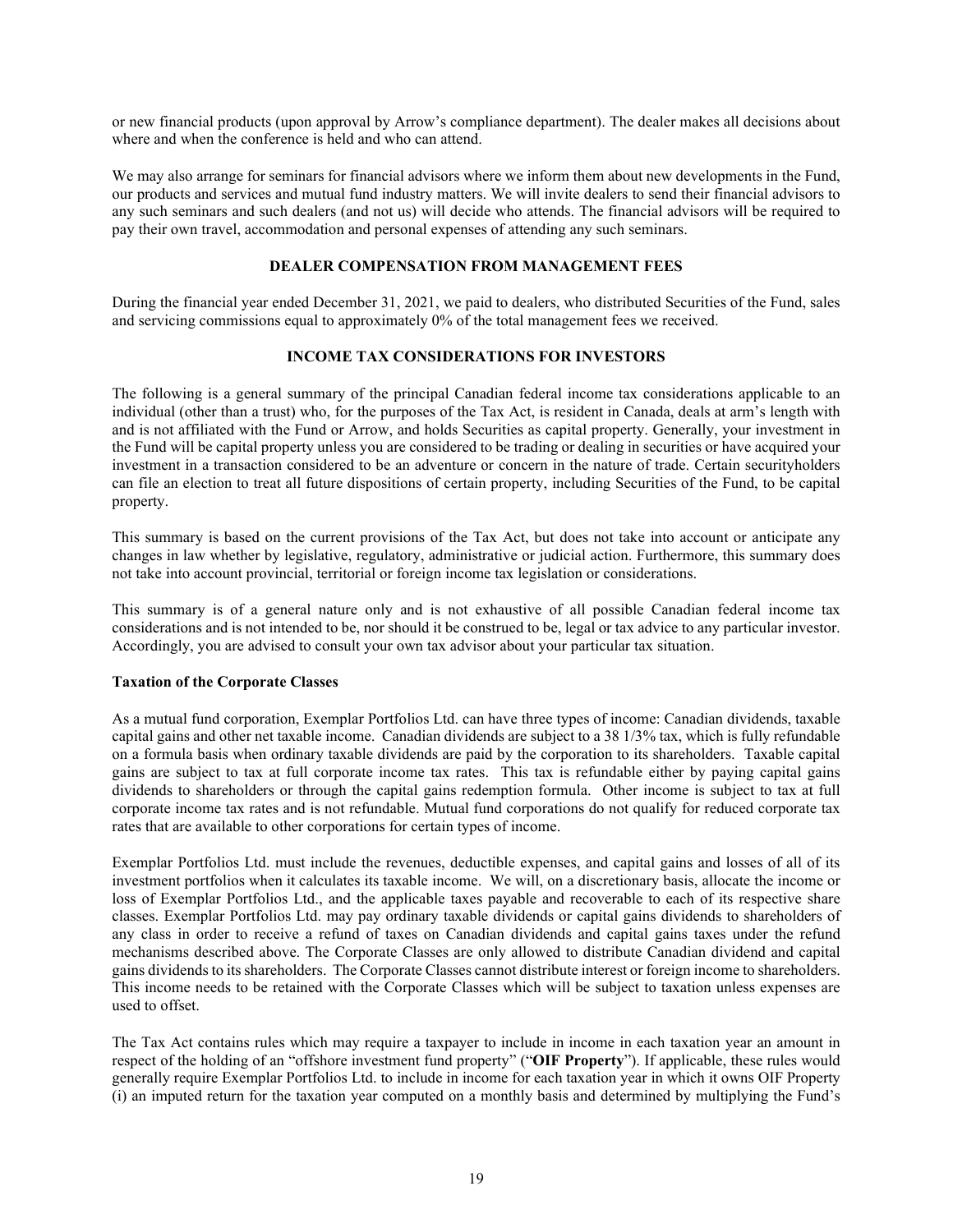"designated cost" (as defined in the Tax Act) of the OIF Property at the end of the month, by 1/12th of the sum of the applicable prescribed rate for the period that includes such month plus 2%, less (ii) the Fund's income for the year (other than a capital gain) from OIF Property determined without reference to these rules. Any amount required to be included in computing the Fund's income under these provisions will be added to the adjusted cost base to the Fund of such OIF Property.

## **Types of Income from the Fund**

Your investment in the Fund can generate income for tax purposes in two ways:

- **Dividends**. When Exemplar Portfolio Ltd. earns Canadian dividend income from its investments or realizes a net capital gain by selling securities, it may pass these amounts on to you as dividends.
- **Capital gains (or losses)**. You can realize a capital gain (or loss) when you sell or switch your Securities of the Fund (including a switch of Securities of the Fund for securities of another fund) for more (or less) than you paid for them. Generally, switching one series of Securities to another series of Securities of the same Fund will not result in a disposition for tax purposes.

## **Fund held in Registered Plans**

Securities of the Fund are qualified investments for registered plans.

For these purposes, a registered plan ("**Registered Plan**") means a trust governed by such plans as:

- Locked-in Retirement Accounts (LIRAs);
- Registered Retirement Savings Plans (RRSPs);
- Locked-in Registered Retirement Savings Plans (LRSPs);
- Registered Retirement Income Funds (RRIFs);
- Locked-in Retirement Income Funds (LRIFs);
- Life Income Funds (LIFs);
- Deferred Profit Sharing Plans (DPSPs);
- Registered Education Savings Plans (RESPs);
- Prescribed Retirement Income Funds (PRIFs);
- Tax-Free Savings Accounts (TFSAs);
- Registered Disability Savings Plans (RDSPs); or
- Québec Education Savings Incentive (QESI).

Note that not all Registered Plans are available in all provinces or territories. The Fund may be eligible for other Registered Plans offered through your representative's firm.

If you hold securities of the Fund in a Registered Plan, you generally pay no tax on dividends paid from the Fund on those securities or on any capital gains that your Registered Plan realizes from selling, redeeming or switching securities (including a switch of securities of one Fund for securities of another fund). However, withdrawals from Registered Plans (other than TFSAs and certain withdrawals from RESPs or RDSPs) are generally taxable at your personal tax rate. Holders of TFSAs and RDSPs, annuitants of RRSPs and RRIFs and subscribers of RESPs should consult with their tax advisors as to whether securities of the Fund would be a "prohibited investment" under the Tax Act in their particular circumstances.

You are responsible for determining the income tax consequences to you of acquiring securities of the Fund through Registered Plans and neither the Fund nor Arrow assumes any liability to you as a result of making the securities of the Fund available for investment. If you choose to purchase securities of the Fund through a Registered Plan, you should consult your own professional advisor regarding the tax treatment of contributions to, withdrawals from and acquisitions of property by such Registered Plan.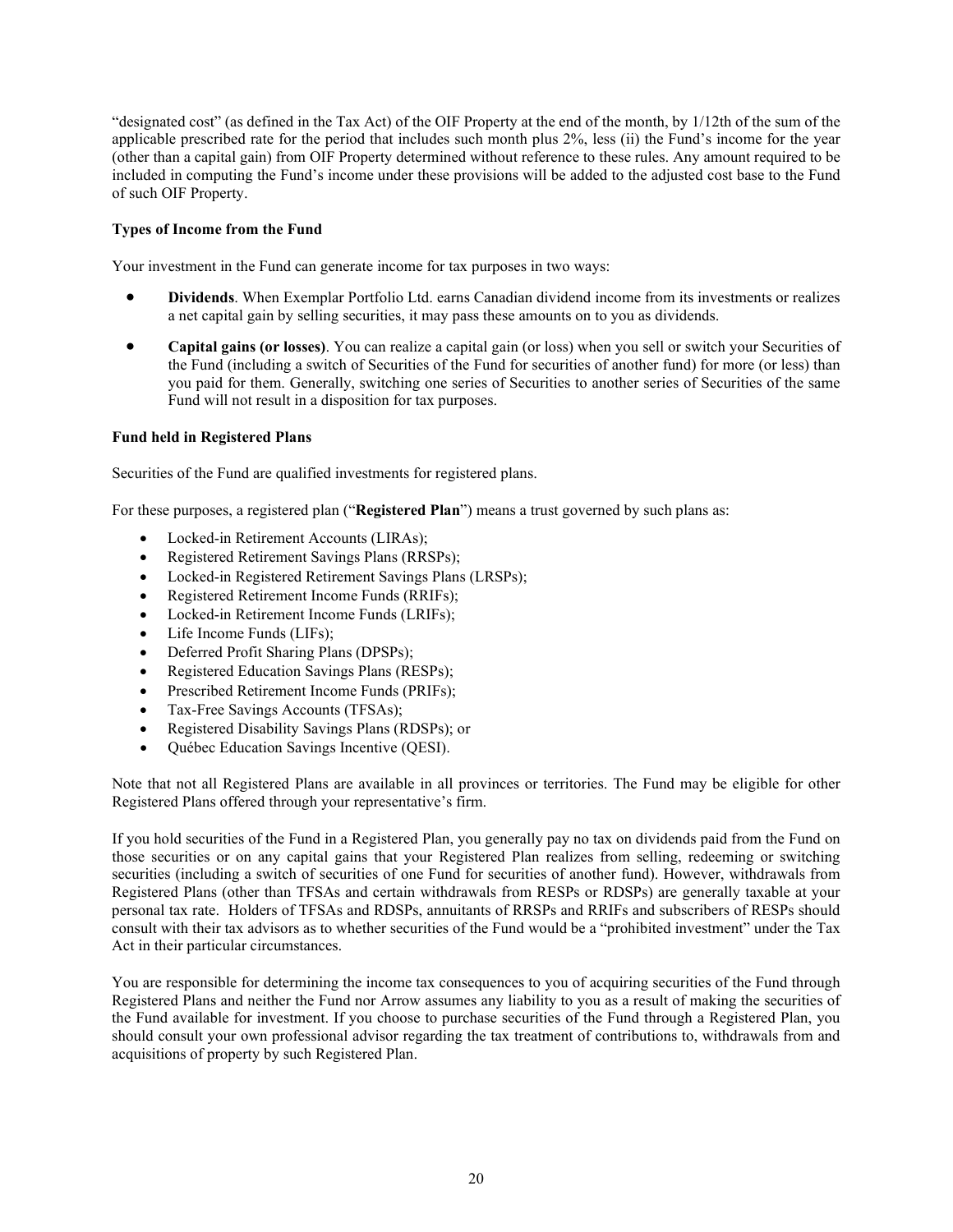#### **Funds held in Non-Registered Accounts**

If you hold securities of the Fund in a non-registered account, you must include the following in calculating your income each year:

- Any dividends paid to you by Exemplar Portfolios Ltd., whether you receive them in cash or you reinvest them in shares of the Fund. These dividends (which must be computed in Canadian dollars) may include ordinary taxable dividends or capital gains dividends. Ordinary taxable dividends are subject to the grossup and dividend tax credit rules that apply to taxable dividends received from taxable Canadian corporations and include "eligible dividends" which are subject to an enhanced gross-up and dividend tax credit. Capital gains dividends are treated as capital gains realized by you. In general, you must include one-half of the amount of a capital gain in your income for tax purposes.
- The taxable portion of any capital gains you realize from selling or redeeming your securities (including to pay fees described in this document) or switching your securities (including a switch of securities of the Fund for securities of another fund) when the value of the securities is greater than their adjusted cost base plus reasonable costs of disposition (including any redemption fees). If the value of securities sold is less than their adjusted cost base plus reasonable costs of disposition (including any redemption fees), you will have a capital loss. Generally, you may use capital losses you realise to offset capital gains.
- Generally, the amount of any management fee rebates paid to you. However, an election may be available in certain circumstances that allows you to reduce the adjusted cost base of the respective securities by the amount of the management fee rebate that would otherwise be included in income. You should consult with your tax advisor regarding the availability of this election in your particular circumstances.

We will issue a tax slip to you each year for Exemplar Portfolios Ltd. that shows the taxable amount of your dividends and any federal dividend tax credit that applies, as well as any capital gains dividends paid by Exemplar Portfolios Ltd.

Dividends and capital gains dividends declared by Exemplar Portfolios Ltd. and capital gains realized on the disposition of securities may give rise to alternative minimum tax.

You should consult your tax advisor about the tax treatment in your particular circumstances of any investment advisory fees you pay to your financial advisor when investing in the Funds and any management fee rebates paid to you.

## **Dividends**

**Dividends from the Fund (whether in the form of cash or in the form of reinvested securities) may include a return of capital.** A return of capital is not taxable, but will reduce the adjusted cost base of your securities. If the adjusted cost base of your securities becomes a negative amount at any time in a taxation year, you will be deemed to realize a capital gain equal to that amount and the adjusted cost base of your securities will be reset to zero. The tax slip we will issue to you each year will show you how much capital was returned to you in respect of your securities.

Dividends may result from foreign exchange gains because the Fund is required to report income and net realized capital gains in Canadian dollars for tax purposes.

The history of dividends paid from the Fund is no indication of future dividend payments. Several factors determine the dividends to be paid from the Fund. These include, but are not limited to, net conversions, realized and unrealized gains, and distributions from the underlying investments. Exemplar Portfolios Ltd. can choose to pay dividends on shares of any class.

The security price of the Fund may include income and capital gains that the Fund has earned, but not yet realized (in the case of capital gains) and/or paid out as a dividend. If you buy securities of the Fund just before it pays dividend, you will be taxed on that dividend. You may have to pay tax on income or capital gains the Fund earned before you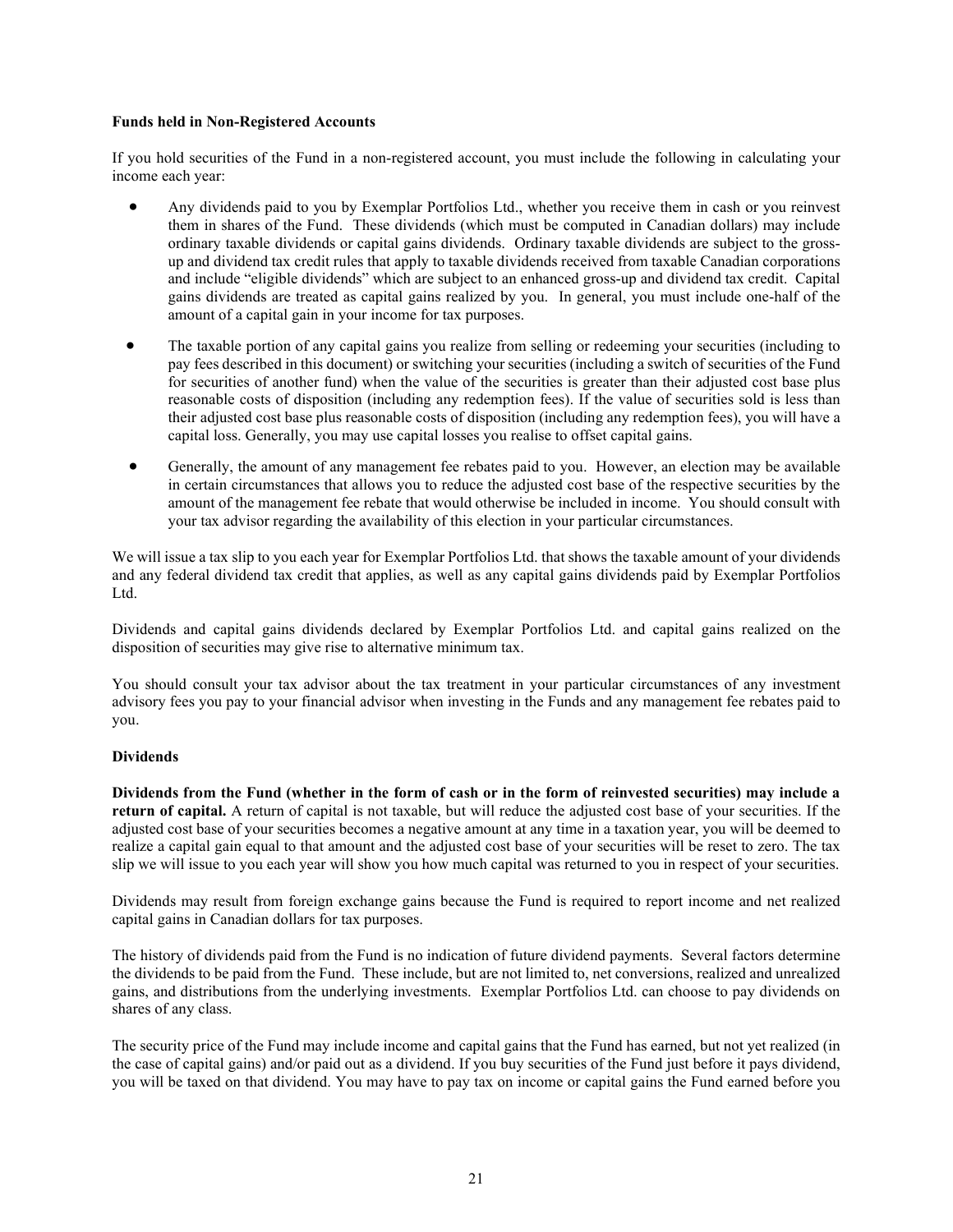owned it. This may be particularly significant if you are purchasing later in the year. See the individual Fund description in Part B of this simplified prospectus for the dividend policy of the Fund.

The higher the Fund's portfolio turnover rate is in a year, the greater the chance that you will receive a taxable dividend from the Fund. There is no necessary relationship between the Fund's turnover rate and its performance, although the larger trading costs associated with a high portfolio turnover rate would reduce the Fund's performance.

## **Calculating your Capital Gain or Loss**

Your capital gain or loss for tax purposes is the difference between the amount you receive when you sell your securities or the fair market value of securities that you switch (after deducting any redemption fees or other charges) and the adjusted cost base of those securities.

Generally, switching one series of securities of the Fund to another series of securities of a different fund will result in a disposition for tax purposes, so a capital gain or loss will arise. If redeemed securities are held outside a Registered Plan, you may realize a capital gain or a capital loss.

In general, the adjusted cost base of each of your securities of a particular series of the Fund at any time equals:

- your initial investment for all your securities of that series of the Fund (including any sales charges paid), **plus**
- your additional investments for all your securities of that series of the Fund (including any sales charges paid), **plus**
- reinvested dividends or management fee rebates in additional securities of that series of the Fund, **minus**
- any return of capital or dividends by the Fund in respect of securities of that series of the Fund, **minus**
- the adjusted cost base of any securities of that series of the Fund previously redeemed, **all divided by**
- the number of securities of that series of the Fund that you hold at that time.

You should keep detailed records of the purchase cost of your investments and dividends you receive on those securities so you can calculate their adjusted cost base. All amounts (including adjusted cost base, dividends and proceeds of disposition) must be computed in Canadian dollars. Other factors may affect the calculation of the adjusted cost base and you may want to consult a tax advisor.

In certain situations where you dispose of securities of the Fund and would otherwise realize a capital loss, the loss will be denied. This may occur if you, your spouse or another person affiliated with you (including a corporation controlled by you) has acquired securities of the same Fund (which are considered to be "substituted property") within 30 days before or after you dispose of your securities. In these circumstances, your capital loss may be deemed to be a "superficial loss" and denied. The amount of the denied capital loss will be added to the adjusted cost base to the owner of the securities which are substituted property.

## **Tax Information**

Arrow will provide your transaction statements and the applicable annual tax information slips reporting your dividends, net realized capital gains and returns of capital required to complete your income tax return unless your dealer prepares and provides such documentation and information themselves. Accordingly, you should speak to your dealer to ensure that such documentation and information will be provided.

Pursuant to the Intergovernmental Agreement for the Enhanced Exchange of Tax Information under the Canada-United States Tax Convention entered into between Canada and the U.S. (the "**IGA**") and related Canadian legislation found in Part XVIII of the Tax Act (collectively "**FATCA**"), certain securityholders may be requested to provide information to the Fund., or their registered dealer, relating to their citizenship, tax residency and, if applicable, a U.S. federal tax identification number ("**TIN**"). If a securityholder is identified as a U.S. person (including a U.S. citizen who is resident in Canada) or if the securityholder does not provide the requested information and the information on file includes indicia of U.S. person status, the IGA and Part XVIII of the Tax Act will generally require certain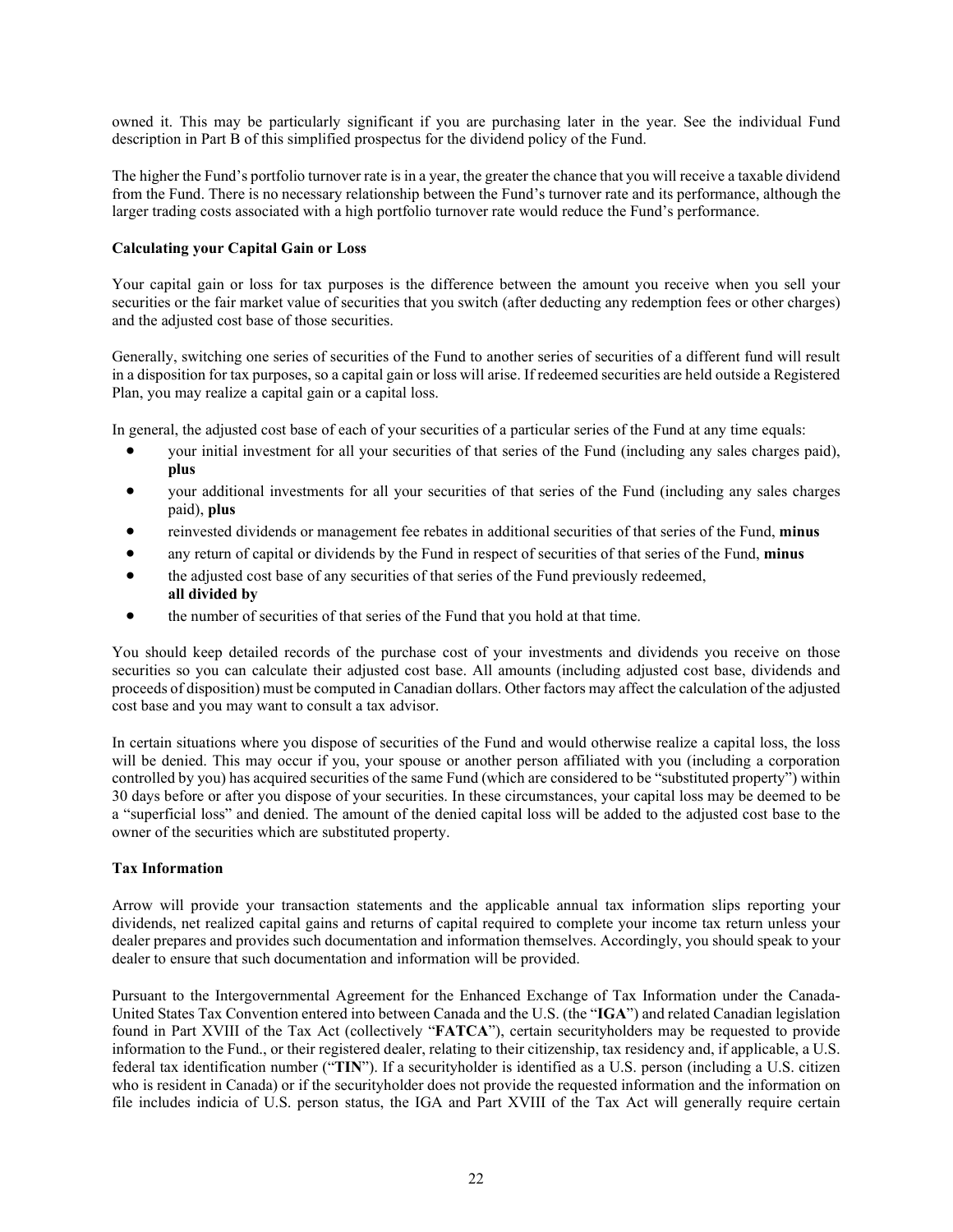information about the securityholder's investment in the fund to be reported to the Canada Revenue Agency ("**CRA**"), unless the investment is held in a Registered Plan. The CRA will then provide the information to the U.S. Internal Revenue Service on an annual basis.

Pursuant to Part XIX of the Tax Act implementing the Organization for Economic Cooperation and Development Common Reporting Standard in Canada, the Fund is required to have procedures in place to identify accounts held by securityholders (other than Registered Plans) that are tax residents of foreign countries (other than the U.S.) and to report annually certain information pertaining to these accounts to the CRA. The CRA will then exchange that information with other participating jurisdictions under the provisions and safeguards of the Multilateral Convention on Mutual Administrative Assistance in Tax Matters or the relevant bilateral tax treaty. The due diligence and reporting requirement under FATCA operate alongside the CRS regime.

## **WHAT ARE YOUR LEGAL RIGHTS?**

## <span id="page-23-0"></span>**Mutual Fund Series Securities**

Securities legislation in some provinces and territories provide you with the right to withdraw from an agreement to buy mutual funds within two business days of receiving the simplified prospectus, or fund facts or to cancel your purchase within 48 hours of receiving confirmation of your order.

Securities legislation in some provinces and territories also allows you to cancel an agreement to buy mutual fund securities and get your money back, or to make a claim for damages, if the simplified prospectus, the Fund's annual information form, the Fund's fund facts or financial statements misrepresent any facts about the Fund. These rights usually must be exercised within certain time limits. **For more information, refer to the securities legislation of your province or territory or consult your lawyer.**

## **ADDITIONAL INFORMATION**

## <span id="page-23-1"></span>**Exemptions and Approvals**

The Fund has obtained exemptive relief from securities regulators:

- 1) to permit the Fund to short sell securities having an aggregate market value of up to 100% of the Fund's NAV by exempting Fund from the following provisions of NI 81-102:
	- i) Subparagraph  $2.6.1(1)(c)(v)$ , which restricts the Fund from selling a security short if, at the time, the aggregate market value of all securities sold short by the Fund exceeds 50% of the Fund's NAV; and
	- ii) Section 2.6.2, which prohibits the Fund from borrowing cash or selling securities short if, immediately after entering into a cash borrowing or short selling transaction, the aggregate value of cash borrowed combined with the aggregate market value of all securities sold short by the Fund would exceed 50% of the Fund's NAV;

## (the "**Market-Neutral Strategy Relief**")

- 2) exempting the Fund from the requirement in subsection 6.8.1(1) of NI 81-102, which provides that, except as provided in sections 6.8, 6.8.1 and 6.9 of NI 81-102, all portfolio assets of the Fund must be held under the custodianship of one custodian that satisfies the requirement of section 6.2 of NI 81-102, in order to permit the Fund to deposit portfolio assets with a borrowing agent that is not the Fund's custodian or sub-custodian in connection with a short sale of securities, if the aggregate market value of the portfolio assets held by the borrowing agent after such deposit, excluding the aggregate market value of the proceeds from outstanding short sales of securities held by the borrowing agent, does not exceed 25% of the NAV of the Fund at the time of deposit (the "**Short Sale Collateral Relief**"); and
- 3) exempting the Fund from the requirement in subsection 6.1(1) of NI 81-102 to permit the Fund to appoint more than one custodian, each of which is qualified to be a custodian under section 6.2 of NI 81-102 and each of which is subject to all of the other requirements in Part 6 of NI 81-102 other than the prohibition against the Fund appointing more than one custodian in subsection 6.1(1) of NI 81-102 (the "**Custodian Relief**").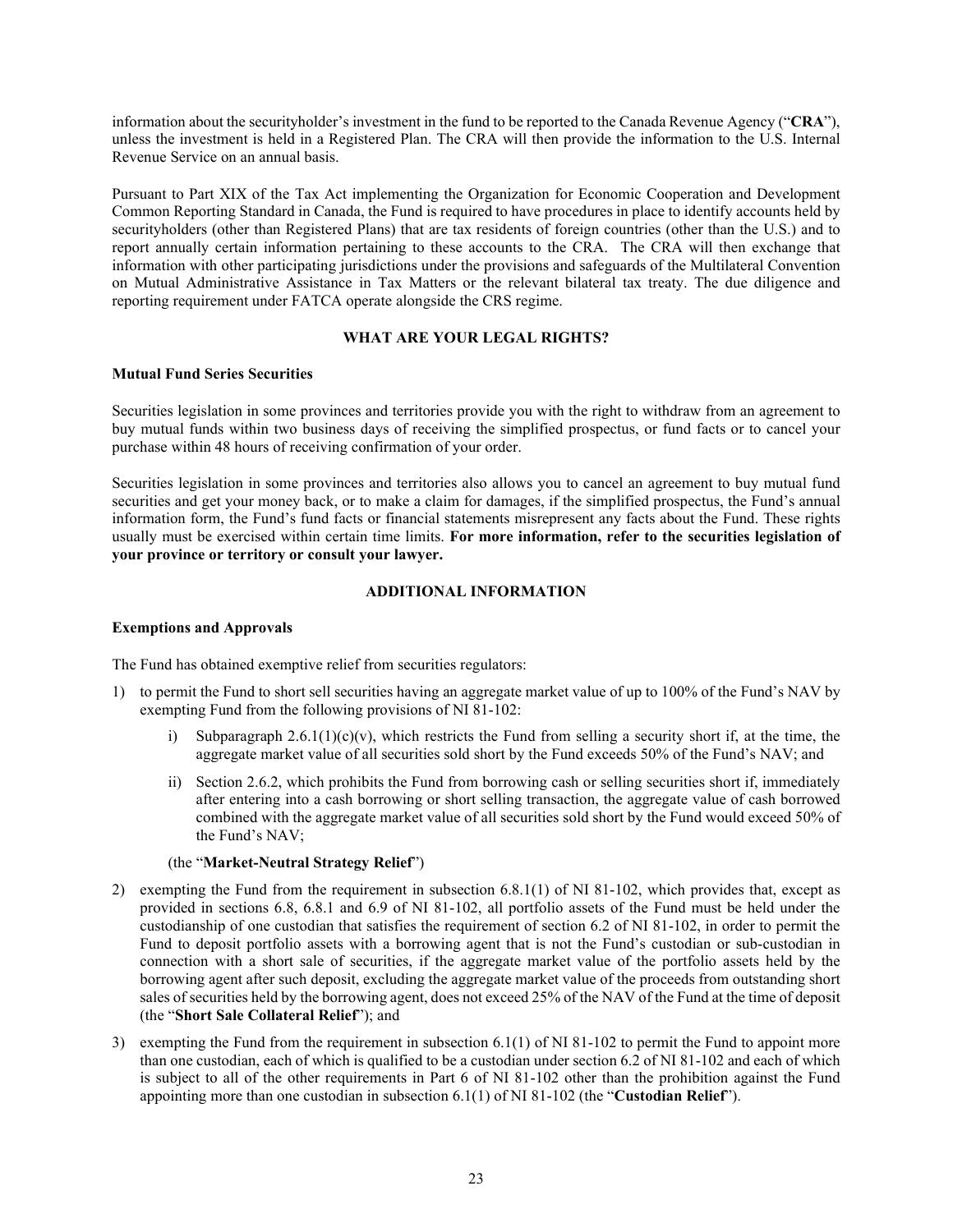The custodian of the Fund is disclosed under the heading "*Organization and Management of the Arrow Alternative Mutual Fund - Custodian*" in this simplified prospectus. The Manager may appoint additional custodians in the future for the Fund in accordance with the Custodian Relief provided that the additional custodians are one of the Fund's prime brokers. The terms of any custodial agreement entered into with an additional custodian will comply with the requirements of NI 81-102 and will be filed as a material contract of the Fund following its execution.

In connection with the Market-Neutral Strategy Relief, the Manager has implemented the policies and procedures described under the heading "*Fund Governance - Policies and Procedures - Short Selling*" in the annual information form of the Fund.

Upon the appointment of an additional custodian for the Fund, the Manager will implement the operational systems and processes in respect of the Fund pursuant to the Custodian Relief as described under the heading "*Fund Governance – Policies and Procedures - Custodial Arrangement*" in the annual information form of the Fund.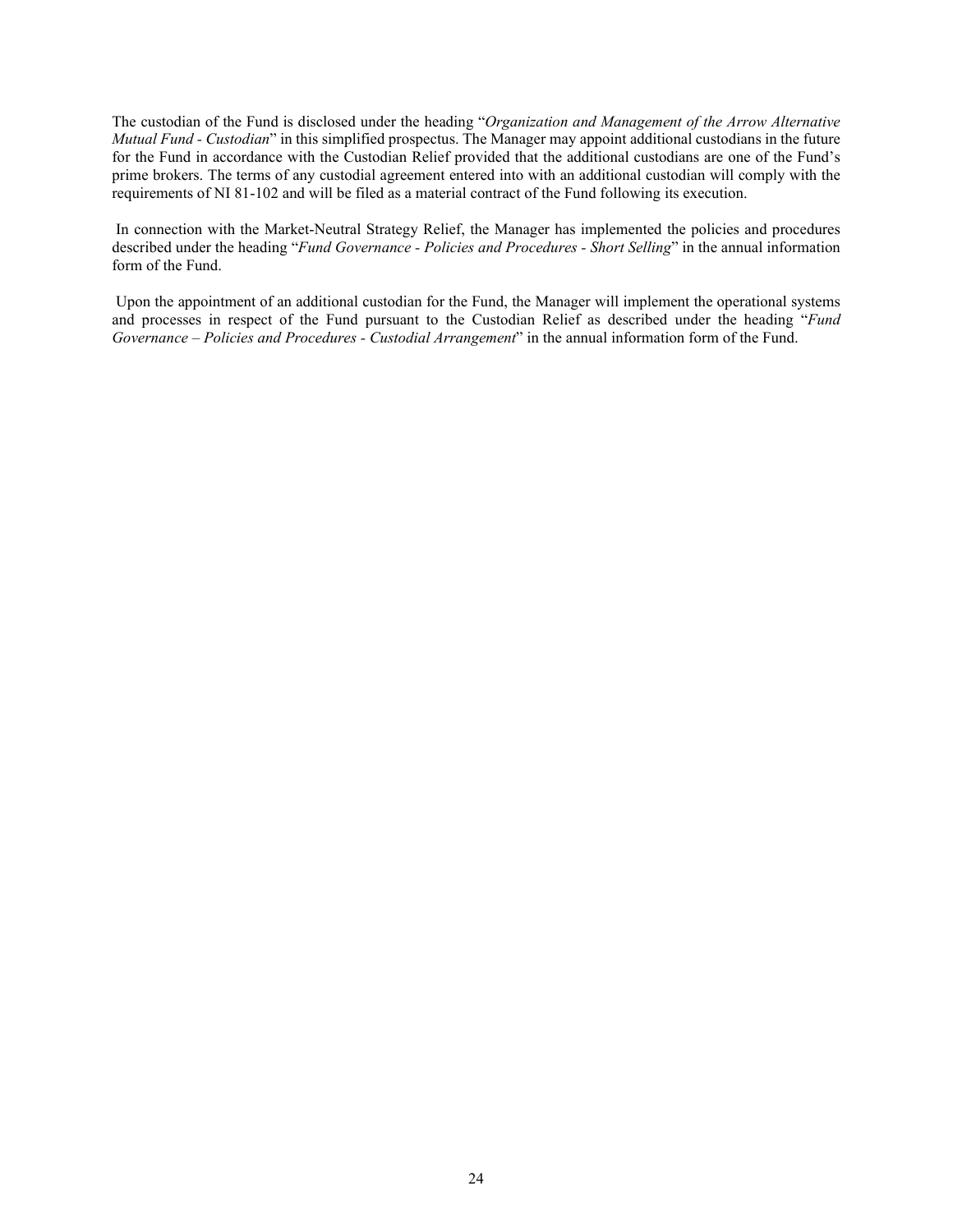#### **PART B**

## <span id="page-25-1"></span><span id="page-25-0"></span>**SPECIFIC INFORMATION ABOUT THE ALTERNATIVE MUTUAL FUND DESCRIBED IN THIS DOCUMENT**

Part B of this document contains specific information about the Fund, including particulars of its investment objective, strategies and risks. All of the descriptions are organized in the same way, under these headings and subheadings:

## **Fund Details**

This section gives you a snapshot of the Fund with information such as the type of Fund, the Fund's creation date, the series of securities it offers and its eligibility for Registered Plans.

#### **What does the Fund Invest In?**

This section includes the Fund's fundamental investment objective and the investment strategies it uses in trying to achieve its objective. Any change to the *investment objective* must be approved by a majority of votes cast at a meeting of securityholders held for that reason.

## *How the fund uses derivatives*

A derivative is an investment that derives its value from another investment - called the *underlying investment*. This could be a stock, bond, interest rate, currency or market index. Derivatives usually take the form of a contract with another party to buy or sell an asset at a later time. Some examples of derivatives are options, futures, forward contracts and swaps.

The Fund may use derivatives as permitted by securities regulations. It may use them to:

- hedge its investments against losses from factors like currency fluctuations, stock market risks and interest rate changes; or
- invest indirectly in securities or financial markets, provided the investment is consistent with the Fund's investment objective.

When the Fund uses derivatives for purposes other than hedging, it holds enough cash or money market instruments to fully cover its position in the derivative, as required by securities regulations.

#### *How the fund engages in securities lending transactions*

The Fund may enter into securities lending transactions, repurchase transactions and reverse repurchase transactions as permitted by securities regulations.

A *securities lending transaction* is where the Fund lends portfolio securities that it owns to a third party borrower. The borrower promises to return to the Fund at a later date an equal number of the same securities and to pay a fee to the Fund for borrowing the securities. While the securities are borrowed, the borrower provides the Fund with collateral consisting of a combination of cash and securities. In this way, the Fund retains exposure to changes in the value of the borrowed securities while earning additional fees.

A *repurchase transaction* is where the Fund sells portfolio securities that it owns to a third party for cash and simultaneously agrees to buy back the securities at a later date at a specified price using the cash received by the Fund from the third party. While the Fund retains its exposure to changes in the value of the portfolio securities, it also earns fees for participating in the repurchase transaction.

A *reverse repurchase transaction* is where the Fund purchases certain types of debt securities from a third party and simultaneously agrees to sell the securities back to the third party at a later date at a specified price. The difference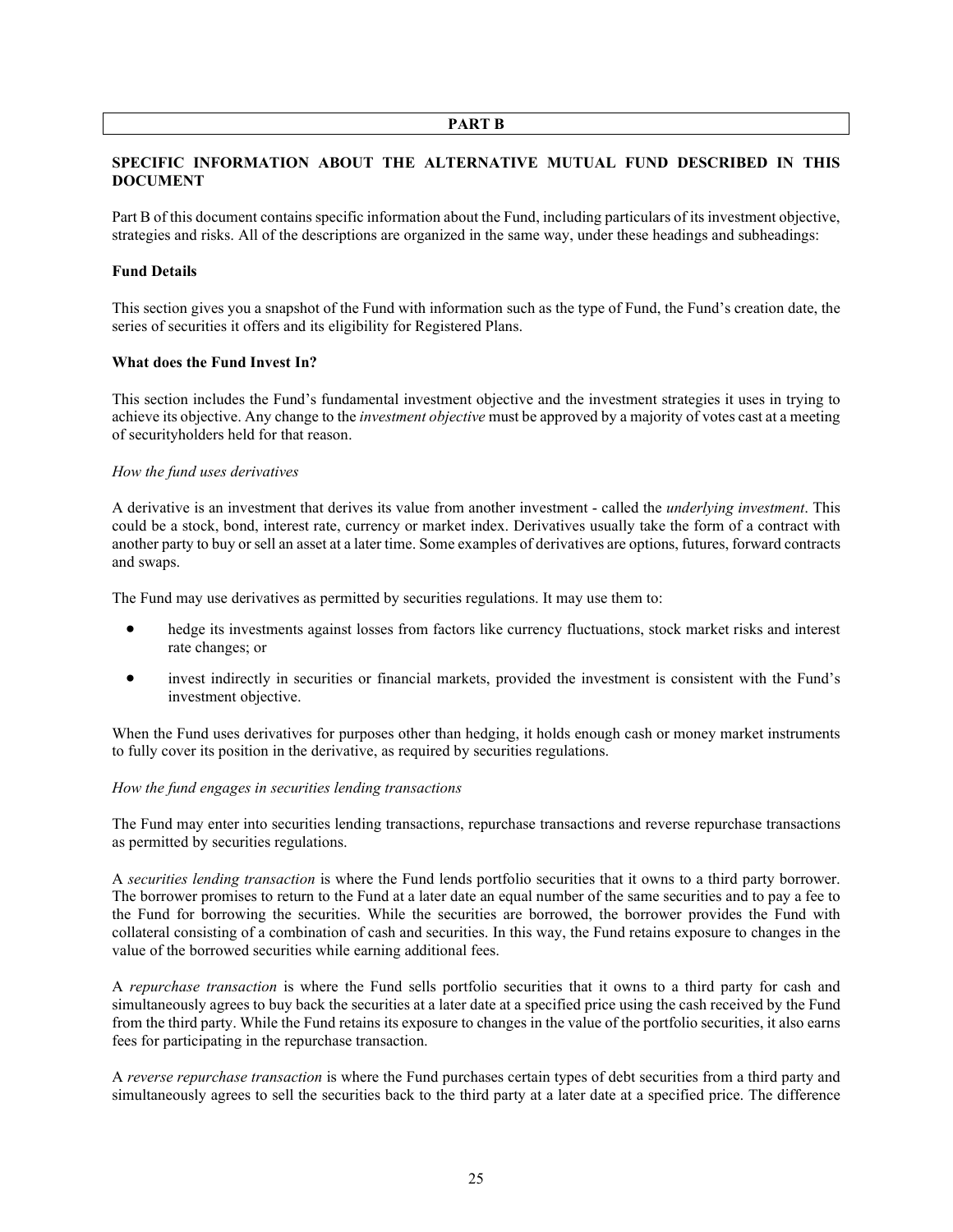between the Fund's purchase price for the debt instruments and the resale price provides the Fund with additional income.

As indicated above, securities lending, repurchase and reverse repurchase transactions enables the Fund to earn additional income and thereby enhance its performance.

The Fund will not enter into a securities lending transaction or a repurchase transaction if, immediately thereafter, the aggregate market value of all securities loaned by the Fund and not yet returned to it or sold by the Fund in repurchase transactions and not yet repurchased would exceed 50% of the total assets of the Fund (exclusive of collateral held by the Fund for securities lending transactions and cash held by the Fund for repurchase transactions).

## *Short Selling Activities*

The Fund may also engage in short selling as permitted by securities regulations. A "short sale" is where the Fund borrows securities from a securities lender and then sells the securities in the open market (or "sells short" the securities). The proceeds from the short sale are deposited with the lender as collateral and the Fund pays interest to the lender for the securities it has borrowed. At a later date, the same number of securities are repurchased by the Fund and returned to the securities lender. If the value of the securities goes down between the time that the Fund borrows the securities and the time it repurchases and returns the securities to the lender, the Fund makes a profit on the difference (less the interest the Fund is required to pay to the lender). Engaging in disciplined and limited short selling provides the Fund with an opportunity to control volatility and enhances performance in declining or volatile markets.

There are risks associated with short selling, namely that the securities will rise in value or not decline enough to cover the Fund's costs, or that market conditions will cause difficulties in the sale or repurchase of the securities. In addition, the lender could become bankrupt before the transaction is complete, causing the Fund to forfeit the collateral it deposited when it borrowed the securities. However, Arrow will manage the risks associated with short selling using several controls, including:

- Securities will be sold short only for cash.
- A security sold short shall not be: (i) a security that the Fund is otherwise not permitted to purchase at the time of the short sale transaction; (ii) an illiquid asset; or (iii) a security of an investment fund unless the security is an index participation unit.
- At the time securities of a particular issuer are sold short by the Fund, the Fund will have borrowed or arranged to borrow from a borrowing agent the security that is to be sold under the short sale transaction.
- At the time securities of a particular issuer are sold short by the Fund, the aggregate market value of all securities of that issuer sold short will not exceed 10% of the net assets of the Fund and, as described under the heading "*Additional Information – Exemptions and Approvals*", in accordance with the Market-Neutral Strategy Relief, the aggregate market value of all securities sold short by the Fund will not exceed 100% of the net assets of the Fund.
- The Fund may deposit assets with lenders in accordance with industry practice in relation to its obligations arising under short sale transactions.

#### *Investing in or obtaining exposure to underlying funds*

The Fund may invest in underlying funds that are subject to NI 81-102, including alternative mutual funds and nonredeemable investment funds, which may be managed by Arrow or an affiliate of Arrow, either directly or by gaining exposure to an underlying fund through a derivative.

Such investments may be entered into in conjunction with other strategies and investments in a manner considered most appropriate to achieving the Fund's investment objectives and enhancing returns as permitted by securities regulations.

The Fund is also permitted to invest in gold, silver or other physical commodities or instruments (such as derivatives and ETFs) that provide exposure to physical commodities.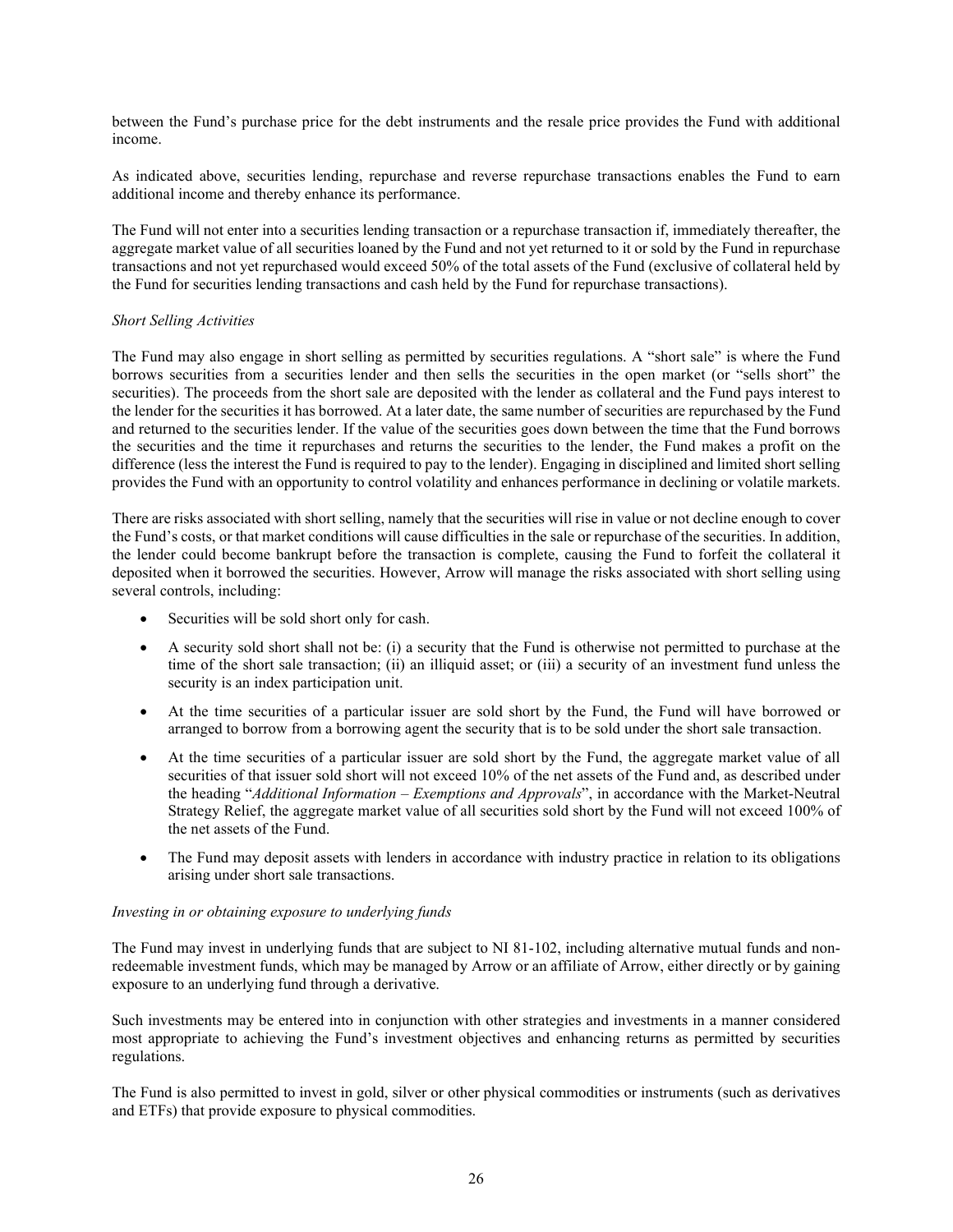Given the incorporation of the alternative mutual funds into NI 81-102, this ETF relief is only relevant for U.S. listed exchange traded funds.

The Fund has obtained permission from the regulators to invest up to 10% of its net assets (taken at market value at the time of the investment) in exchange traded funds listed on a Canadian or United States stock exchange that seek to replicate the daily performance of either: (a) a widely-quoted market index (i) in an inverse multiple of 100% (an "**Inverse ETF**"), or (ii) by a multiple of up to 200% or an inverse multiple of up to 200% (in either case, a "**Leveraged ETF**"); or (b) gold or silver on an unlevered basis (a "**Commodity ETF**" and, together with Inverse ETFs and Leveraged ETFs, "**Permitted ETFs**"). In each case: (a) the investment will be made by the Fund in accordance with its investment objective; (b) the aggregate investment by the Fund in Permitted ETFs will not exceed 10% of the Fund's net asset value, taken at market value at the time of purchase; and (c) the Fund will not purchase securities of Inverse ETFs or Leveraged ETFs or short sell securities of any issuer if, immediately after such purchase or short sale, the Fund's aggregate market value exposure represented by all such securities purchased and/or sold short would exceed 100% of the net assets of the Fund, taken at market value at the time of the transaction

## *Portfolio Turnover Rate*

The Fund's portfolio turnover rate indicates how actively the Fund's portfolio advisor or sub-advisor manages its portfolio investments. A portfolio turnover rate of 100% is equivalent to the Fund buying and selling all of the securities in its portfolio once in the course of the year. The higher the Fund's portfolio turnover rate in a year, the greater the trading costs payable by the Fund in the year, and the greater the chance of an investor receiving taxable capital gains in the year. There is not necessarily a relationship between a high turnover rate and the performance of the Fund.

## **What are the Risks of Investing in the Fund?**

This section shows the specific risks associated with an investment in the Fund. For an explanation of these risks, see *"What are the Risks of Investing in a Mutual Fund?"* starting on pag[e 3.](#page-3-1)

#### *Fund Risk Classification Methodology*

The methodology used to determine the Fund's investment risk level for purposes of disclosure in this prospectus is based on the Investment Risk Classification Methodology in NI 81-102 that came into force effective September 1, 2017, as such methodology may be amended and updated from time to time (the "**Methodology**"). The Methodology reflects the view of the Canadian Securities Administrators ("**CSA**") that the most comprehensive, easily understood form of risk in this context is historical volatility risk as measured by the standard deviation of fund performance. However, the Manager and the CSA recognize that other types of risk, both measurable and non-measurable, may exist and we remind you that the Fund's historical performance may not be indicative of future returns and that the Fund's historical volatility may not be indicative of its future volatility. There may be times when the Methodology produces a result that the Manager believes is inappropriate in which case the Manager may re-classify the Fund to a higher risk level, if appropriate.

Based on the Methodology, the Fund's risk level, as described in this document, is determined in accordance with a standardized risk classification methodology that is based on the Fund's historical volatility as measured by the 10 year standard deviation of the returns of the Fund. If the Fund does not have at least ten years of performance history, a reference index that is expected to reasonably approximate the Fund's standard deviation is used as a proxy for the ten-year period. The Fund is assigned an investment risk level in one of the following categories:

**Low** – for Funds with a standard deviation range of 0 to less than 6;

**Low-to-Medium** – for Funds with a standard deviation range of 6 to less than 11;

**Medium** – for Funds with a standard deviation range of 11 to less than 16

**Medium-to-High** – for Funds with a standard deviation range of 16 to less than 20; and

**High** – for Funds with a standard deviation range of 20 or greater.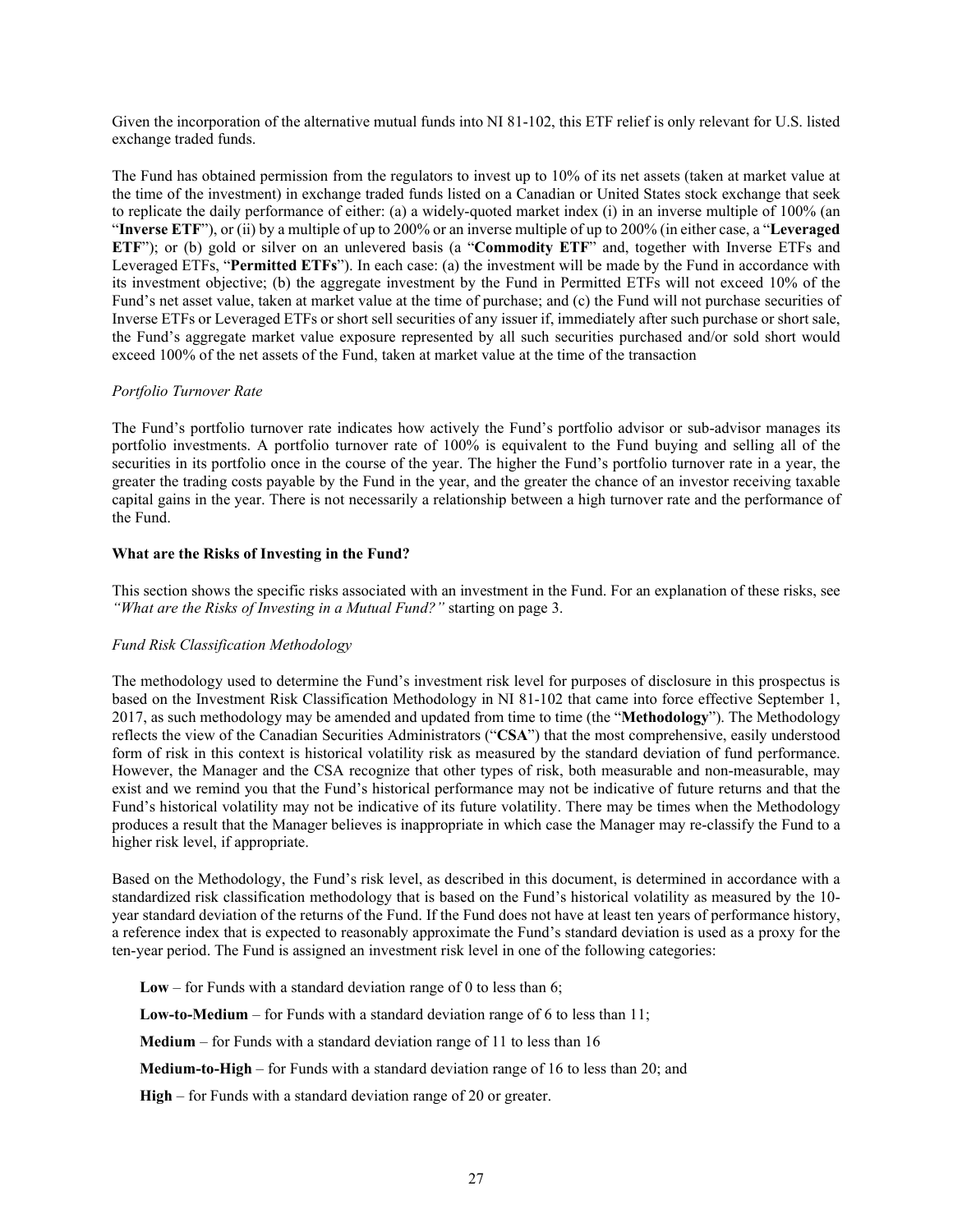The risk ratings set forth in the table below do not necessarily correspond to an investor's risk tolerance assessment. Investors are advised to consult their financial advisor for advice regarding an individual investor's personal circumstances. The following sets out the reference index for the Fund which has less than 10 years of performance history.

| <b>Mutual Fund</b>                                     | Reference Index                          | <b>Risk Rating</b> |
|--------------------------------------------------------|------------------------------------------|--------------------|
| <b>Arrow Global Opportunities</b><br>Alternative Class | MSCI World Net Total Return<br>USD Index | Medium             |

Although monitored on a semi-annual basis, we review the investment risk level of the Fund on an annual basis and each time a material change is made to the Fund's investment strategies and/or investment objective.

Information about the Methodology is available on request, at no cost, by calling us toll-free at 1-877-327-6048 or by sending an email to info@arrow-capital.com.

Historical performance may not be indicative of future returns and the Fund's historical volatility may not be an indication of its future volatility.

#### **Who Should Invest in the Fund?**

This section tells you the type of investment portfolio or investor the Fund may be suitable for. This is meant as a general guide only. For advice about your own circumstances, you should consult your financial advisor.

## <span id="page-28-0"></span>**Dividend Policy**

#### **This section tells you when the Fund usually pays dividends to investors.**

Dividends from the Fund may be comprised of ordinary dividend income, capital gains or returns of capital and are not intended to reflect the Fund's investment performance and should not be confused with "yield" or "income". **A portion of the dividend may include a return of capital. If the cash dividends to you are greater than the net increase in value of your investment, the dividends will decrease the capital of your investment.** 

We reserve the right to adjust the amount of the dividends made during the year if we consider it appropriate, without notice. Dividends are not guaranteed and may change at any time at our discretion.

## **Dividends on shares held in a Registered Plan are automatically reinvested (without charge) in additional securities of the same series of the Fund.**

#### **Dividends on shares held outside a Registered Plan are either: (1) automatically reinvested in additional securities of the same series of the Fund; or (2) received in cash. Unless we receive written notice that you want to receive dividends in cash, the default is to have dividends automatically reinvested in securities of the Fund.**

The dividends by way of reinvested securities are subject to the same fees and expenses as purchased securities; whereas if you receive cash dividends the cash received would not be subject to such fees and expenses. For more information about fees and expenses related to holding securities, including securities received on the automatic reinvestment of dividends, see "*Fees and Expenses*" on page [15.](#page-15-0) To receive dividends in cash you (or broker, dealer or advisor) must provide us a written request that you wish to receive dividends in cash. Please see the back cover for our contact information.

Dividends during the year will generally not be made to holders of securities of the Non-Fixed Rate Distribution Series.

Each December the Fund will declare an annual dividend to shareholders (including holders of the Non-Fixed Rate Distribution Series) on the dividend date of its taxable income, if any, for the taxation year to ensure that it is not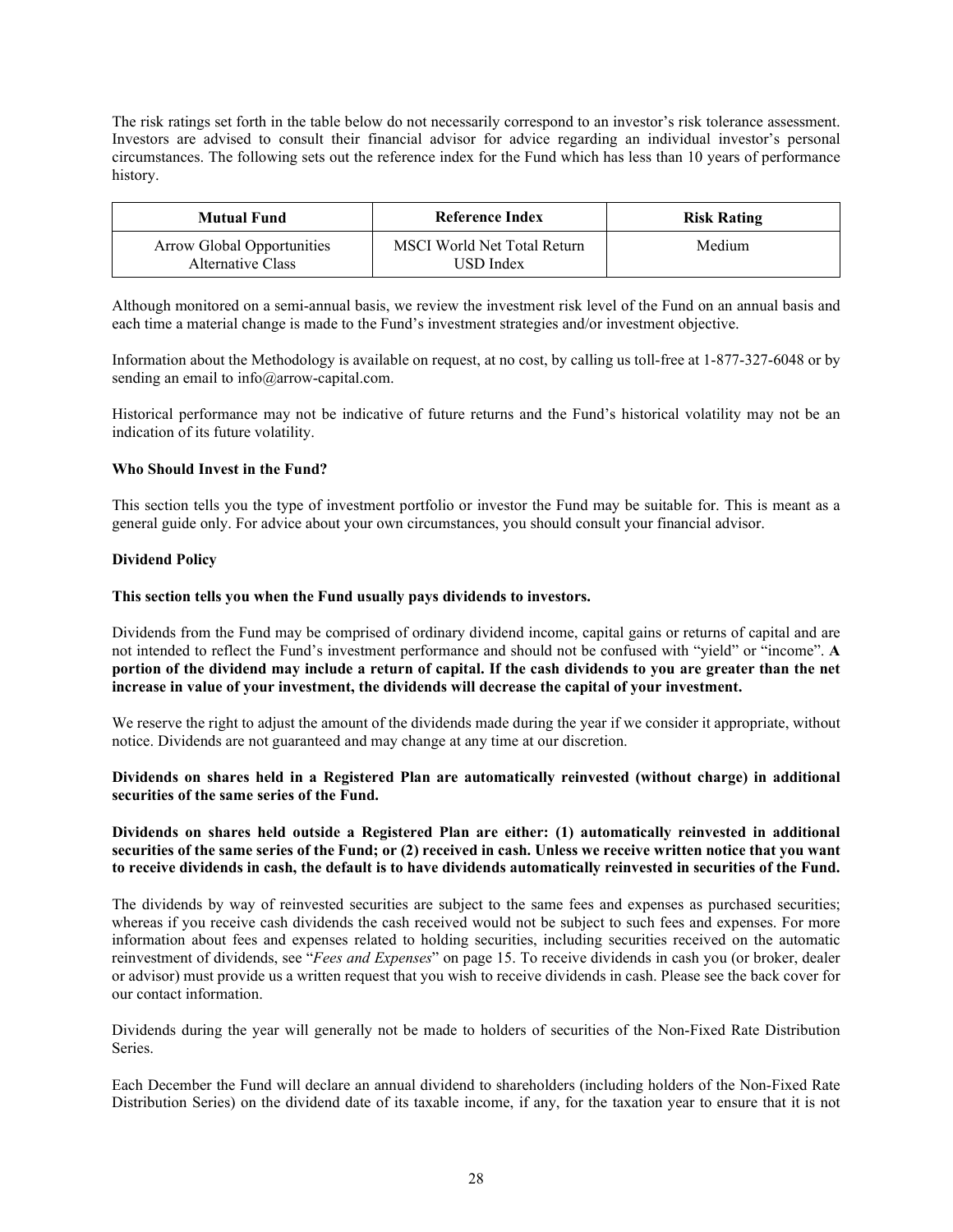subject to income tax under Part I of the Tax Act. **In each case dividends on the Mutual Fund Series securities will be reinvested by purchasing additional securities of the Fund, without charge, unless a written request is submitted to Arrow, requesting dividends be paid in cash instead.**

We may change the dividend policy at our discretion.

## *The dividend rate on a series of securities of the Fund may be greater than the return on the Fund's investments. Any dividends made to you that exceed, in aggregate, the net increase in value of your investment, represent a return of your capital back to you.*

For more information about dividends, see "*Income Tax Considerations for Investors*".

## **Fund expenses indirectly borne by investors**

This section is an example of the expenses the Fund pays on its series of securities. The example is intended to help you compare the cost of investing in the Fund with the cost of investing in other mutual funds. While you do not pay these costs directly, they have the effect of reducing the Fund's returns. The management expense ratio ("**MER**") reflects the total fees and expenses (including applicable sales taxes) paid by the Fund. It is calculated by adding the management fee to the operating expenses, with the exception of brokerage commissions and other trading costs, and is expressed as a percentage of the Fund's net assets. It assumes that the MER of the Fund was the same throughout each period shown as it was during the last completed financial year. Investors in certain series of securities are charged fees directly by their financial advisor or us that are not included in this section.

Any amount paid by the Fund as fees and expenses will reduce the return to investors in the Fund. The Fund's security price and rate of return as published on a daily basis, have already accounted for these fees and expenses.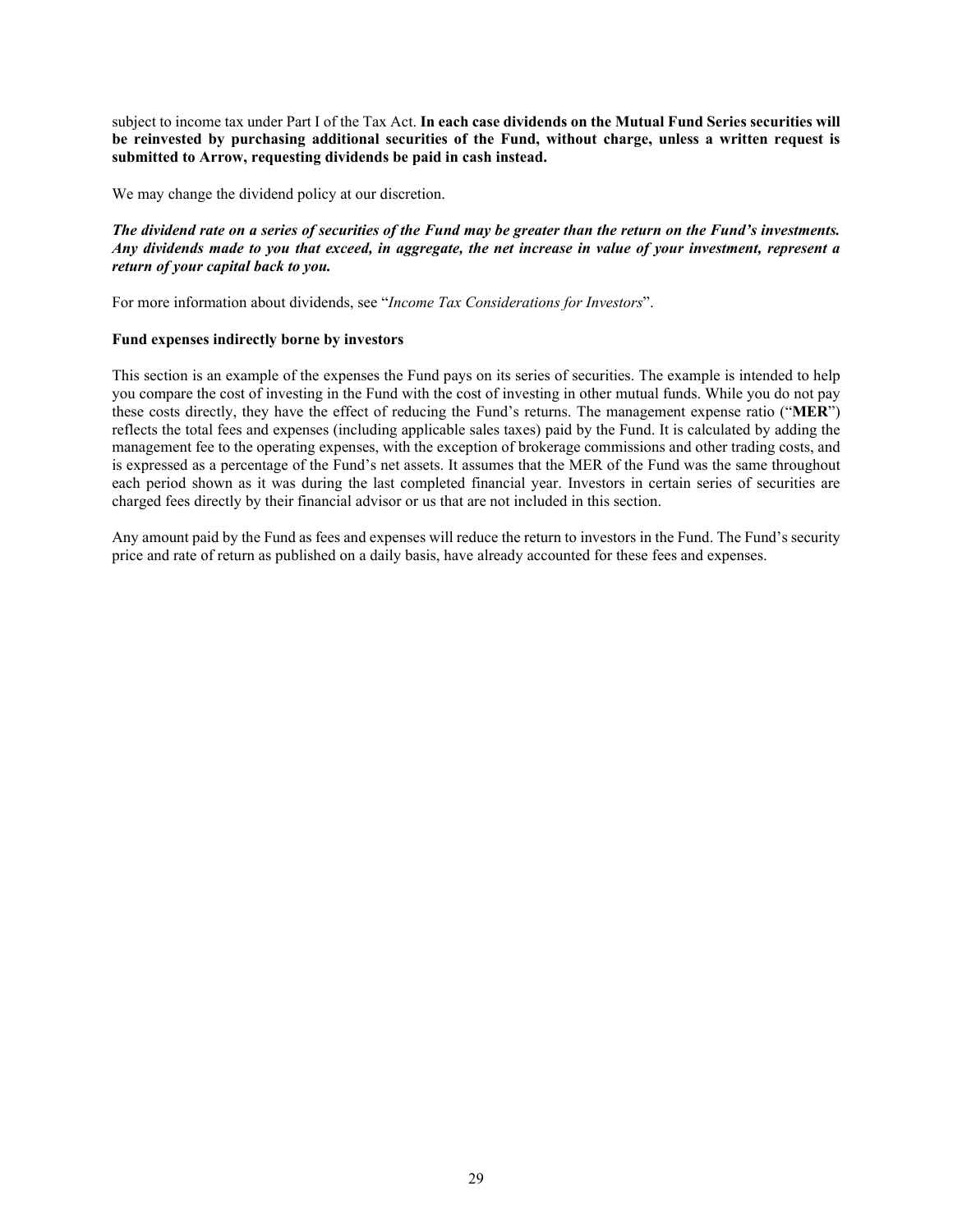## **ARROW GLOBAL OPPORTUNITIES ALTERNATIVE CLASS**

<span id="page-30-0"></span>

| <b>Type of Fund:</b>                     | Alternative Fund                                                                     |  |  |
|------------------------------------------|--------------------------------------------------------------------------------------|--|--|
| <b>Inception Date:</b>                   | Series $A - June 30, 2020$<br>Series $F -$ June 30, 2020<br>Series I – June 30, 2020 |  |  |
| <b>Securities Offered:</b>               | Shares of a mutual fund corporation – Series A, F and I Shares                       |  |  |
| <b>Eligibility for Registered Plans:</b> | Yes                                                                                  |  |  |
| <b>Portfolio Advisor:</b>                | Arrow Capital Management Inc.                                                        |  |  |

## **FUND DETAILS**

## **WHAT DOES THE FUND INVEST IN?**

#### **Investment Objective**

The investment objective of the Arrow Global Opportunities Alternative Class is to achieve superior capital appreciation over both short and long term horizons primarily through the selection and management of long and short positions in Global equity securities and equity derivative securities.

The fund will use leverage. The leverage will be created through the use of cash borrowings, short sales and derivative contracts. The fund's leverage shall not exceed the limits on the use of leverage described in the "Investment Strategies" section in this Simplified Prospectus or as otherwise permitted under applicable securities legislation.

Shareholder approval (given by a majority of votes cast at a meeting of shareholders) is required prior to a change of investment objective.

## **Investment Strategies**

The Fund will invest predominantly in global companies of all market capitalizations. The Fund may also invest in bonds, other debt instruments, commodities and currencies if warranted by financial conditions. The Fund will not specialize in any one industry other than to concentrate investments in those industries that offer the best opportunities for exceptional returns at each stage of the economic and market cycle. The Fund may also invest in options, including put options or call options either in respect of a specific security or in respect of a stock exchange index as a means to reduce volatility.

The Fund will engage in short selling of securities which the portfolio advisor believes are overvalued, especially securities of issuers with deteriorating fundamentals and weak balance sheets. Short positions of index securities such as exchange traded funds may also be employed for capital preservation and hedging purposes.

The Fund may hold cash or invest in short term securities for the purpose of preserving capital and/or maintaining liquidity, based upon the portfolio advisor's ongoing evaluation of current and anticipated economic and market conditions.

The Fund may invest in derivatives for hedging and non-hedging purposes as permitted by applicable securities laws. The Fund may enter into securities lending, repurchase and reverse repurchase transactions to generate additional income or as a short-term cash management tool.

*Equities.* The Fund will invest its assets in publicly listed global equity securities. The Portfolio Advisor will have a variable bias and will generally look to include both long and short positions in the Fund's portfolio. Global sector trades, including pairs trading, trades based on events and special situations will also be utilised. Pairs trading is the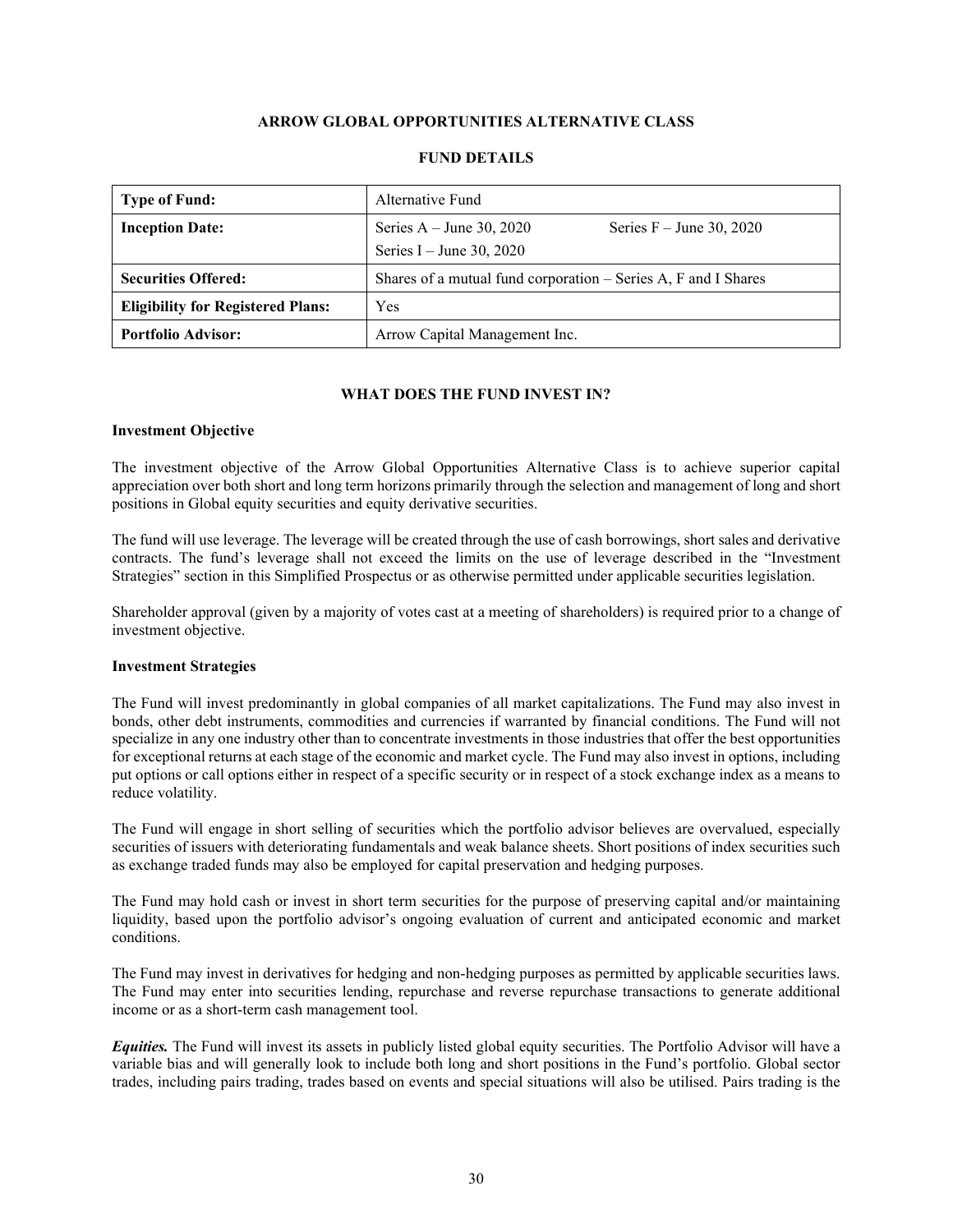buying and selling of two securities in an attempt to gain from the convergence of the relative value differences between them.

The Portfolio Advisor will employ short-term trading in an attempt to achieve a higher economic return. Generally, the Fund's portfolio will be comprised of securities of large capitalization. The Portfolio Advisor will also trade, from time to time, the securities of small capitalization issuers. The Portfolio Advisor may also enter into equity swaps instead of directly investing in a foreign security where it believes it is in the best interests of the Fund.

*Fixed Income.* The Fund may also invest in long and short in securities of issuers identified as attractive or unattractive investment candidates, and may include high yield bonds, corporate bonds, government treasury securities, credit ETFs and treasury futures.

*Commodities.* The Fund will invest in various financial instruments that will provide exposure to agricultural, energy and base or precious metals. Exposure to commodity prices can be indirect through the equity or fixed income of a resource company, or directly through the use of derivatives, such as options, futures, forwards or swaps.

*Currencies.* The Fund will engage in forward contracts and/or hold foreign currency for hedging purposes and for non-hedging purposes to participate in foreign markets. Exchange rate exposures will be actively managed with the Fund having possible exposure to one or more foreign currencies at any one time. A forward contract is an obligation to purchase or sell an underlying asset, including currency and stocks, for an agreed price at a future date.

*Short Selling.* The Portfolio Advisor utilizes an opportunistic approach to shorting individual stocks as well as using index options or futures, as a means of attempting to reduce risk and increase performance. Short selling of securities involves the sale of securities which the Fund does not own. To effect a short sale, the Fund borrows securities from a third party in order to make delivery to the purchaser. The Fund returns the borrowed securities to the lender by purchasing the securities in the open market. A short seller must generally pledge other securities or cash as collateral for the short position. Collateral may be increased or decreased in response to changes in the market price of the borrowed securities. The Fund will be required to pay brokerage commissions to execute short sales and may be required to pay a premium to the lender of the securities, which would increase the cost of the securities sold. Until the borrowed securities are replaced, the Fund generally will be required to pay the lender amounts equal to any dividends or interest that accrue on the securities borrowed during the period of the loan.

Stocks are shorted for a variety of reasons including (i) temporary overvaluation due to short-term market euphoria for a sector; (ii) faulty business model; (iii) poor earnings; (iv) questionable accounting practices; (v) deteriorating fundamentals; and (vi) weak management unable to adapt to changes in regulation or the competitive environment. Technical analysis will also be used to help in the decision making process. The Portfolio Advisor believes that by opportunistically trading the securities of companies that are experiencing any one or more of these elements, it should be able to identify profitable short sale candidates in most stock market environments.

The Fund may engage in short selling, subject to certain limits and conditions, including the following:

- as described under the heading "*Additional Information – Exemptions and Approvals*", in accordance with the Market-Neutral Strategy Relief, the aggregate market value of all securities sold short by the Fund will not exceed 100% of the total net assets of the Fund;
- the aggregate market value of all securities of any particular issuer sold short by the Fund will not exceed 10% of the total net assets of the Fund;
- the Fund will not deposit collateral with a dealer in Canada unless the dealer is registered in a jurisdiction of Canada and is a member of IIROC; and
- the Fund will not deposit collateral with a dealer outside Canada unless that dealer (a) is a member of a stock exchange that requires the dealer to be subjected to a regulatory audit; and (b) has a net worth in excess of \$50 million.

*Derivatives.* The Portfolio Advisor believes in the judicious use of derivative securities, primarily publically listed options, futures and equity swaps. Derivatives can be used in many ways such as to increase market exposure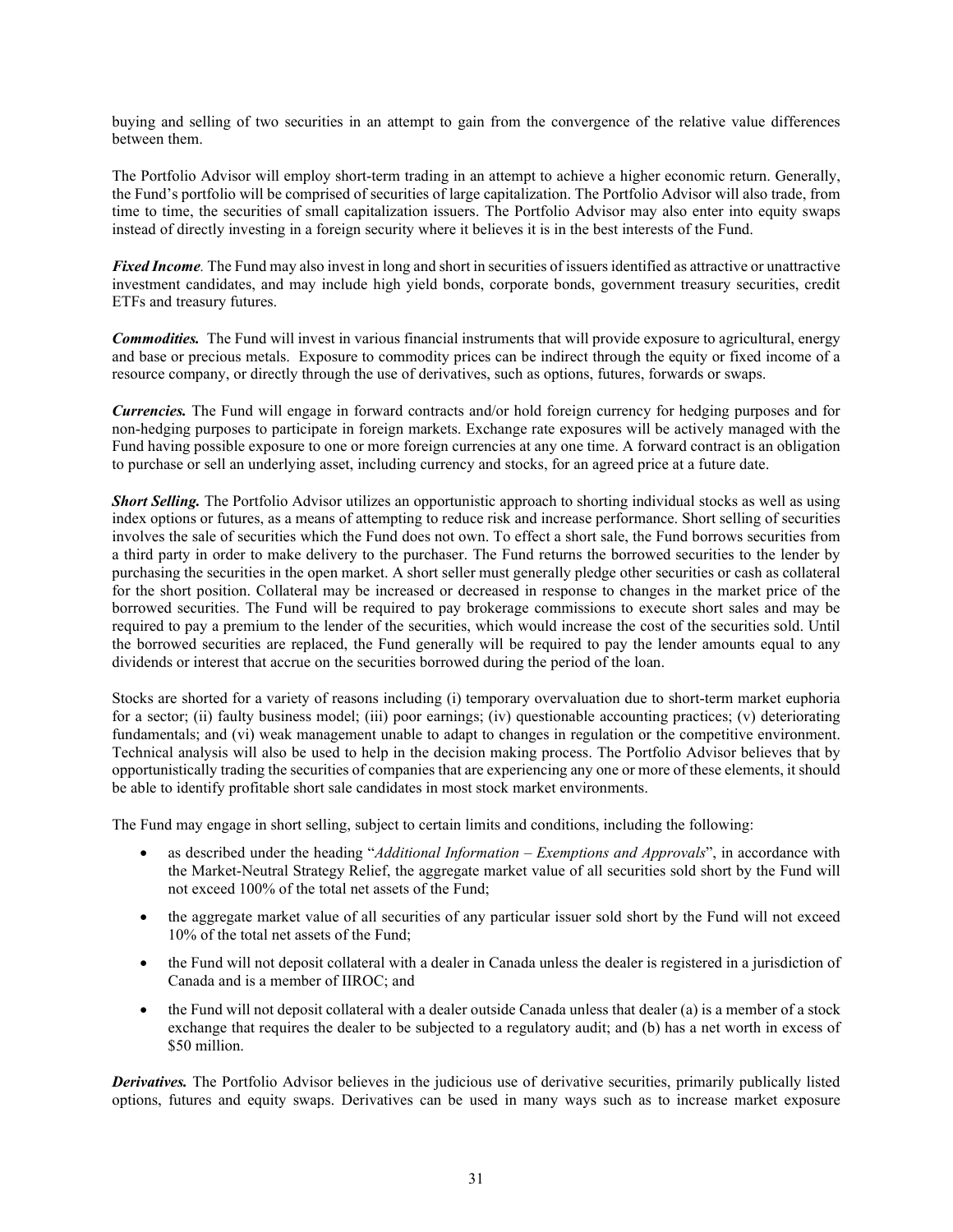(leverage), to reduce overall market exposure (hedge), to increase the portfolio's current income, or to reduce the cost basis of a new position. The Portfolio Advisor may also utilize certain derivatives, such as various types of index or "market basket" derivatives, in an effort to hedge against certain market-related risks, as it deems appropriate. The Portfolio Advisor believes that the use of derivatives should help reduce risk and enhance investment performance.

*Leverage.* When the Portfolio Advisor deems it appropriate to do so, it may increase the number and extent of its "long" positions by borrowing. Entering into short sales also increases the Fund's use of leverage. The Fund does not expect that it will incur indebtedness in connection with its operations, other than interest on margin debts or deposits with respect to securities positions.

The Fund is permitted to borrow cash up to a maximum of 50% of its net asset value. As described under the heading "*Additional Information – Exemptions and Approvals*" the combined use of short-selling and cash borrowing by the Fund is subject to an overall limit of 100% of its net asset value.

The Fund may invest up to 20% of its net asset value in securities of a single issuer including exposure to that single issuer through specified derivative transactions or index participation units. This restriction does not apply to investments in debt securities issued or guaranteed by the Canadian or U.S. government; securities issued by a clearing corporation; securities issued by an investment fund if the purchase is made in accordance with the requirements of section 2.5 of NI 81-102; index participation units issued by an investment fund; or an equity security if the purchase is made by a fixed portfolio investment fund in accordance with its investment objectives.

Through the use of cash borrowing, short selling or specified derivatives the aggregate exposure of the Fund, to be calculated as the sum of the following, must not exceed 300% of the Fund's net asset value: (i) the aggregate value of the Fund's outstanding indebtedness under any borrowing agreements; (ii) the aggregate market value of all securities sold short by the Fund; and (iii) the aggregate notional amount of the Fund's specified derivatives positions minus the aggregate notional amount of the specified derivative positions that are hedging transactions.

The Fund may also invest in other investment funds, including ETFs, that may or may not be managed by the Manager in order to gain indirect exposure to markets, sectors or asset classes. Investments by the Fund in securities of other investment funds may be done directly or indirectly through a specified derivative.

The Fund may engage in securities lending, repurchase and reverse repurchase transactions to earn additional income for the Fund. On any securities lending, repurchase and reverse repurchase transaction, the Fund must, unless it has been granted relief;

- deal only with counterparties who meet generally accepted creditworthiness standards and who are unrelated to the Fund's portfolio manager or manager as defined in NI 81-102;
- hold collateral equal to a minimum 102% of the market value of the portfolio securities loaned (for securities lending transactions), sold (for repurchase transactions) or purchased (for reverse repurchase transactions);
- adjust the amount of the collateral on each business day to ensure the value of the collateral relative to the market value of the portfolio securities loaned, sold or purchased remains at or above the minimum 102% limit; and
- limit the aggregate value of all portfolio securities loaned or sold through securities lending and repurchase transactions to no more than 50% of the total assets of the Fund (without including the collateral for loaned securities and cash for sold securities).

Depending on market conditions, the Portfolio Advisor's investment style may result in a higher portfolio turnover rate than less actively managed funds. Generally, the higher a fund's portfolio turnover rate, the higher its trading expenses. The higher the portfolio turnover rate, the greater the probability that you will receive a dividend of capital gains from the Fund, which may be taxable if you hold the Fund outside a registered plan. There is no proven relationship between a high turnover rate and the performance of a mutual fund.

The specific strategies that differentiate this Fund from conventional mutual funds include: increased use of derivatives for hedging and non-hedging purposes, increased ability to sell securities short, and the ability to borrow cash to use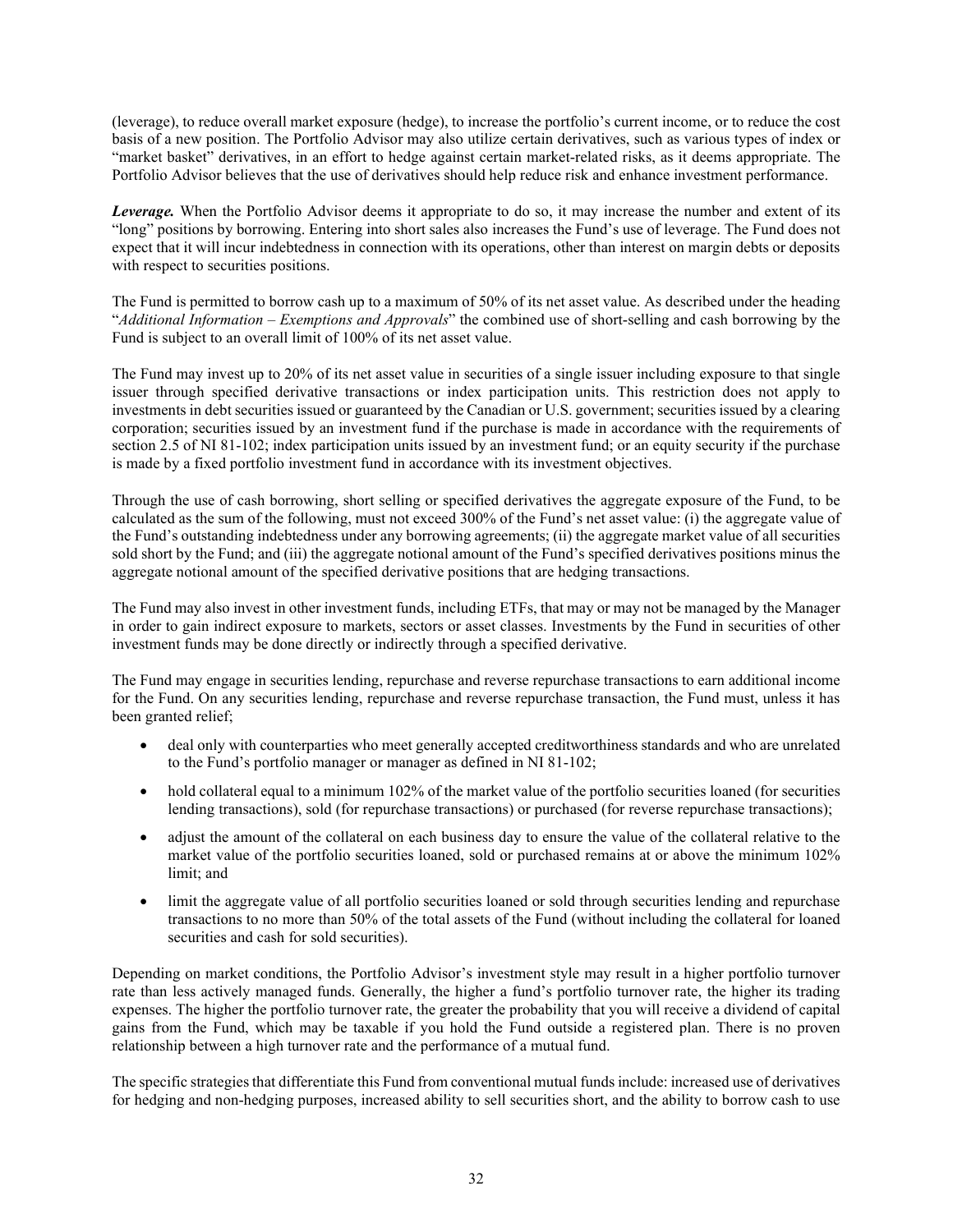for investment purposes. While these strategies will be used in accordance with the Fund's investment objective and strategies, during certain market conditions they may accelerate the pace at which your investment decreases in value. Please also refer to the explanation of these risks under "*Derivatives Risk*", "*Short Selling Risk*" and "*Leverage Risk*" in the "*What are the Risks of Investing in a Mutual Fund?*" section of this Simplified Prospectus.

As Manager of the Fund, we may change the investment strategies from time to time, but will give Fund investors notice of our intention to do so if it would be a material change as defined in NI 81-106. Under NI 81-106, a change in the business, operations or affairs of the Fund is considered to be a "material change" if a reasonable investor would consider it important in deciding whether to purchase or continue to hold shares of the fund.

## **WHAT ARE THE RISKS OF INVESTING IN THE FUND?**

The Fund may be exposed to all of the risks which are described starting on pag[e 3.](#page-3-1) The following table shows how the risks apply to the Fund:

|                                        | <b>Primary Risk</b> | <b>Secondary Risk</b> | Low or Not a Risk |
|----------------------------------------|---------------------|-----------------------|-------------------|
| Borrowing                              | $\checkmark$        |                       |                   |
| Change in Legislation                  |                     | $\checkmark$          |                   |
| Collateral                             |                     | $\checkmark$          |                   |
| Commodity                              | $\checkmark$        |                       |                   |
| Concentration                          |                     | $\checkmark$          |                   |
| <b>Counterparty Default</b>            |                     | $\checkmark$          |                   |
| Credit                                 | $\checkmark$        |                       |                   |
| Currency                               | $\checkmark$        |                       |                   |
| Cyber Security                         |                     | $\checkmark$          |                   |
| Derivatives                            | $\checkmark$        |                       |                   |
| Equity                                 | $\checkmark$        |                       |                   |
| <b>ETF</b>                             |                     | $\checkmark$          |                   |
| Failure of Futures Commission Merchant |                     | $\checkmark$          |                   |
| Foreign Investment                     | $\checkmark$        |                       |                   |
| Forward and OTC Option Contract        |                     | $\checkmark$          |                   |
| <b>Interest Rate</b>                   | $\checkmark$        |                       |                   |
| Large Redemption                       |                     | $\checkmark$          |                   |
| Leverage                               | $\checkmark$        |                       |                   |
| Liquidity                              |                     | $\checkmark$          |                   |
| Margin                                 |                     | $\checkmark$          |                   |
| Market                                 | $\checkmark$        |                       |                   |
| Operational                            |                     | $\checkmark$          |                   |
| Securities Lending                     |                     | $\checkmark$          |                   |
| Series                                 |                     | $\checkmark$          |                   |
| <b>Share Class</b>                     |                     | $\checkmark$          |                   |
| <b>Short Selling</b>                   | $\checkmark$        |                       |                   |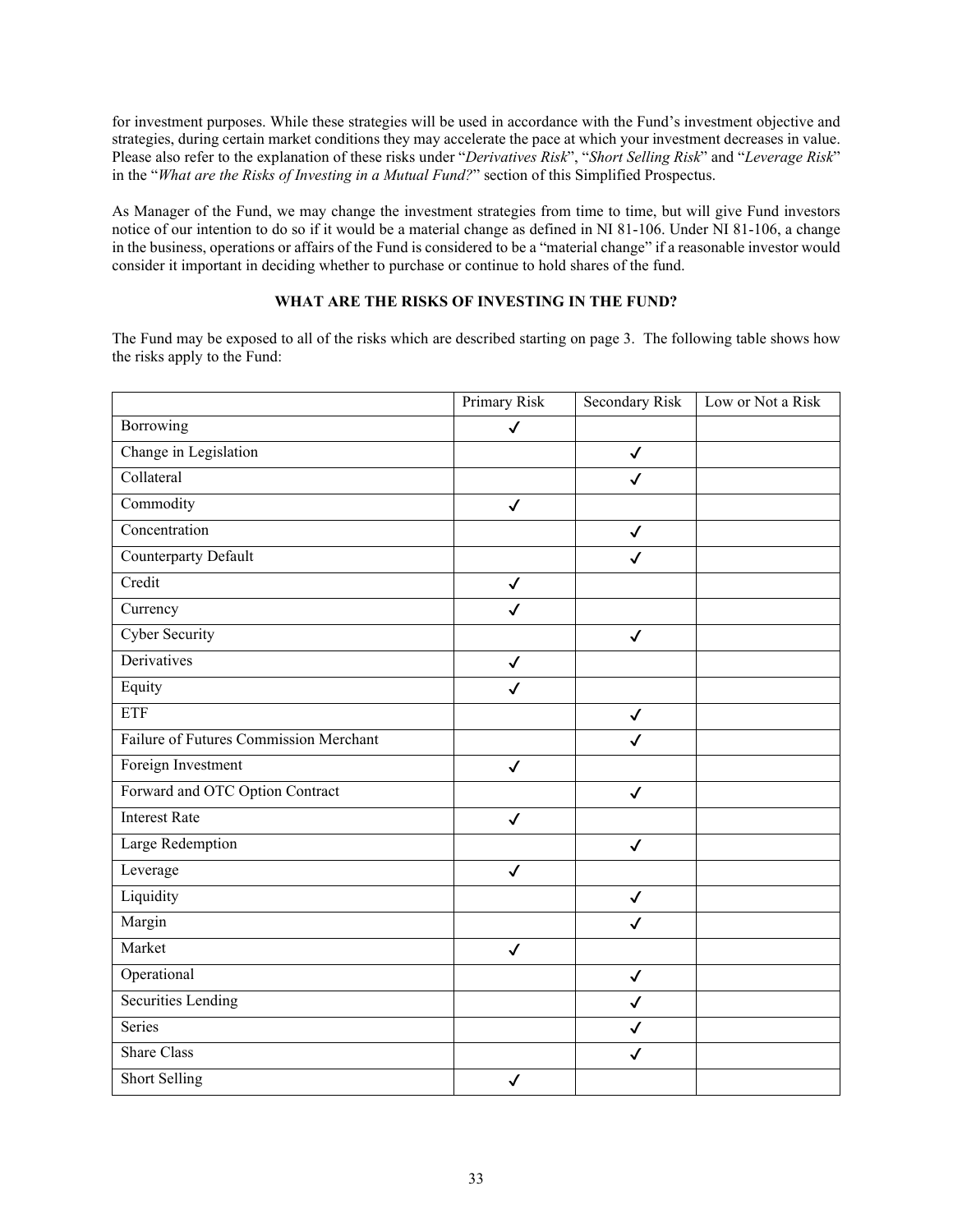| <b>Small Company</b> |  |  |
|----------------------|--|--|
| Tax                  |  |  |
| Underlying Fund      |  |  |

Arrow has rated this Fund's risk as medium. Please see "*What are the Risks of Investing in the Fund? – Fund Risk Classification Methodology*" for a description of how we determined the classification of this Fund's risk level.

## **WHO SHOULD INVEST IN THE FUND?**

This Fund is suitable for investors who seek medium to long term growth through a diversified portfolio of equity and fixed income securities. To invest in this Fund, investors should be able to accept a medium degree of risk.

To recognize a reasonable rate of return, investors should be prepared to invest for medium to long periods of time.

## **DIVIDEND POLICY**

If required, the Fund will pay a dividend each December to holders of shares of the Non-Fixed Rate Distribution Series.

For more information about dividends, see "*Specific Information About the Alternative Mutual Fund Described in this Document – Dividend Policy*" on pag[e 28.](#page-28-0)

The Fund may at its discretion change its dividend policy from time to time.

## **FUND EXPENSES INDIRECTLY BORNE BY INVESTORS**

You do not pay the Fund expenses directly, but they will reduce the Fund's returns. The following table is intended to help you compare the cumulative cost of investing in the Fund with the cost of investing in other mutual funds.

This example assumes that (i) you invest \$1,000 for the time periods indicated and then sell all of your shares at the end of those periods; (ii) your investment has an annual 5% return; and (iii) the management fees and operating expenses would be the same throughout the ten-year period. The information is based on the management expense ratio of the Fund for its last completed financial year when its shares were offered privately. The management expense ratio may increase as a result of the Fund offering its shares under the simplified prospectus.

Although your actual costs may be higher or lower based on these assumptions, your costs would be:

| <b>Expenses Payable Over</b> | 1 year $(\$)$ | $3$ years $(S)$ | $5$ years $(\$)$ | 10 years $(\$)$ |
|------------------------------|---------------|-----------------|------------------|-----------------|
| Series A                     | 27            | 87              | 152              | 347             |
| Series F                     | 16            |                 | 90               | 205             |
| Series I                     |               | 16              | 28               | 64              |

See "*Fees and Expenses Payable by the Funds*" on page [15](#page-15-0) for more information about the costs of investing in the Fund.